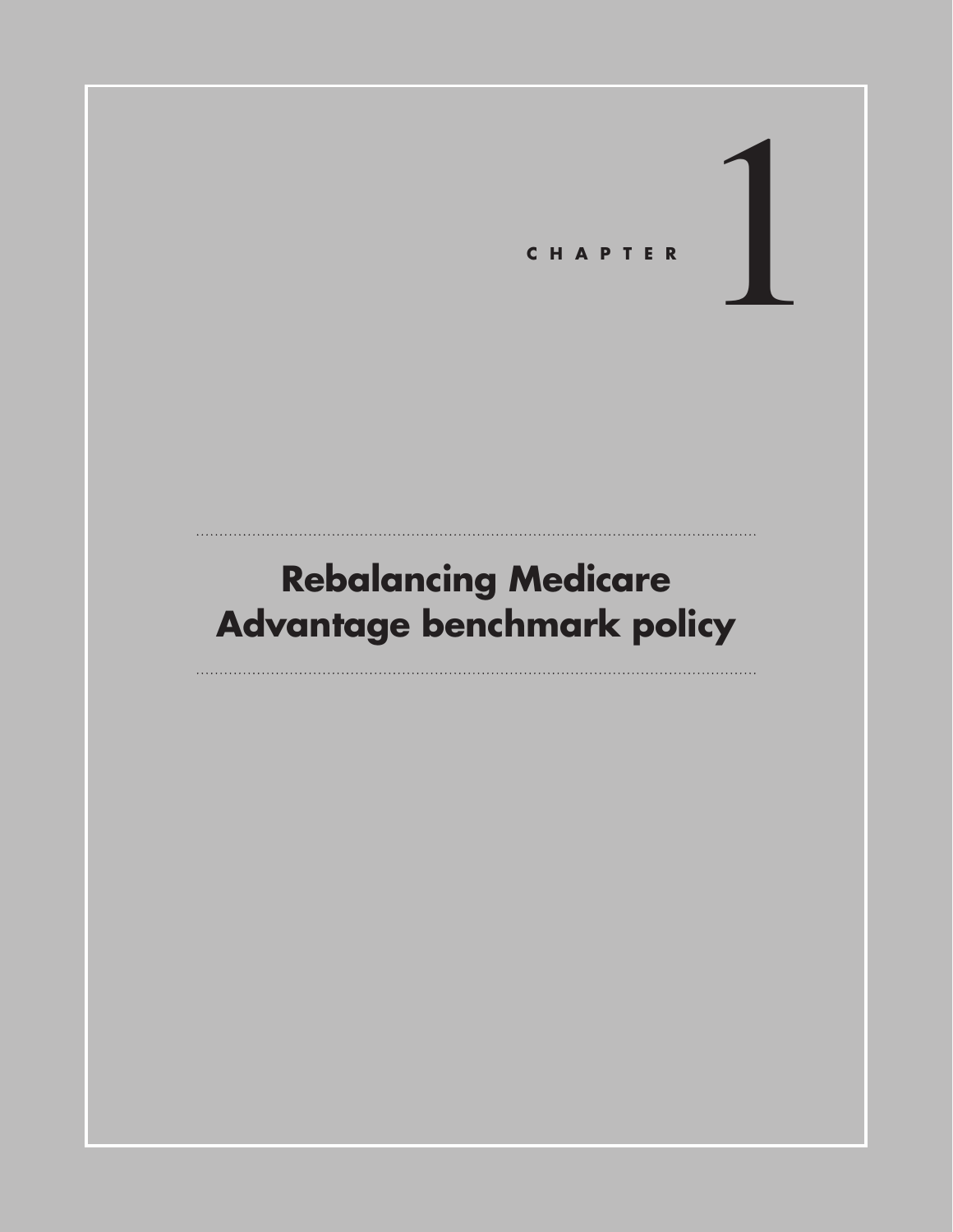# **RECOMMENDATION**

**1** The Congress should replace the current Medicare Advantage (MA) benchmark policy with a new MA benchmark policy that applies:

- a relatively equal blend of per capita local area fee-for-service (FFS) spending with price-standardized per capita national FFS spending;
- a rebate of at least 75 percent;
- a discount rate of at least 2 percent; and
- the Commission's prior MA benchmark recommendations—using geographic markets as payment areas, using the FFS population with both Part A and Part B in benchmarks, and eliminating the current pre–Affordable Care Act cap on benchmarks.

**COMMISSIONER VOTES: YES 16 • NO 0 • NOT VOTING 0 • ABSENT 1**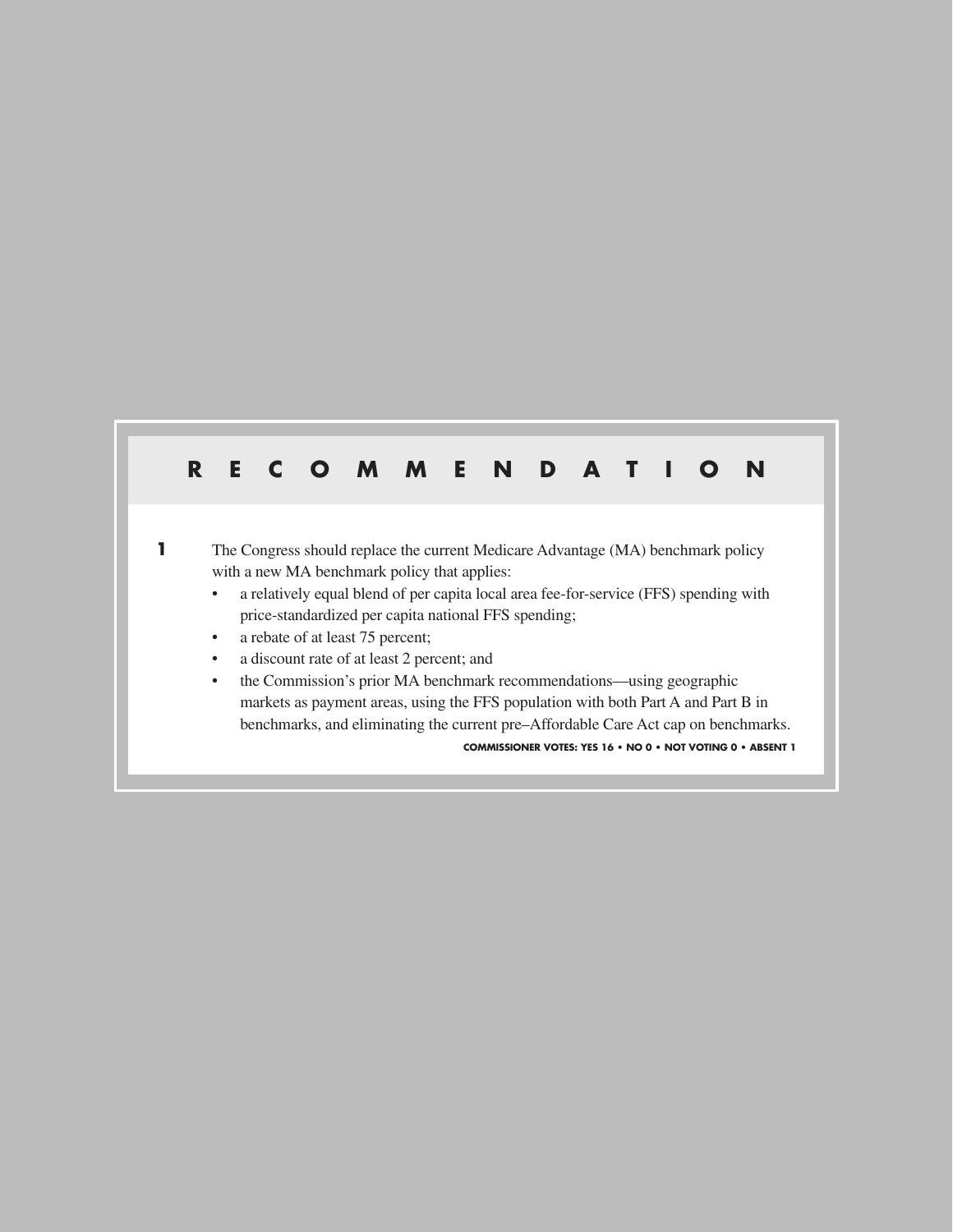# **C H A P T E R** 1

# **Rebalancing Medicare Advantage benchmark policy**

#### **Chapter summary**

Over the 35-year history of private plan contracting in Medicare, benchmark policy has not attained an appropriate balance of benefits for enrollees, payment adequacy for plans, and responsible use of taxpayer dollars that fund the program. The current benchmarks that determine payments to Medicare Advantage (MA) plans have resulted in a very robust MA program with respect to plan participation, beneficiary enrollment, and the value of extra benefits provided to enrollees. But, in spite of the apparent relative efficiency of MA, no iteration of private plan contracting has yielded net aggregate savings for the Medicare program. The Commission estimates that Medicare currently spends 4 percent more for beneficiaries enrolled in MA than it spends for similar enrollees in traditional fee-for-service (FFS) Medicare.

Current MA benchmark policy uses a quartile system that generates geographic variation in plan payments, including plan subsidies of varying size in most geographic areas, that are not necessary for maintaining affordable supplemental coverage and that fail to capture savings for the Medicare program. The quartile-based benchmarks support higher payments to MA plans in areas where FFS spending is low; despite most plans bidding below FFS spending in these areas, payments are 9 percent higher than the areas' FFS spending, and MA enrollment is disproportionately higher than in many other areas. At the same time, the quartile system insufficiently

#### **In this chapter**

#### **Background**

- Problems with the current benchmark policy
- Simulating an alternative benchmark policy
- **Recommendation**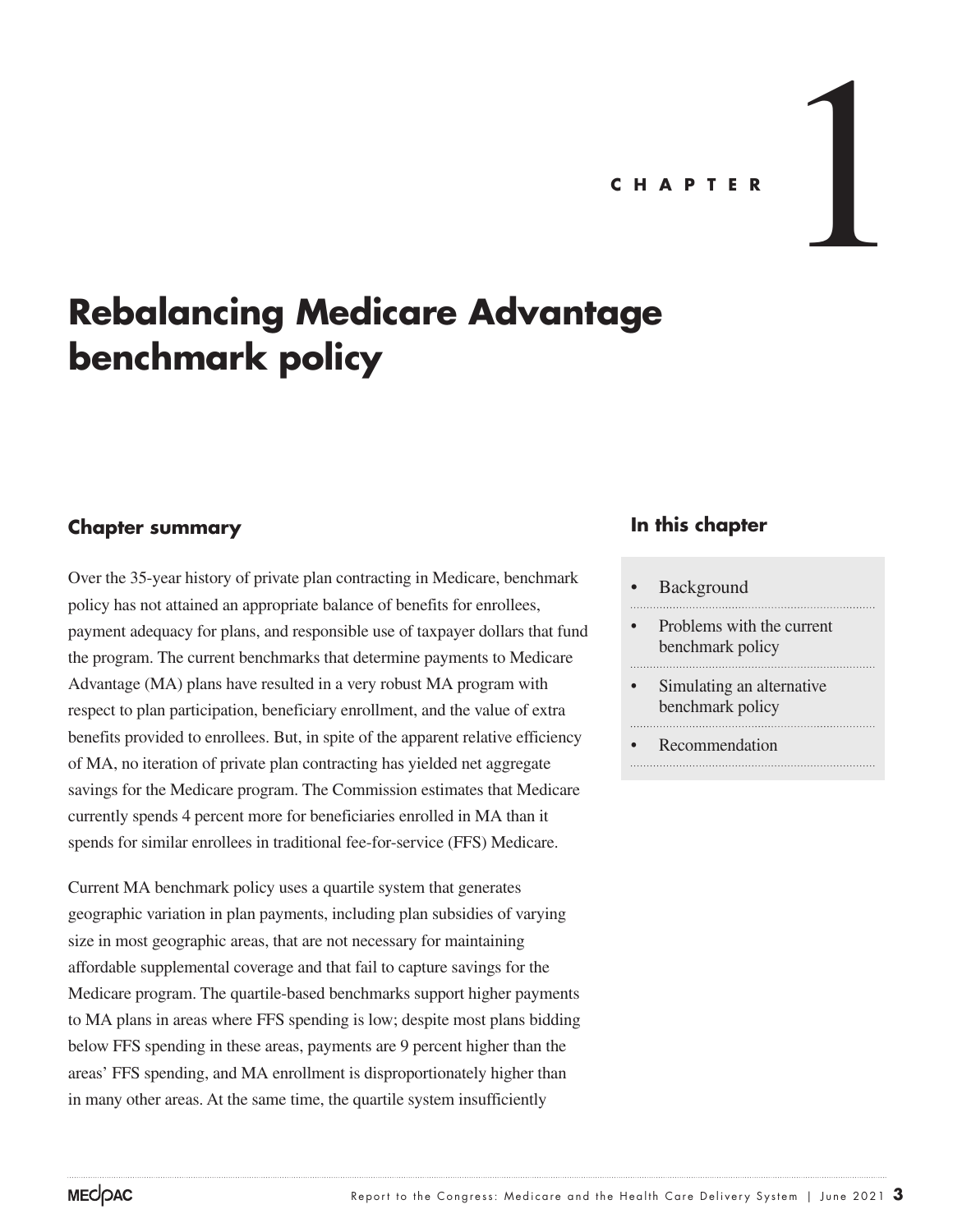leverages plan efficiency in areas where FFS spending is high; plans in these areas bid lower relative to their benchmarks and thus receive disproportionately more rebate dollars—the amount of which equals a share of the difference between a plan's bid and its benchmark. Because the rebate dollars must be used to provide extra benefits, large rebates result in plans offering a disproportionate level of extra benefits. Moreover, as MA rebates increase, a smaller share of those rebates is used for cost-sharing and premium reductions—benefits that have more transparent value and provide an affordable alternative to Medigap coverage. In addition, current policy can create discontinuities in payment when counties have similar FFS spending but are assigned to a different payment quartile category (e.g., 100 percent of FFS spending vs. 107.5 percent of FFS spending) when the ranking of county spending changes from year to year.

The general decline in plan bids to levels well below FFS spending indicates that the Medicare program could share in plan efficiencies by making appropriate reductions in payment benchmarks. A better MA benchmark policy would rebalance benchmarks by allowing the Medicare program to capture some MA efficiencies—of particular importance given the projections of Medicare's trust fund solvency and revenue issues—while mitigating possible deleterious impacts on plan participation and benefits. Since November 2019, the Commission has discussed the need for an alternative approach to setting MA benchmarks that would (1) bring benchmarks in the two lowest spending quartiles (those at 115 and 107.5 percent of FFS spending) closer to FFS spending now that most plans in those areas bid below FFS spending, (2) reduce benchmarks in some of the areas with the highest spending (those at 95 percent of FFS spending) that produce the highest share of rebates, and (3) not be overly disruptive to supplemental benefits. In this chapter, we recommend that the Congress implement a new MA benchmark policy that does the following:

*• Uses a relatively equal blend of per capita local area FFS spending and standardized national FFS spending.* The use of local area FFS spending in a portion of the blend sets the size of benchmarks on a continuous scale of local FFS spending. The use of standardized national spending reduces variation in local benchmarks to accommodate the availability of MA plans both in areas where FFS spending is high and in areas where it is low. Relative to current policy, benchmarks in low FFS spending areas would be aligned more closely with FFS spending but would remain above local FFS spending. On average, benchmarks in areas with high FFS spending would modestly decrease relative to current policy, allowing the program to capture additional efficiencies in areas where plan bids are lowest relative to their benchmarks.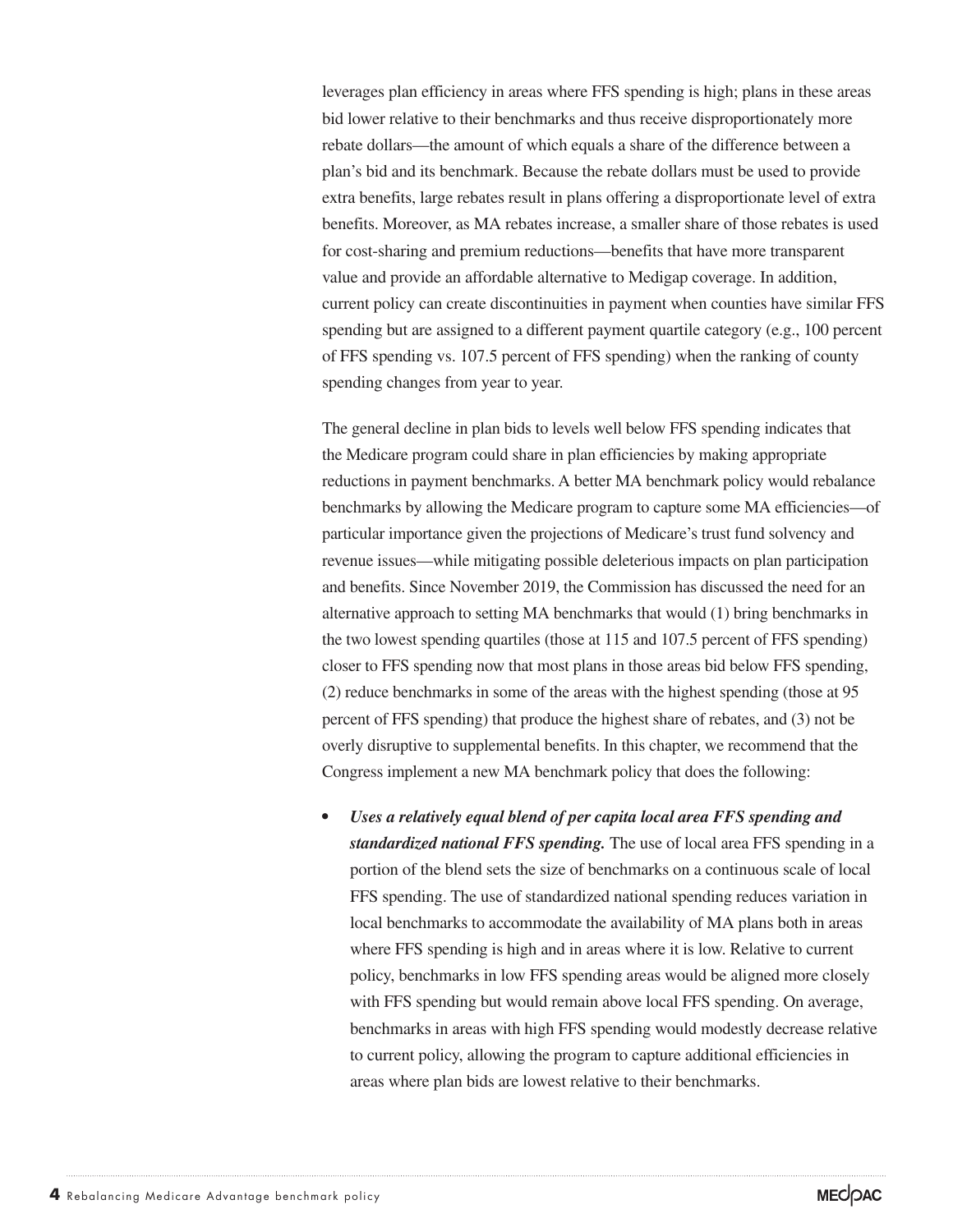- *Uses a rebate of at least 75 percent.* The rebate percentage (i.e., the share of the difference between the plan bid and benchmark) that is paid to plans for funding extra benefits would be decoupled from the MA quality bonus program and would increase for all plans, thereby creating greater incentives for plan efficiency. Under current policy, a plan's rebate percentage (typically 65 or 70 percent) is dependent on its star rating, but quality incentives are weak. The average plan rebate is currently 65 percent; this alternative would ensure overall rebates of at least 75 percent.
- *Integrates a discount rate of at least 2 percent.* A discount rate would reduce the local–national blended spending amounts, explicitly integrating the efficiency of MA into the benchmark calculation. A discount rate of at least 2 percent would help ensure that the Medicare program shares in the efficiencies generated by MA.
- *• Applies the Commission's prior MA benchmark recommendations—using geographic markets as payment areas, using the FFS population with both Part A and Part B in benchmarks, and eliminating the current pre–Affordable Care Act cap on benchmarks.* The Commission has previously recommended improvements to MA benchmarks that would also help ensure consistency and predictability of benchmarks. The Commission's recommended approach would use geographic markets (e.g., multicounty areas) as payment areas to help ensure stability in benchmarks, calculate benchmarks using the FFS population with both Part A and Part B coverage to ensure comparability with the MA-eligible population, and eliminate caps on benchmarks that disproportionately affect areas where FFS spending is low.

We conducted simulations of our recommended benchmark policy, comparing it with existing policy. The simulations, using 2020 MA bid and FFS benchmark data, demonstrate that CMS could feasibly implement our recommended policy with likely little impact on plan participation. In our simulations, the 50/50 blend of local and national FFS spending reduced benchmarks in the two lowest spending quartiles by an average of 4 percentage points to 5 percentage points while reducing benchmarks by an average of 1 percentage point in the highest spending quartiles where plans have disproportionately higher rebates. The vast majority of MA markets had an average bid far below their blended benchmark level. Our simulations indicate that applying a 2 percent discount rate and a 75 percent rebate would generate about 2 percentage points in savings to the Medicare program relative to current policy (i.e., relative to current base benchmarks both with and without quality bonus payments). Our simulations also indicate that, under a benchmark policy that includes a 2 percent discount rate and assumes no quality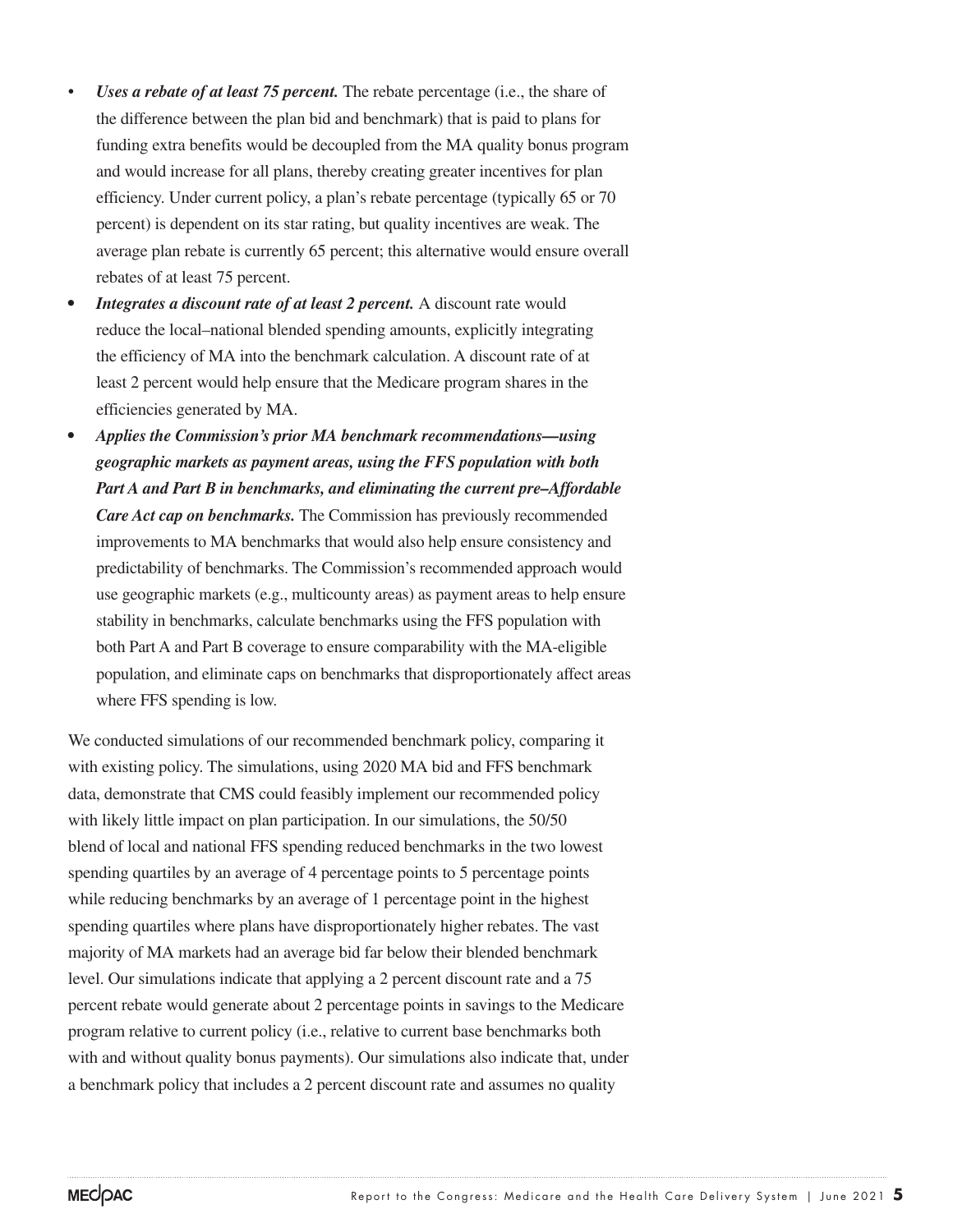bonus payments to plans, the relative disruption to beneficiary access to MA plans that offer lower cost sharing and reduced premiums would likely be modest.

The Commission's recommendation would immediately address problems created by the current MA benchmarks and produce savings for the Medicare program. In the future, the Commission may compare quality between MA and FFS Medicare and examine the potential for a substantial overhaul of the MA payment system, such as using alternative methods to set payments to plans and standardizing MA plan options. ■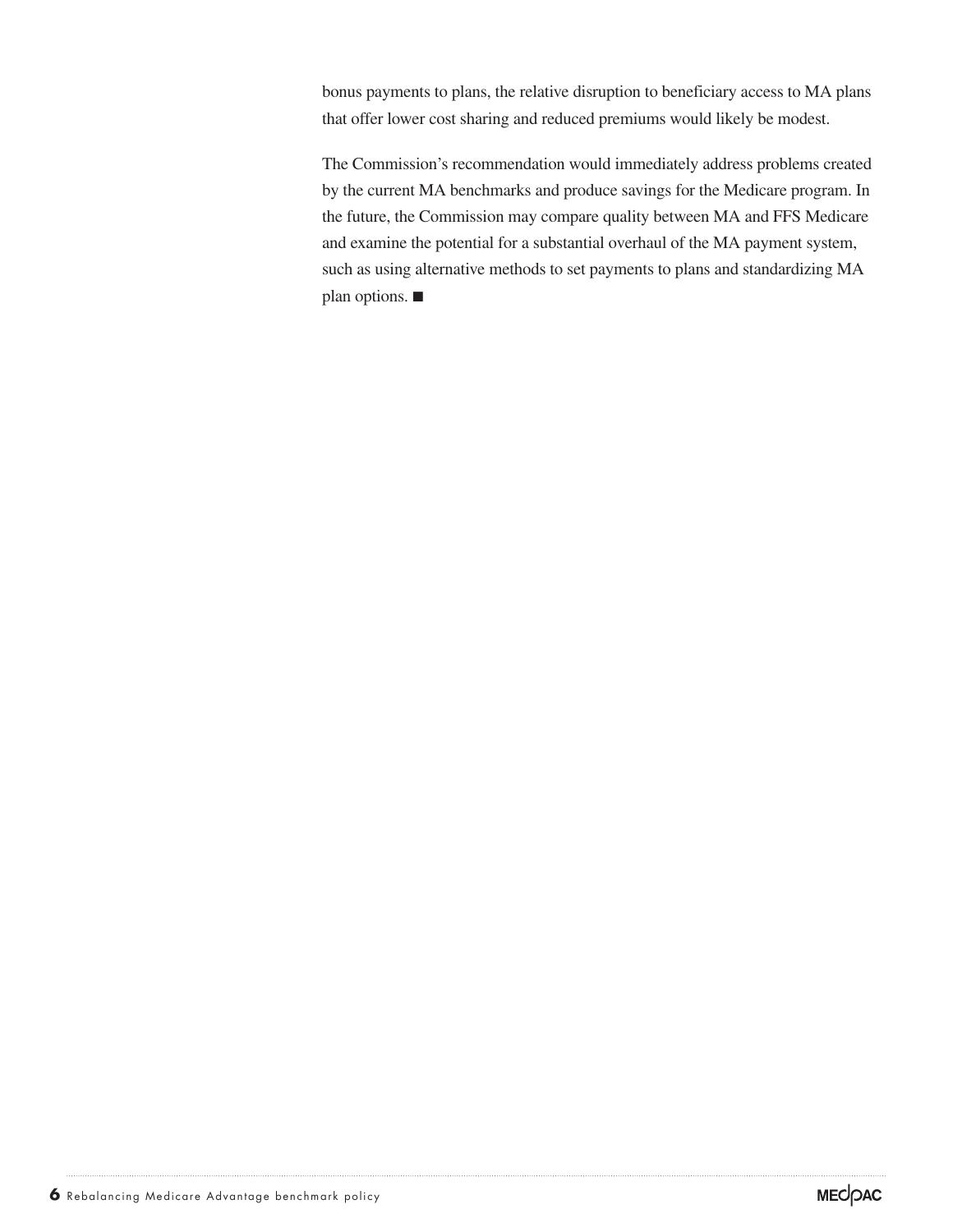# **Background**

Medicare beneficiaries have the option to receive benefits from private plans rather than from the traditional fee-forservice (FFS) program. In 2020, the Medicare Advantage (MA) program included 4,234 plan options offered by 185 organizations, enrolled over 24 million beneficiaries (43 percent of all Medicare beneficiaries with Part A and Part B coverage), and paid participating plans an estimated \$317 billion (not including Part D drug plan payments). The Commission has long supported the inclusion of private plans in the Medicare program because they are thought to be more efficient than traditional Medicare, and—along with alternative payment models—could help improve the efficiency of the entire Medicare program. Plans often have flexibility in care-management techniques and payment methods, including the ability to negotiate with individual providers, and can steer beneficiaries to more efficient providers by limiting provider networks. By contrast, traditional FFS Medicare has lower administrative costs and offers beneficiaries an unconstrained choice of health care providers, but it often lacks incentives to coordinate care and is limited in its ability to make care delivery more efficient. However, over the 35-year history of private plan contracting in Medicare, although risk adjustment has improved payment accuracy, benchmark policy has not attained an appropriate balance of benefits for enrollees, payment adequacy for plans, or responsible use of taxpayer dollars that fund the program (see text box on the history of MA payment policy, pp. 8–9).

#### **How Medicare pays MA plans**

In contrast to traditional FFS Medicare's fixed rates per service paid to providers, Medicare pays MA plans a fixed rate for each enrolled beneficiary. Plan payment rates are determined by the MA plan bid—which represents the dollar amount that the plan estimates will cover the Part A and Part B benefit package for a beneficiary of average health status—and the benchmark for the county in which the beneficiary resides, which is the maximum amount of Medicare payment set by law for an MA plan to provide Part A and Part B benefits. If a plan's normalized bid is above the normalized benchmark (that is, the benchmark for a person of average risk), the plan's MA base payment rate is set at the benchmark and enrollees have to pay a premium (in addition to the required Part B premium) equal to the difference. If a plan's bid is below the benchmark, its payment rate is its bid plus a share (between 50 percent and 70 percent, depending on a plan's

quality rating) of the difference between the plan's bid and the benchmark. For this computation, the comparison is between an individual plan's actual bid for its expected enrolled population (which can span multiple counties) and a plan-specific risk-adjusted benchmark (weighted by the plan's projected county-level enrollment in its service area). The added payment based on the difference between the bid and the benchmark is referred to as the rebate. Plans must use the rebate to provide additional benefits to enrollees in the form of lower cost sharing, lower premiums, or supplemental benefits. Plans can also devote some of the rebate to administration costs and margins. Plans may also choose to include additional supplemental benefits not financed by the rebate and charge premiums to cover those additional benefits.

#### **Determining MA payment rates**

Under the Affordable Care Act of 2010 (ACA), each county's benchmark, excluding quality bonuses, equals a certain share of the projected average per capita FFS Medicare spending for the county's beneficiaries. County benchmarks are established by ranking counties based on a county's level of per capita FFS spending. Benchmarks are set at 115 percent of county FFS spending for the quartile of counties with the lowest FFS spending, 107.5 percent and 100 percent for counties in the next two quartiles of FFS spending, and 95 percent for counties in the quartile with the highest FFS spending.

Under the quality bonus program, benchmarks are increased by 5 percentage points (or 10 percentage points for qualifying counties, known as a "double bonus") for plans with a star rating of 4 or more stars, or by 3.5 percentage points for new plans.1,2 For plans bidding below the benchmark, between 50 percent and 70 percent of the difference (depending on the plan's star rating) must be used to provide extra benefits to plan enrollees.

The ACA established a cap on each county's benchmark based on either the county's FFS spending or its historical spending trend, whichever is greater.<sup>3</sup> In 2016, benchmark caps limited quality bonus increases in 45 percent of counties (representing 19 percent of MA enrollment) and limited the base benchmark (applied for plans not entitled to a quality bonus increase) in 24 percent of counties (representing 6 percent of MA enrollment) (Medicare Payment Advisory Commission 2016).

Medicare payments to MA plans are adjusted using an enrollee's risk score, which accounts for differences in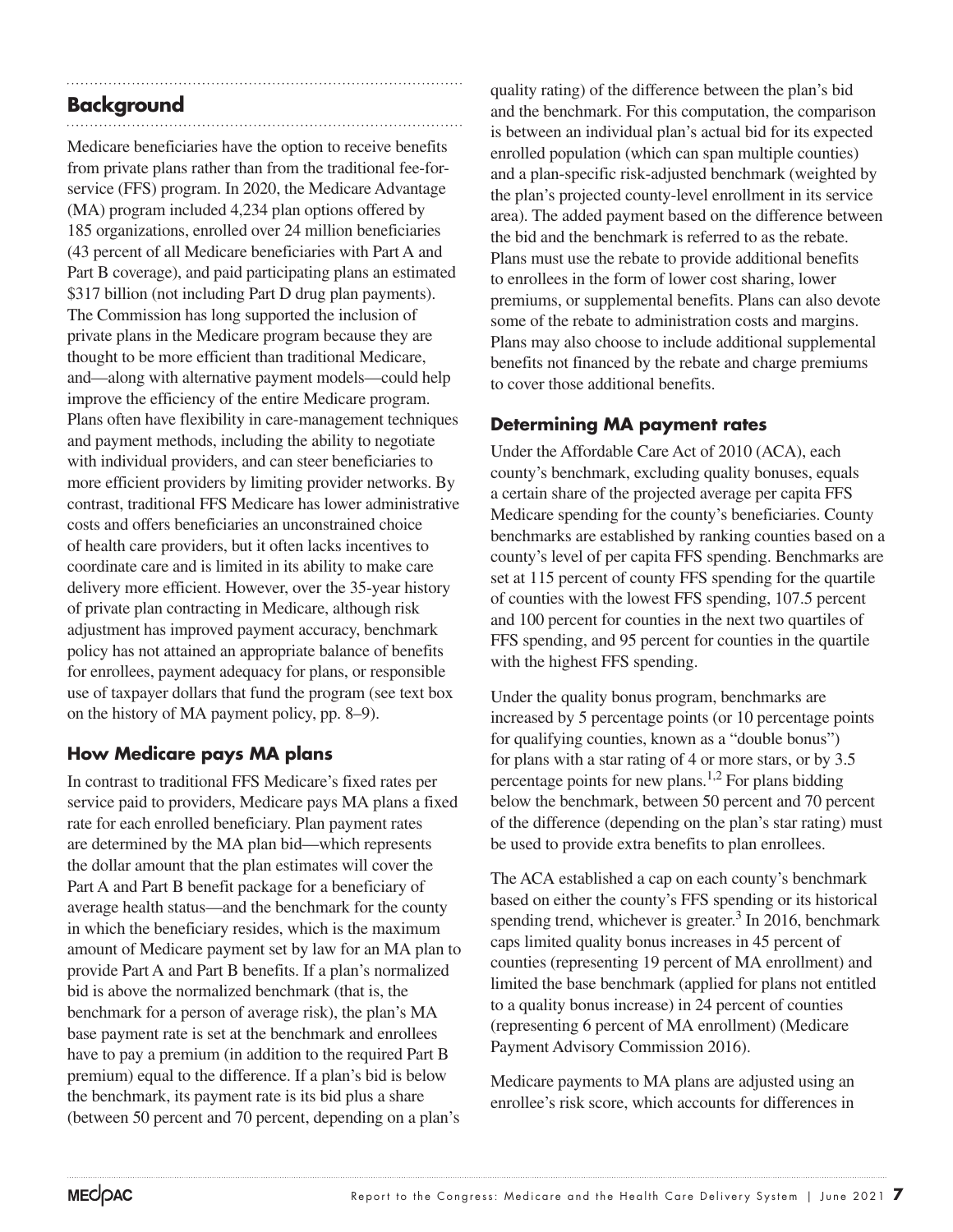## **A brief history of Medicare Advantage payment policy**

The Tax Equity and Fiscal Responsibility Act of 1982 (TEFRA) introduced the option of allowing private plans to contract with Medicare on a full-risk basis and established a payment ceiling at 95 percent of the amount the federal government would have paid for the enrollees under fee-for-service (FFS) Medicare, which is estimated by the adjusted average per capita cost (AAPCC) (Langwell and Hadley 1986).<sup>4,5</sup> All plans were required to cover the full Medicare benefit. Cost sharing for the Medicare benefit package remained the responsibility of enrollees (an amount equal to the national average value of Medicare cost sharing for each plan), but plans could charge a premium in lieu of cost sharing at the point of service to obtain the cost-sharing revenue. If plans calculated an expected cost of providing the Medicare benefit that was less than 95 percent of the AAPCC, they were required to convert this difference into additional benefits or reduced cost sharing for beneficiaries, defer use of the surplus amount to a future year, or accept a payment lower than 95 percent of the AAPCC (or any combination of the three options).<sup>6</sup> Payments were set at 95 percent of FFS Medicare because the expectation was that private plans (specifically, the HMO model) would yield savings of 5 percent or more for the Medicare program compared with the amount the program would have spent under FFS Medicare.

Although the program increased coverage options for beneficiaries, with plans offering more generous benefits and reduced cost sharing, private plans did not realize savings for the Medicare program because there was no adjustment for health status in AAPCC payments (McGuire et al. 2011, Zarabozo 2000). Research evaluating the program's early years demonstrated that favorable selection of enrollees (caused by plans avoiding counties with high hospital spending and marketing to healthy beneficiaries and by beneficiaries choosing monthly to enroll in or disenroll from a plan, with sicker beneficiaries preferring FFS Medicare, among other reasons) led to Medicare spending on private plans in 1989 that was 5.7 percent higher than spending would have been under FFS Medicare (Brown et al. 1993, Medicare Payment Advisory Commission 1998, Newhouse 2002). As the program grew, favorable selection persisted; a study in the mid-1990s found that payments to private plans were 7 percent above the amount FFS Medicare would have spent for comparable beneficiaries (Riley et al. 1996). This and other studies led to the conclusion that proper risk adjustment was needed to pay plans more appropriately (Medicare Payment Advisory Commission 2000, Newhouse et al. 1989).

The Balanced Budget Act (BBA) of 1997 required Medicare to improve risk adjustment for payments to private plans and mandated the collection of diagnoses from inpatient claims.<sup>7</sup> Initially, a small share of payment to plans was based on a new risk adjustment model using principal inpatient diagnoses. The

*(continued next page)*

expected medical expenditures based on demographic information (e.g., age, sex, Medicaid enrollment, and disability status) and certain diagnoses. Higher risk scores generate higher payments because beneficiaries with high risk scores are expected to have higher expenditures and vice versa.<sup>8</sup> Risk adjustment, coupled with policies establishing a uniform single annual election period for all plans and eligible beneficiaries and locking in MA enrollees for the calendar year (with limited exceptions), has generally reduced favorable selection for MA plans.

However, favorable selection is not entirely addressed by enrollee risk scores. For example, preferences against narrow provider networks among the most costly Medicare beneficiaries may result in healthier beneficiaries electing to enroll in MA and some MA enrollees switching to FFS Medicare when their health significantly declines (Jacobson et al. 2019b, McWilliams et al. 2012, Newhouse et al. 2012). After beneficiaries experience health declines, the switch from MA to FFS Medicare disproportionately occurs despite these beneficiaries likely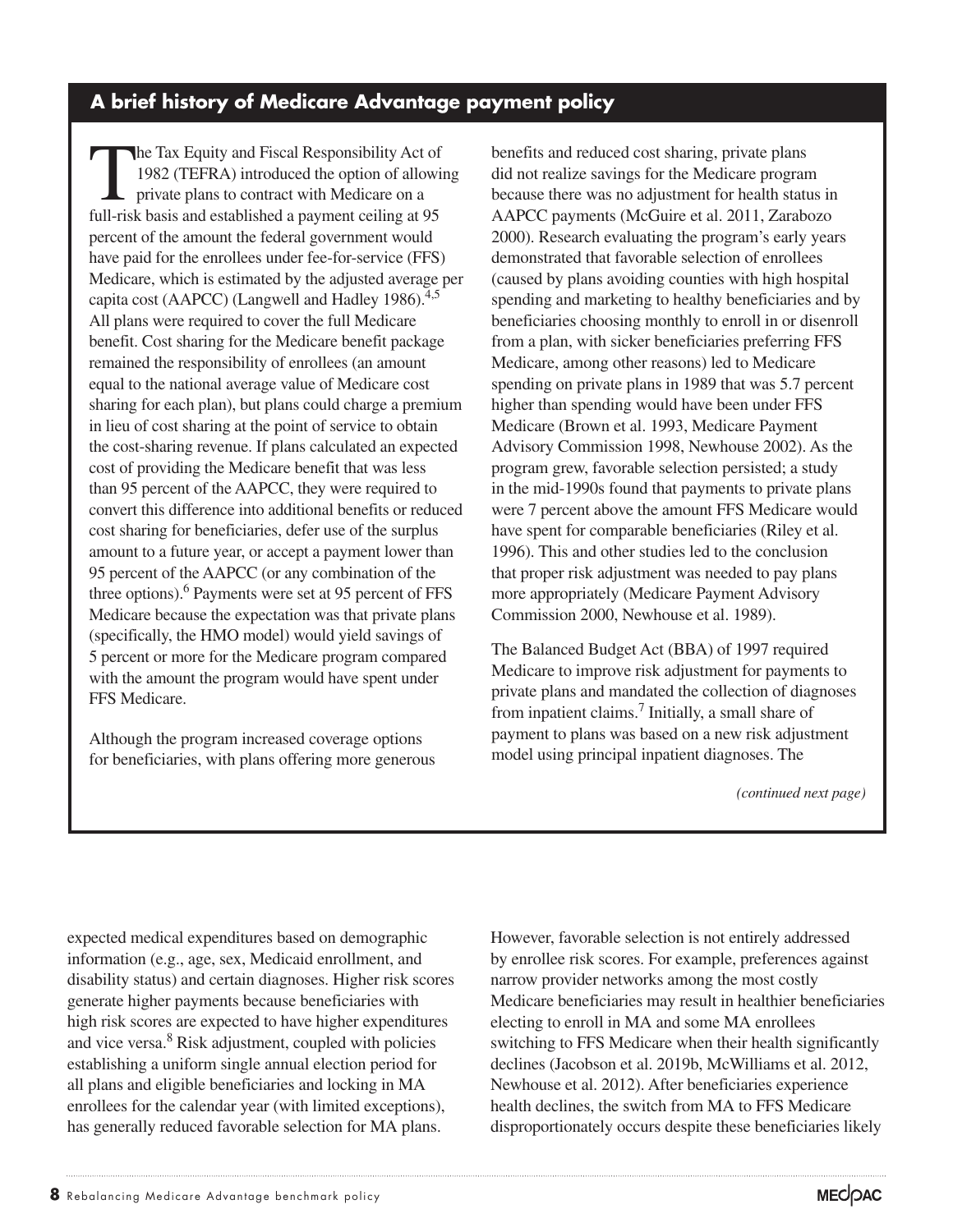## **A brief history of Medicare Advantage payment policy (cont.)**

Medicare, Medicaid, and SCHIP Benefits Improvement and Protection Act of 2000 (BIPA) expanded risk adjustment to include the use of diagnoses from ambulatory settings, and Medicare began phasing in a risk adjustment model using diagnoses collected from the claims submitted by hospitals (inpatient and outpatient) and physician office visits in 2004.

Although the BBA of 1997 initiated improvements in risk adjustment, the law also delinked payments to private plans from FFS Medicare spending by establishing a national floor payment amount (generally an increase in payment for rural counties) that increased annually and a 2 percent annual increase in each non– floor county's payment rate.<sup>9</sup> The modest 2 percent increase for non-floor counties was generally smaller than increases in prior years and put pressure on plans' finances, leading to fewer extra benefits, higher cost sharing, and a reduction in overall private plan enrollment between 1999 and 2002 from 6.3 million to 4.9 million as plans left the program. Payment reforms in 1999 and 2000 increased payments for all plans (and created a higher floor payment for urban counties), but only slowed the decline of private plan participation and enrollment in non-floor counties.

The Medicare Modernization Act of 2003 (MMA) established a new system of paying private plans (under the name Medicare Advantage (MA)) based on plan bids and county benchmarks, and the legislation required that plans provide extra benefits financed by

a share (75 percent) of the difference for plans that bid below their benchmark. The Medicare program's payment to each plan was either equal to the plan's bid plus the extra benefit amount for plans bidding below the benchmark or equal to the benchmark for plans bidding above the benchmark (and plans were required to charge beneficiaries a premium to finance the full cost of the Medicare benefit package).<sup>10</sup> Under this framework, the MMA substantially increased payments to MA plans by setting initial benchmarks at 100 percent of FFS spending or higher and establishing annual benchmark increases equal to or greater than FFS Medicare's national growth rate.<sup>11</sup> The ratchet effect of this policy increased payments to MA plans to 14 percent above FFS in 2009 (benchmarks were 18 percent above FFS), the level at which payments roughly remained until the Affordable Care Act of 2010 (ACA) benchmark policy began implementation in 2012 (Medicare Payment Advisory Commission 2009).

The ACA policy revisions kept the basic structure of plan bids, benchmarks, and extra benefits, but significantly revised how benchmarks were established. The ACA benchmark policy phase-in began in 2012 and reduced the average benchmark over several years to about 103 percent of FFS spending in the aggregate (108 percent after including benchmark increases resulting from quality bonuses), the level at which benchmarks have remained in recent years. ■

facing substantially higher Medigap premiums relative to beneficiaries who have never enrolled in MA. Because only four states require guaranteed issue for Medigap policies, most beneficiaries who switch from MA to FFS are subject to medical underwriting and can be denied a Medigap policy (Boccuti et al. 2018). In addition, the risk adjustment model's reliance on diagnosis codes creates a financial incentive for providers in MA plans to document diagnosis codes more thoroughly than do providers in FFS Medicare. Because the risk adjustment model is based on

FFS Medicare data, more thorough diagnostic coding in MA (greater "coding intensity") generates greater payment for MA plans than FFS Medicare would have spent for the same beneficiary (3 percentage points more payment than FFS in 2019).<sup>12</sup> Overall, policies under the ACA improved payment accuracy and addressed a significant share of the payment excesses generated under prior laws; however, with the ACA policies fully phased in, MA payments continue to be above expected FFS spending (see text box on aggregate Medicare payments to MA plans, p. 10).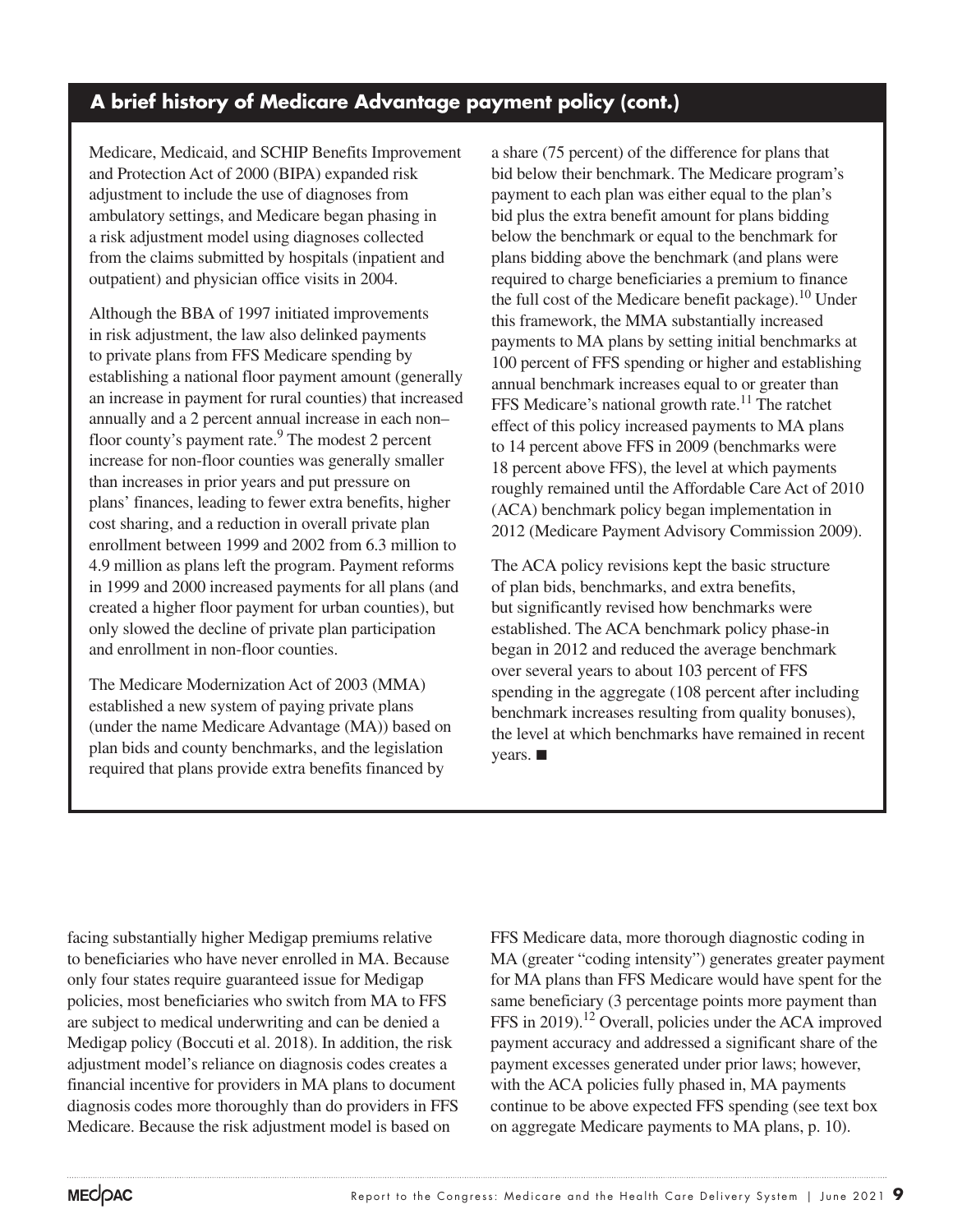**Aggregate Medicare payments to Medicare Advantage plans have never been lower than fee-for-service Medicare spending**

The Commission's review of payments to private<br>plans suggests that over a 35-year history, the<br>many iterations of full-risk contracting with plans suggests that over a 35-year history, the many iterations of full-risk contracting with private plans have never yielded aggregate savings for the Medicare program. Throughout the history of Medicare managed care, the program has paid more sometimes much more—than it would have paid for beneficiaries to have remained in fee-for-service (FFS) Medicare. Evaluations of payment rates to private plans under Medicare demonstrations occurring before

1985 found that payment rates were 15 percent to 33 percent higher than FFS Medicare (Langwell and Hadley 1990). Between 1985 and 2004, risk adjustment was inadequate and led to overall payments to private plans that were higher than comparable FFS Medicare spending (5 percent to 7 percent higher in the late 1980s and through the mid-1990s). Figure 1-1 shows that since 2004, aggregate payments to Medicare Advantage plans have been above the amount FFS Medicare would have spent for similar beneficiaries. ■



Source: MedPAC reports to the Congress 2006 through 2021. Source:

**Notes about this graph:**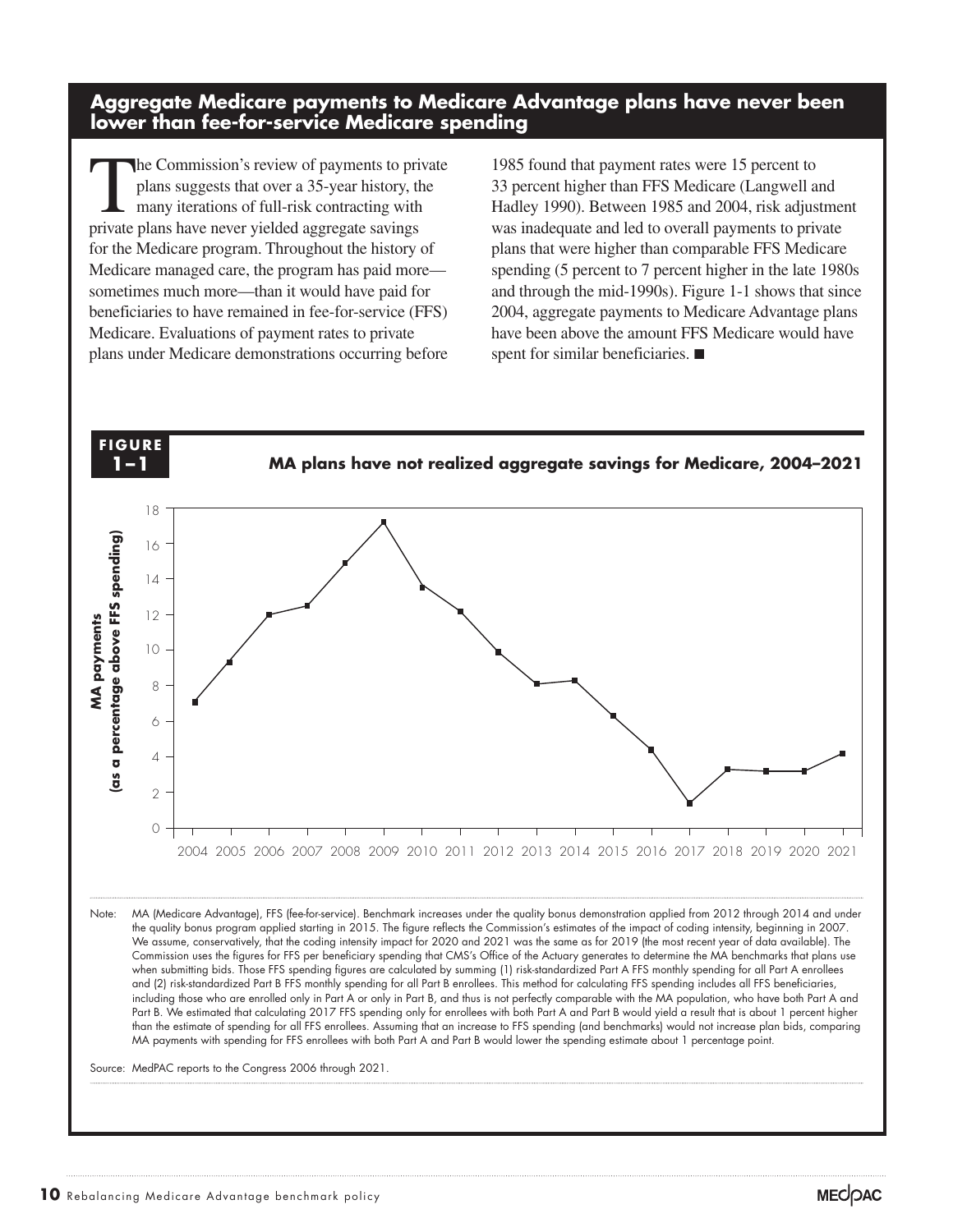#### **MA plan availability, enrollment, and extra benefit availability continue to increase**

As the ACA changes were phased in, many predicted that the MA program would suffer a major contraction because reductions in plan payments would lead to fewer benefits for enrollees, lower MA enrollment, and lower levels of plan participation. Instead, plans found ways to reduce costs and lower bids by more than enough to keep pace with decreasing benchmarks, leading to increases in plan offerings, higher levels of extra benefits provided to enrollees, and substantial MA enrollment growth in recent years.

Since 2017, with the ACA's changes fully implemented, the share of eligible Medicare beneficiaries (those with Part A and Part B coverage) in MA has grown from 35 percent to 43 percent in  $2020$ .<sup>13</sup> Between 2016 and 2021, the average number of plan choices grew from 18 to 32; the share of Medicare beneficiaries with a zero-premium plan option grew from 81 percent to 96 percent; and the annual value of extra benefits for each enrollee grew by approximately 75 percent, from \$972 to \$1,700 per enrollee.

Our estimates of plan payments do not take into account the impact of the coronavirus pandemic, but given the prospective nature of MA payments, we do not anticipate the pandemic having a substantial effect on our estimates. For our simulations, we use CMS's estimate of 2020 FFS spending, which uses data through 2018 as the basis for 2020 MA benchmarks, bids, and payments. This estimate also represents the FFS spending levels assumed by plans when they submitted bids for 2020 in June of 2019. We do not yet know the full effect of the pandemic on beneficiary spending and risk scores. However, the 2021 record low bid levels relative to FFS spending, record high plan rebates, and wider availability of zero-premium plans indicate that plans anticipate continued ability to offer bids far below payment benchmarks.

For 2021, we estimate that payments to MA plans are about 104 percent of what FFS Medicare would have spent to cover the same enrollees.<sup>14</sup> Despite the higher average payment relative to FFS Medicare, the average plan bid is 87 percent of FFS Medicare spending; moreover, about 91 percent of MA plans, accounting for 87 percent of MA enrollment, have bids below the amount FFS Medicare would spend for similar beneficiaries. These figures demonstrate that MA plans have the ability to provide the Medicare benefit more efficiently than FFS Medicare; however, Medicare continues to pay more for MA beneficiaries because of payment policies and other

aspects of the MA program. The Commission has made recommendations to improve several of these policies (see text box on prior recommendations, pp. 30–32), but additional improvements to the current benchmark system are needed.

#### **Problems with the current benchmark policy**

Current MA benchmark policy uses a quartile system that generates variation in payments to plans and extra benefits offered to enrollees, but it is out of balance with intended policy goals to maintain wide availability of plans, establish predictable and stable payment rates, support access to valuable extra benefits across geographic areas, and appropriately allocate savings from MA plan efficiency to beneficiaries and the Medicare program.

#### **Higher benchmarks and payments in areas with low FFS spending attract a disproportionate share of MA enrollees**

The benchmark policy seeks to create similar incentives to enroll beneficiaries across all areas by setting higher benchmarks in areas with low FFS spending to encourage plan offerings and enrollment and setting lower benchmarks in high FFS spending areas to offset higher Medicare payments. However, despite most plans bidding below FFS, current benchmarks support payments (including quality bonuses) that are 9 percent higher than FFS spending in the areas with the lowest FFS spending, which has attracted a disproportionately high share of MA enrollees.

Currently, MA enrollment in areas in the lowest FFS spending quartile (and to a lesser extent in the secondlowest quartile) increases costs for the Medicare program, which both weakens the Hospital Insurance Trust Fund and produces taxpayer, state, and beneficiary costs under Part B (which is financed by general revenues and Part B premiums that all Medicare beneficiaries are responsible for paying). The quartile system enacted by the ACA set higher benchmarks in low-spending areas to ensure broad access to MA plans. But the benchmark level in the areas with the lowest FFS spending (115 percent of FFS) is likely higher than needed to induce plan participation in most areas in this quartile. On average, MA bids in the lowest spending quartile have decreased in recent years relative to FFS spending, declining between 2018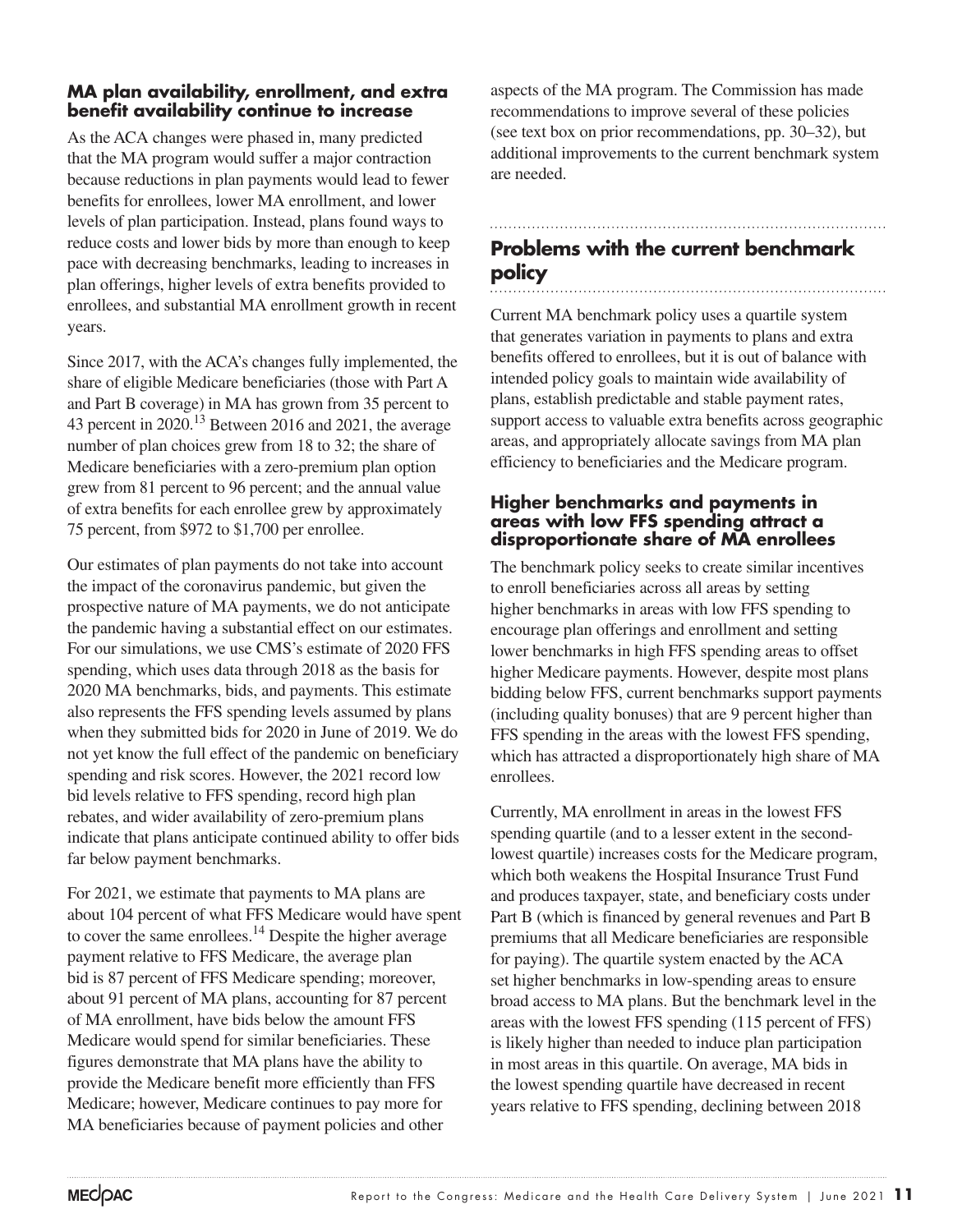



Note: FFS (fee-for-service), MA (Medicare Advantage). This figure is based on 3,797 plan bids and excludes employer group plans, special needs plans, and plans in the territories. Benchmark percentages within each quartile indicate benchmark quartile factors that are applied to local FFS spending (e.g., counties in the 115 percent quartile have base benchmarks 15 percent higher than local FFS spending). Estimated FFS spending levels in the figure are not affected by the quality bonus payments to plans. FFS spending uses the entire Medicare population (including those who are enrolled only in Part A or only in Part B), standardizes for average risk, geographically aligns with MA plan enrollment, and risk adjusts using MA plan risk scores. However, percentages do not account for unaddressed coding intensity differences, which increased overall MA payments by 3 percentage points in 2019. In addition, the FFS spending denominator used in the figure includes all Part A and Part B spending, but MA enrollees must be enrolled in both Part A and Part B. Comparing plan bids with spending for FFS enrollees with both Part A Note: Note and Source are in InDesign. and Part B would likely decrease the percentages in the figure.

Source: MedPAC analysis of MA bid and rate data, 2021. Source:

and 2021 from 101 percent of FFS to 95 percent of FFS. 2021, plan bi Most plans in the lowest spending areas now bid below will reside in the qua 100 percent of FFS spending (Figure 1-2). In 2021, From percent of FFS spending (Figure 1-2). In 2021, payments to plans (excluding plans in Puerto Rico) whose enrollment was mainly in counties in the lowest spending quartile were paid about 105 percent of average FFS in 2020), where payment spending in the plans' service areas before quality bonuses and paid 109 percent of FFS after benchmarks were increased for quality bonuses (data not shown).

In recent years, the distribution of MA enrollment by quartile has shifted toward the lowest spending quartile where payment benchmarks tend to be far above local FFS spending (Table 1-1). Among nonemployer plans in  $\frac{1}{2}$  by the styles (and object styles) to format.

2021, plan bids project that 28 percent of MA enrollees will reside in the quartile areas with the lowest spending, up from 26 percent in 2020.<sup>15</sup> In contrast, 22 percent of projected MA enrollees now reside in the quartile ent was mainly in counties in the lowest spending areas with the highest spending (down from 24 percent in 2020), where payments tend to be below local FFS spending. As the Commission noted in 2018, the larger of the medicare of Medicare beneficiaries residing in the quartile in 1970, the hager<br>109 percent of FFS after benchmarks were share of Medicare beneficiaries residing in the quartile areas with the lowest spending at least partially explains the shift in enrollment toward these areas (Medicare Payment Advisory Commission 2018). In 2018, after the counties were reranked by FFS spending to create quartiles, the share of Medicare beneficiaries living in the 786 lowest spending counties was 22 percent,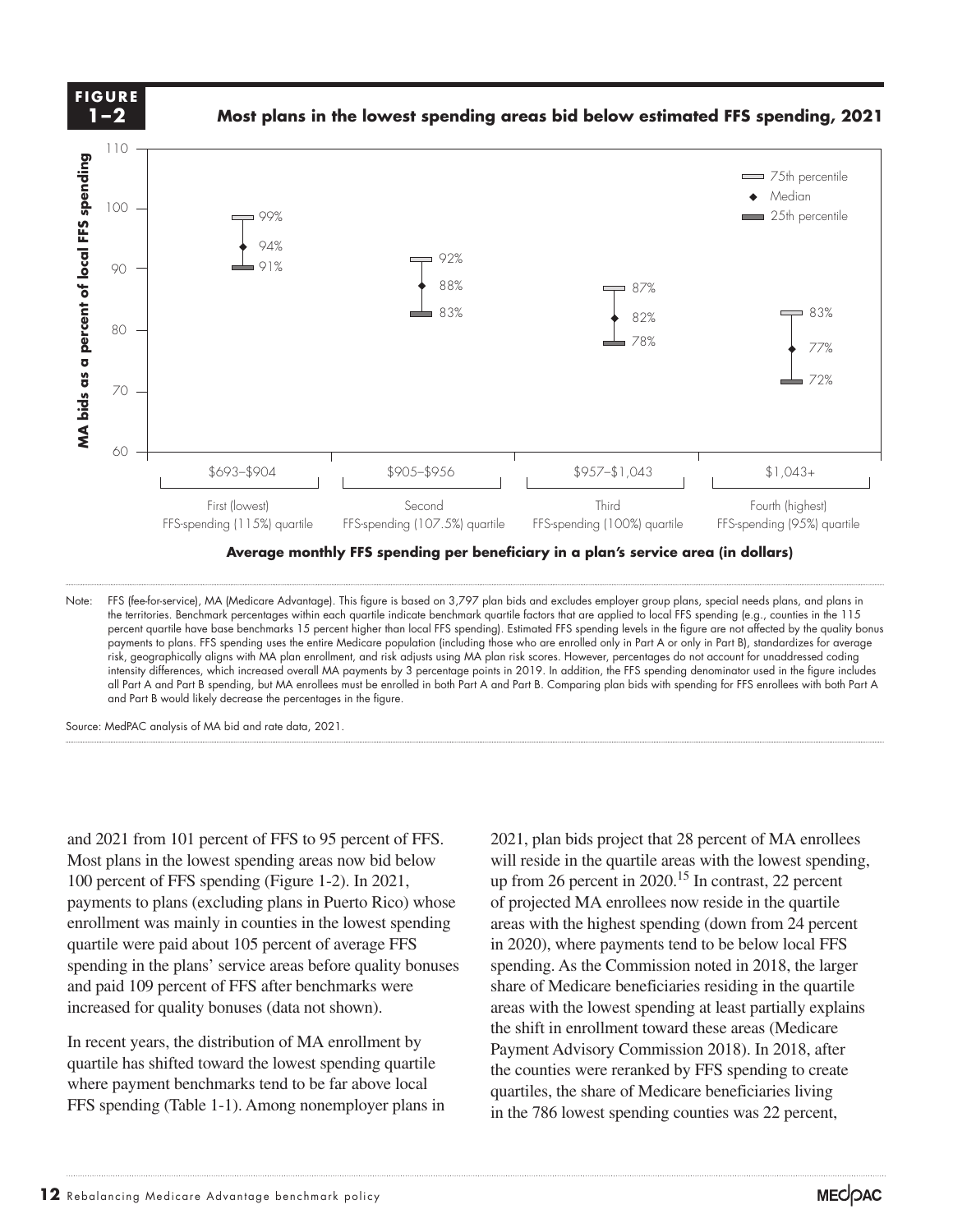#### **1–1 The share of MA enrollment in the lowest FFS spending quartile has increased**

| 2020 | 2021 |
|------|------|
| 26%  | 28%  |
| 23   | 22   |
|      | 28   |
| 24   |      |
|      |      |

**Share of projected MA enrollment, by quartile**

Note: MA (Medicare Advantage), FFS (fee-for-service). Each percentage represents MA quartile enrollment (as projected in plan bid data) as a share of MA enrollment among plans that submitted bids. Data exclude employer group waiver plans, which do not submit bids. Actual payment factors in each quartile use an average of the two most recent quartiles (e.g., a county that moves from the 95 percent quartile to the 100 percent quartile will have a payment factor of 97.5).

Source: MedPAC analysis of MA bid and rate data, 2020–2021.

compared with 16 percent of Medicare beneficiaries living in the 786 lowest spending counties in 2012 (data not shown). MA penetration in the lowest spending quartile is also relatively high. In 2020, 44 percent of Medicare beneficiaries living in the lowest spending quartile of counties chose to enroll in MA plans, compared with a national average of 39 percent.<sup>16</sup> At the same time, MA spending in areas with high FFS spending (the 95 percent quartile) has been restrained without any adverse effect on MA enrollment (or the number of plans available to beneficiaries). In 2020, plans whose enrollment was mainly in counties in the highest spending quartile were paid just over 92 percent of the average FFS spending in the plans' service areas. Even though the Medicare program achieves net savings from MA at the 95 percent quartile, payments to plans were high enough in 2020 for plans to offer benefits that attracted 37 percent of Medicare beneficiaries living in those areas.

#### **Quartile structure can create large differences in benchmarks despite small differences in county FFS spending**

The quartile structure creates discontinuities in benchmarks, contributing to changes in MA payment rates that can be unpredictable or lack stability over time. The quartile factor applied to local FFS spending jumps by 7.5 percent or 5 percent at three points in the distribution of all counties, ranked by local FFS spending. Notwithstanding policies that mitigate discontinuities directly (e.g., the quartile factor is an average of the last

two years) and indirectly (e.g., the benchmarks that exceed pre-ACA levels of spending are capped), large differences in the quartile factors—despite small differences in FFS spending—can contribute to large differences in benchmarks. Table 1-2 (p. 14) illustrates an example of this inconsistency. County A has an average FFS spending of \$847.98 and County B averages \$847.99. Because neither of them switched quartiles in the last year, County A's benchmark is set at 115 percent of FFS spending and County B's benchmark is set at 107.5 percent of the almost identical FFS spending.17 Despite only a onecent difference in FFS spending, the quartiles produce a \$63.59 difference in benchmarks. In fact, County A's \$975.18 benchmark is among the highest within the 115 percent quartile. Examples of similar discontinuities can occur between each quartile. Such discontinuities, and the resulting instability in payment rates over time, could be eliminated by using a continuous function to translate local FFS spending in benchmarks.

#### **The current benchmark policy creates variation in the availability of extra benefits for beneficiaries**

The large difference between bids and benchmarks has led to total rebate dollars that are the highest in the program's history—increasing between 2016 and 2021 from 8 percent to 14 percent of MA payment—but beneficiaries' access to rebate-funded extra benefits varies across the country. In the highest FFS spending areas, plan bids, on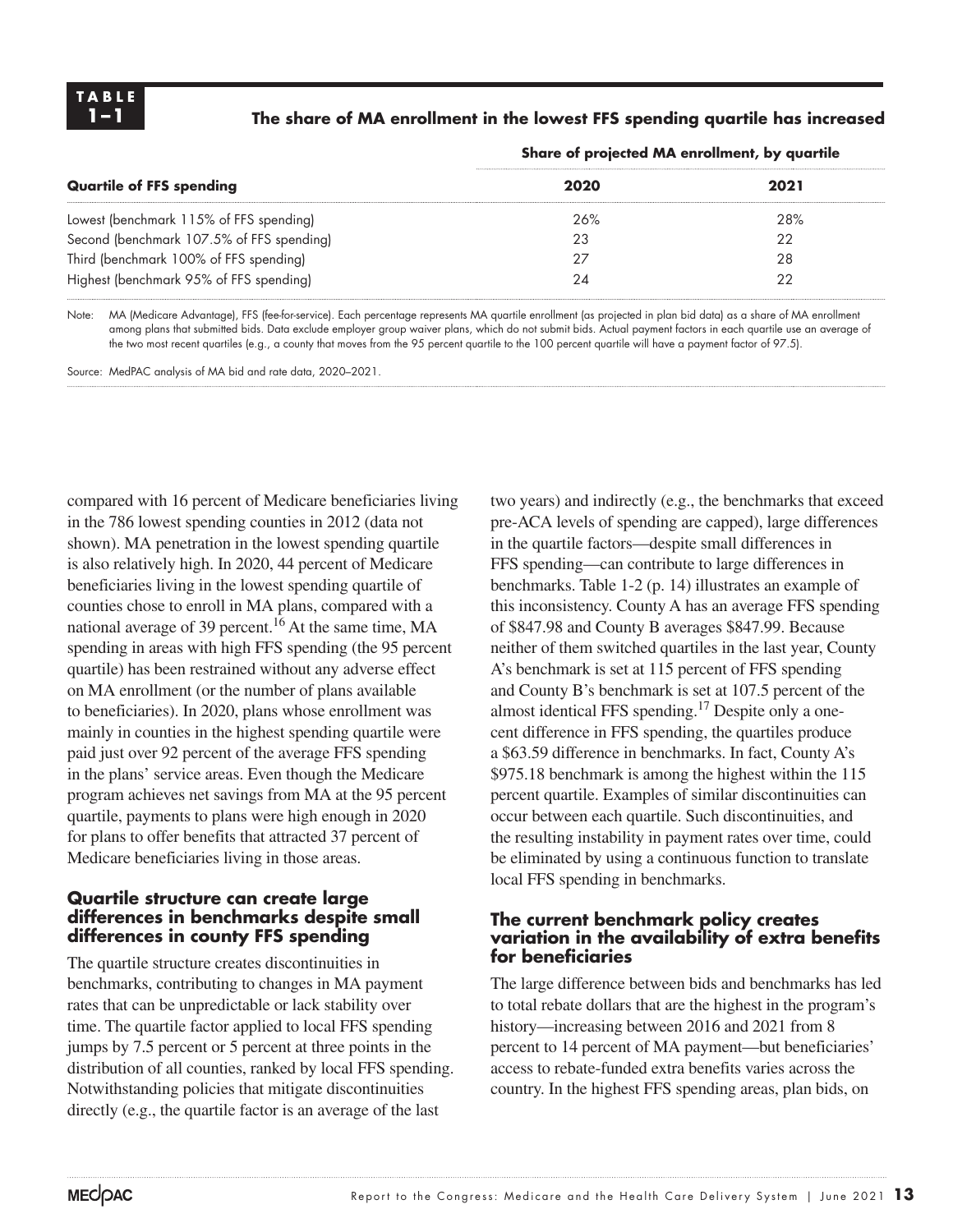#### **1–2 Illustrative example of how quartile factors create discontinuities in MA benchmarks relative to FFS spending, 2020**

| County | <b>FFS spending</b> | Quartile factor | <b>MA</b> benchmark |
|--------|---------------------|-----------------|---------------------|
| A      | \$847.98            | 15%             | \$975.18            |
| B      | \$847.99            | 107.5           | \$911.59            |

Note: MA (Medicare Advantage), FFS (fee-for-service). MA benchmarks (excluding quality bonuses) are the product of FFS spending and the quartile factor. Current law requires quartile factors to be calculated based on a ranking of projected FFS spending in the prior year (in this case, 2019).

Source: MedPAC analysis of MA rate data, 2020.

average, are lower relative to benchmarks than among plans in lower FFS spending areas (Table 1-3). Because the difference between a plan's bid and its benchmark tends to be greater in high FFS spending areas, plans in those areas must offer more extra benefits (or benefits of greater value) relative to plans in low FFS spending areas. This relatively large difference between plan bids and benchmarks suggests that benchmarks in the highest spending quartile could be reduced, making access to extra benefits more similar for beneficiaries in all geographic areas, while still allowing plans to provide substantial extra benefits to beneficiaries.

#### **Under current benchmark policy, Medicare finances MA supplemental benefits at levels that eliminate potential program savings**

As benchmarks decreased under the ACA, plans found ways to reduce costs and lower their bids, but overall savings to the Medicare program have been elusive. In 2021, MA plans bid an average of 87 percent of FFS spending—an all-time low—demonstrating that MA plans can provide the Medicare benefit more efficiently than FFS Medicare. Benchmark and rebate policies determine how these plan efficiencies are allocated to enrollees in the form of extra benefits or to the Medicare program as savings relative to expected Medicare FFS spending. However, the current policy is unbalanced. Because the average benchmark is well above FFS spending, rebates that plans receive result in overall spending above expected FFS spending. The rebate dollars that plans receive from the Medicare program are used to finance extra benefits. While plan enrollees are the recipients of these substantial extra benefits, plans also benefit from additional administrative fees and profit that they load onto most extra benefits.

Benchmark policy largely determines the imbalance of plan efficiency, rebates, and lack of overall program savings. After the current (ACA) benchmark policy was fully phased in, plans continued to lower their bids, yet overall benchmarks have remained at 107 percent to 108 percent of FFS spending for the last four years. Unsurprisingly, the value of extra benefits has reached a record high in each of the last five years. In 2021, extra benefits account for 14 percent of all payments to MA plans. However, the high level of MA benchmarks continues to prevent plan efficiency from translating into aggregate Medicare program savings. Changes to the current benchmark structure are necessary to enable the program to share in savings from MA efficiencies.

As the dollar value of extra benefits has grown, a related concern is the limited ability to assess the value of the increasing level of Medicare program spending on extra benefits. The value to beneficiaries of reductions in cost sharing and premiums is clear because these benefits are akin to discounts for service users (cost-sharing reductions) or cash savings (premium reductions). However, the share of rebates allocated to these extra benefits has declined overall—leaving a greater share of rebates for other supplemental benefits where there is more uncertainty about utilization or efficacy.

Historically, the greatest amount of extra benefit funding has gone toward cost-sharing reductions, where plans reduce coinsurance, copayments, and deductibles from FFS levels. Medicare beneficiaries, who are often on fixed incomes, may find this benefit attractive as MA plans often have lower out-of-pocket expenses (cost sharing plus premiums) than Medigap coverage (Mike et al. 2019).18 (Some beneficiaries may receive reduced cost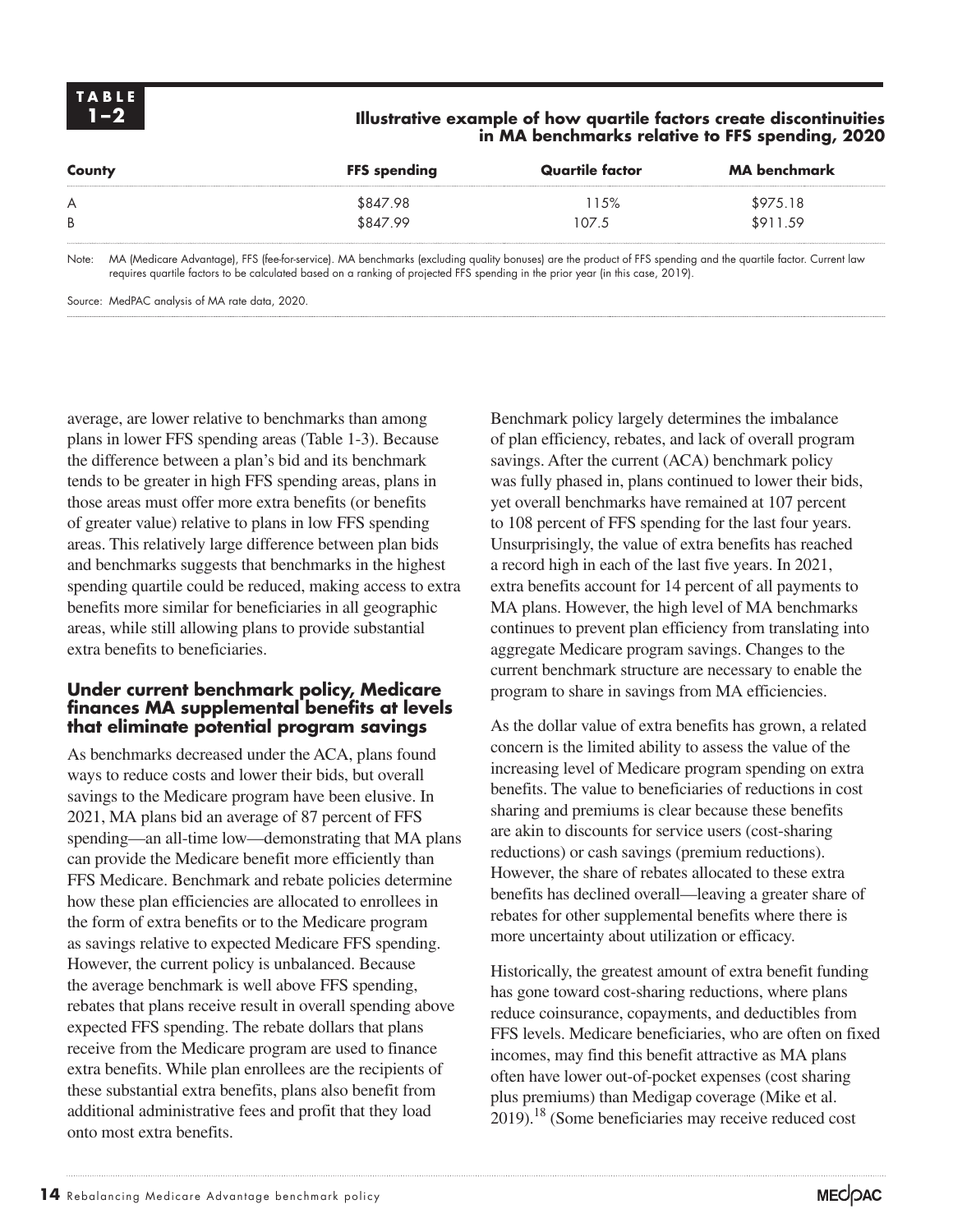#### **1–3 Plans in the areas with highest spending bid lower relative to their benchmarks, creating geographic differences in rebate dollars**

| 2018 | 2019 | 2020 | 2021 |  |  |
|------|------|------|------|--|--|
| 86%  | 8.5% | 83%  | 82%  |  |  |
| 86   | 85   | 83   | 81   |  |  |
| 84   | 83   | 82   | 80   |  |  |
| 80   | 79   |      | 78   |  |  |
|      |      |      |      |  |  |

**MA bids as a share of benchmarks, by quartile**

Note: MA (Medicare Advantage), FFS (fee-for-service). CMS assigns quartiles at the county level, but a plan's service area includes one or more counties. Therefore, quartiles in the table are assigned using the average monthly FFS spending per beneficiary in a plan's entire service area. Plans that bid lower relative to their benchmarks offer more extra benefits (or benefits of greater value) than plans that bid higher relative to their benchmarks. Data exclude employer group waiver plans and special needs plans.

Source: MedPAC analysis of MA bid and rate data, 2018–2021.

sharing through an employer-sponsored plan or through Medicaid.) However, as MA rebate levels have increased, plans have allocated smaller shares of rebate dollars toward reducing beneficiary cost sharing (Table 1-4). In 2021, MA plans allocated 46 percent of MA rebate dollars toward cost sharing—down from 52 percent in 2018. This trend suggests that many MA plans do not need or want to allocate additional rebate dollars for this benefit out of concern that reductions in cost sharing that are too generous may induce demand for additional, potentially unnecessary services. Such induced demand has been found to occur in FFS when beneficiaries have

first-dollar Medigap coverage (i.e., no cost sharing for any Medicare services) (Medicare Payment Advisory Commission 2012). If a plan has allocated the maximum amount to reduced cost sharing that the plan is willing to allocate, the plan needs only to allocate additional rebate funding to keep up with medical inflation. From 2020 to 2021, the growth rate in per member cost-sharing rebate dollars (5 percent) was nearly identical to the expected per capita growth rate in FFS spending (5.7 percent; data not shown). This leveling off of cost-sharing rebate dollars suggests that, on average, plans are no longer increasing the actuarial value of cost-sharing reductions.

**TABLE**

#### **1–4 MA plans have used a decreasing share of rebate dollars on beneficiary cost-sharing and premium reductions**

| MA extra benefit            | Share of rebate dollars allocated by MA plans |         |      |      |  |  |
|-----------------------------|-----------------------------------------------|---------|------|------|--|--|
|                             | 2018                                          | 2019    | 2020 | 2021 |  |  |
| Cost-sharing reductions     | .52%                                          | $.51\%$ | 49%  | 46%  |  |  |
| Part D premium buydown      |                                               |         |      |      |  |  |
| Part B premium buydown      |                                               |         |      |      |  |  |
| Other supplemental benefits | 30                                            | 33      | 36   | 38   |  |  |

Note: MA (Medicare Advantage). Each percentage represents the share of MA rebate dollars allocated toward each type of extra benefit in plan bids. Data exclude employer group waiver plans, special needs plans, and plans that serve U.S. territories. Totals may not sum due to rounding. Between 2018 and 2021, average rebates per month increased from \$95 to \$140.

Source: MedPAC analysis of MA bid and rate data, 2018–2021.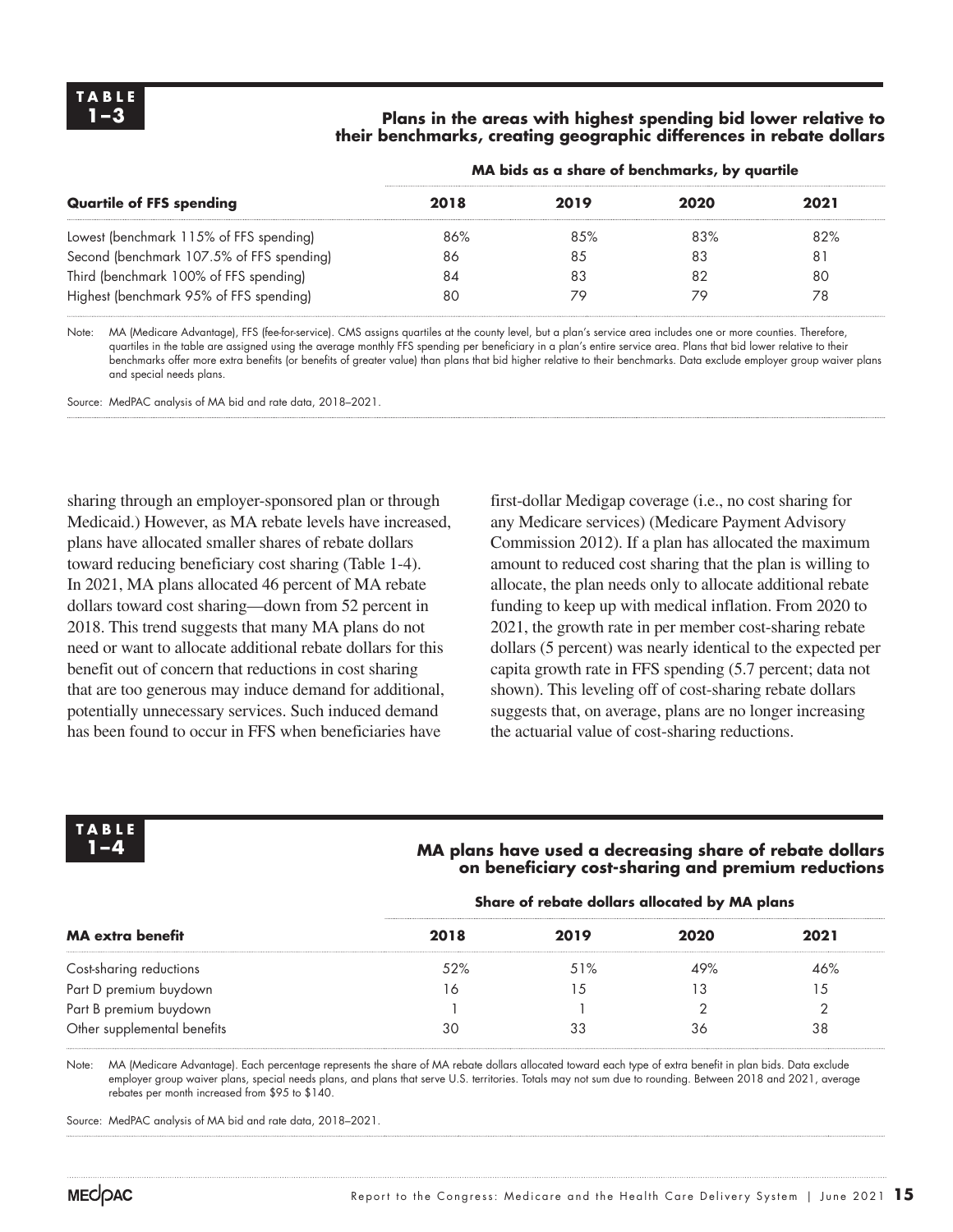In addition, MA plans have not devoted a larger share of rebate dollars to direct premium reductions for MA enrollees. Between 2018 and 2021, the plan share of rebate dollars for premium reductions has remained roughly constant, from 16 percent to 15 percent for Part D and from 1 percent to 2 percent during the same period for Part B. Rebates are rarely used to lower Part B premiums, which provides a financial benefit to all enrollees in a given plan (as compared with benefits that only some enrollees use, such as in-network dental care or a foreign travel benefit). Because a premium-reduction benefit is given—not just offered—to all enrollees, it generally costs plans more per enrollee to provide. In addition, MA plans are not permitted to allocate administrative costs and profit toward premium reduction.<sup>19,20</sup> Plans therefore have a financial disincentive to offer this benefit. Only 4 percent of 2021 MA general enrollment was projected to be in these premium-reduction plans (Figure 1-3).<sup>21</sup>

MA plans have allocated an increasing share of rebate dollars toward coverage of other MA supplemental benefits, and these benefits could be used to address issues related to health equity. However, the benefits that plans most commonly offer focus on the broader MA population rather than populations that have the greatest social or medical needs (Figure 1-3). We examined the 10 supplemental benefits offered most often for general enrollment MA plans (i.e., excluding special needs plans (SNPs) and employer plans). Many of the most commonly offered supplemental benefits appear to be tailored toward relatively healthy beneficiaries. Four of the top five most common supplemental benefits addressed coverage for international travel, fitness benefits that typically consist of a gym membership, or coverage for an annual physical exam, the efficacy of which has been questioned (Prochazka and Caverly 2013, Society of General Internal Medicine  $2017$ ).<sup>22</sup>

Common supplemental benefits with more obvious health value to beneficiaries were discounts on dental, vision, and hearing services.<sup>23</sup> These benefits may be of particular value to low-income, non-dual-eligible beneficiaries, who may view MA plans that offer these benefits as financially attractive. However, we do not have reliable data about the use of these benefits and cannot determine their value relative to the amount Medicare spends on them.<sup>24,25</sup> Limited evidence on MA dental claims suggests that—though oral health is important—relatively few enrollees with embedded dental coverage utilize these benefits, and users are disproportionately those in better

health (Wix and Fontana 2020).<sup>26</sup> Similarly, one study of claims data from a large private payer found that—though hearing loss is associated with declines in mental health and cognition—relatively few aged enrollees received any hearing aid services after being diagnosed with hearing loss, and hearing aid use was disproportionately higher among white enrollees (Mahmoudi et al. 2019).<sup>27,28</sup> In addition, benefits for dental, vision, and hearing are not standardized, and plans offer a vast array of benefits for the same service.<sup>29</sup> For example, among the  $2,400$ MA plans with a hearing aid benefit in 2016, there were 123 unique variations of hearing aid coverage—by innetwork or out-of-network providers; by type of hearing aid; by type of cost sharing (copayments or coinsurance); and, most commonly, by a dollar limit on the amount of coverage (Medicare Payment Advisory Commission 2017). Beneficiaries are likely to find it difficult to choose the best plan for coverage of supplemental benefits, raising concerns about whether these benefits are being administered efficiently for both beneficiaries and the Medicare program.<sup>30</sup>

Further, while MA coverage of dental, vision, and hearing services provides essential access for some beneficiaries, it is not clear that these benefits drive beneficiary choice of plans. Evidence suggests that cost sharing and premiums drive beneficiary plan selection (Jacobson et al. 2014). Studies have found that beneficiaries entering MA were highly likely to choose the lowest premium plan option (Jacobson et al. 2014, Meyers et al. 2019, Skopec et al. 2019). These studies did not include the influence of any Part B premium reductions. While relatively few MA enrollees voluntarily switch MA plans, premiums are a dominant factor when plan switching does occur (Jacobson et al. 2016, Medicare Payment Advisory Commission 2015, Meyers et al. 2019). Additionally, in interviews, insurance brokers noted that Part B premium reductions were important in some parts of the country and were most attractive to low-income beneficiaries (Medicare Payment Advisory Commission 2015).

We also examined plan-wide supplemental benefits that target populations with high needs; coverage for these benefits was generally not common.<sup>31</sup> A limited meals benefit related to temporary medical needs was the most common among these benefits (56 percent of projected MA enrollees covered), but all others were far less common. Nonemergency medical transportation covered 37 percent of projected MA enrollees, and less than 10 percent of projected enrollees were covered by in-home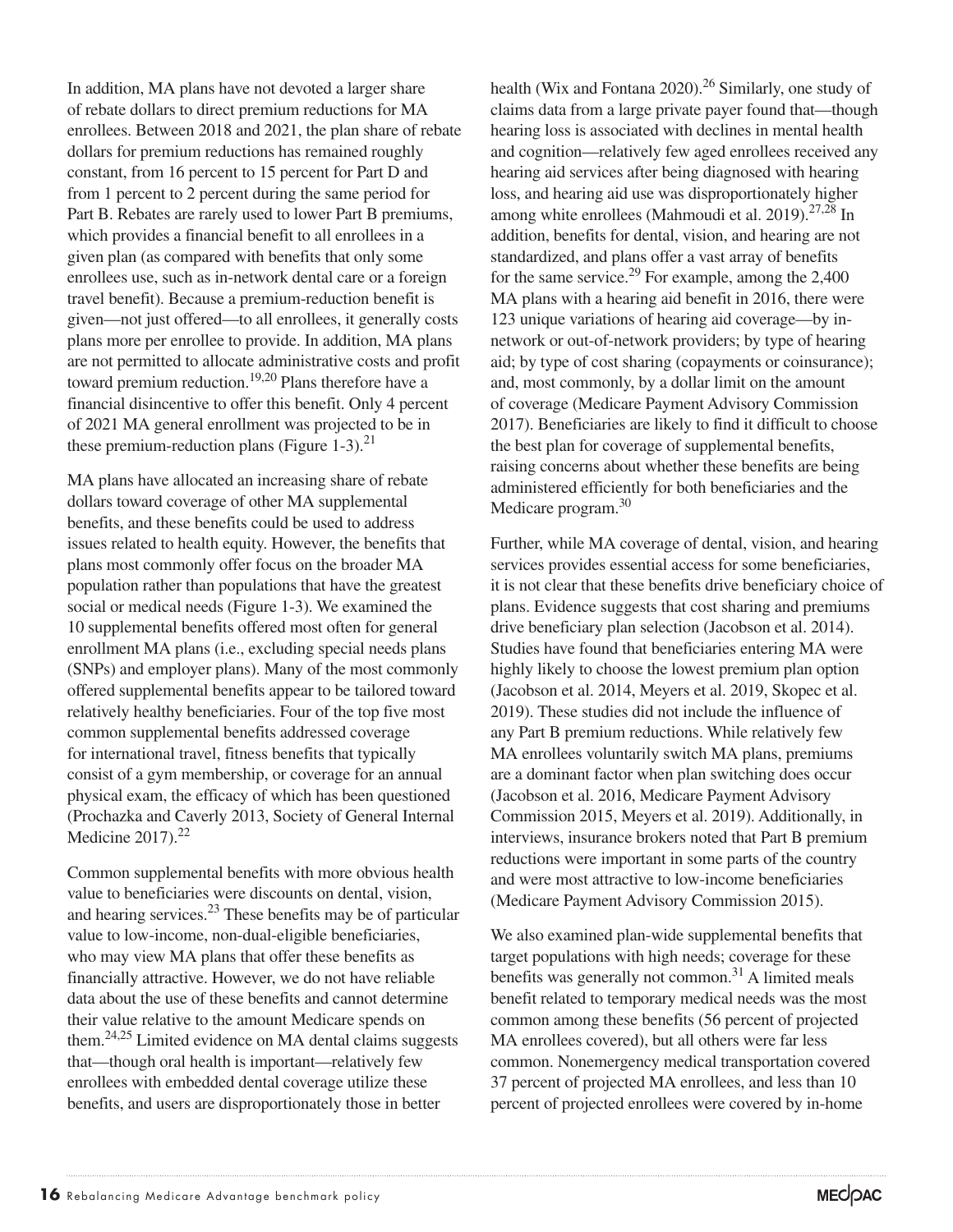

#### **The MA supplemental benefits currently offered to most enrollees do not focus on high-needs populations, 2021 Medicare margins.... FIGURE**



Note: MA (Medicare Advantage), COPD (chronic obstructive pulmonary disease), CHF (congestive heart failure), SSBCI (special supplemental benefits for the chronically ill). This figure is based on 3,821 plan benefit packages and plan projected enrollment in bid data; the figure excludes plans with enrollment restrictions, such as employer group plans and special needs plans. The figure does not include Part D extra benefits or MA optional supplemental benefits (benefits beneficiaries can opt into and pay a separate premium for to cover the cost). Limited meal benefits are of limited duration and either follow an inpatient stay or are part of an established medical treatment. Uniform benefit flexibility allows MA plans to design disease-specific benefits; the figure includes plan flexibilities offered under the value-based insurance design model that also allows benefit design specific to socioeconomic status. SSBCI are supplemental benefits that are not primarily health related and may be offered non-uniformly to eligible chronically ill enrollees who are at risk of adverse health outcomes and require intensive care coordination.

Source: MedPAC analysis of MA bid and plan benefit package data for general enrollment plans, 2021.

• Data is in the datasheet. Make updates in the datasheet.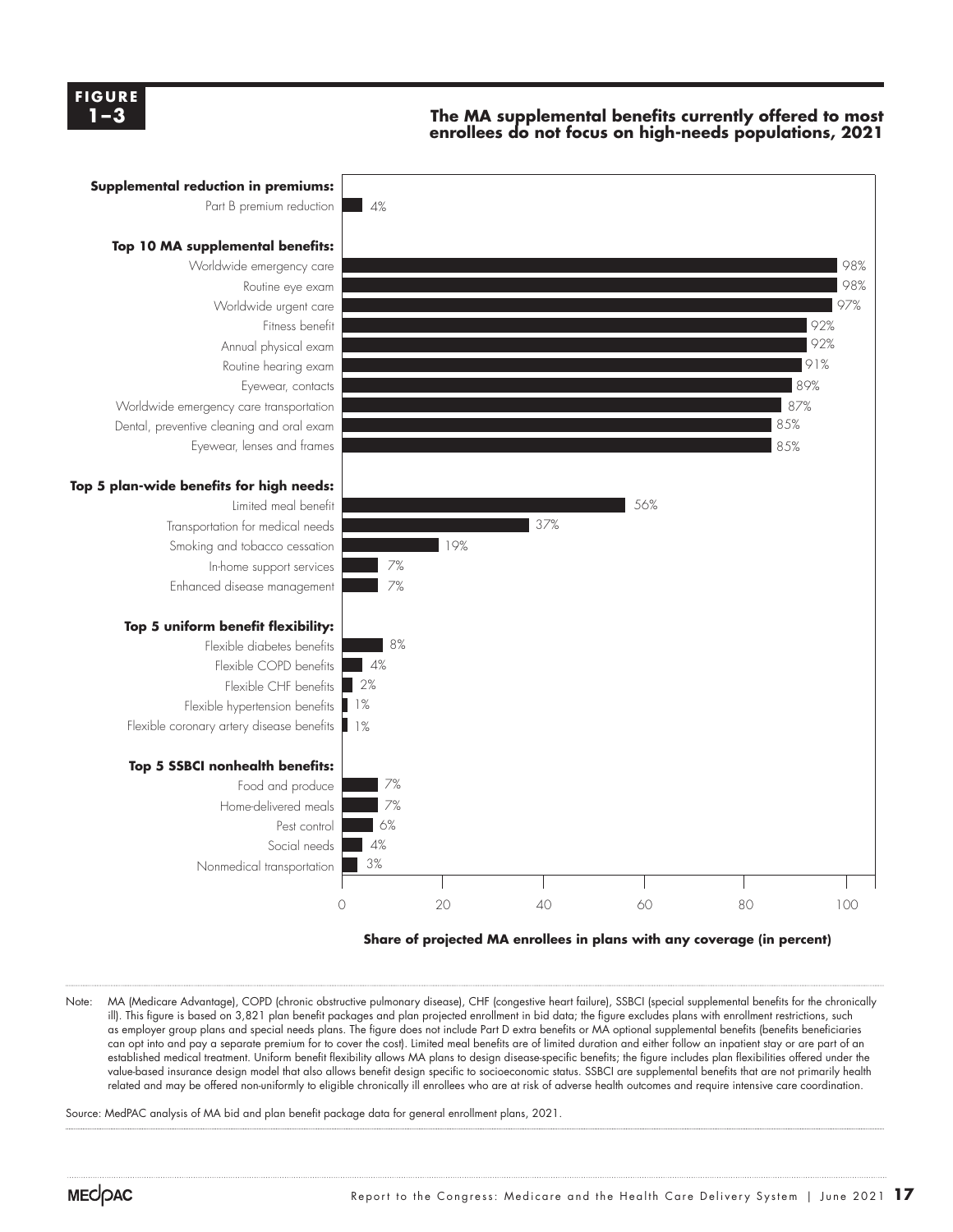support services and enhanced disease management (Figure 1-3, p. 17). Among dual-eligible SNPs (D–SNPs), nonemergency medical transportation (86 percent of projected enrollees covered) and limited meals (74 percent of projected enrollees covered) were commonly offered, but most MA enrollees are not eligible for D–SNP enrollment (data not shown).

In addition, most plans in 2021 did not choose to offer special supplemental benefits that are targeted exclusively for enrollees with specific medical or social needs (Figure 1-3, p. 17). Plans have two general options for targeting benefits to specific groups of enrollees: flexibility of the uniform benefit requirement (starting in 2019) and special supplemental benefits for the chronically ill (SSBCI) (starting in 2020). Most plans did not offer supplemental benefits that target enrollees with high needs through either uniform benefit flexibility or CMS's Center for Medicare and Medicaid Innovation value-based insurance design model. These flexibilities allow MA plans to offer additional benefits or cost-sharing reductions based on specific diseases or socioeconomic status. However, the most commonly targeted group was beneficiaries with diabetes, and only 8 percent of projected MA enrollees were in a plan that used this flexibility.<sup>32</sup> Among D–SNPs, the most commonly targeted group was beneficiaries of low socioeconomic status, and 40 percent of projected MA enrollees were in a plan that used this flexibility (data not shown).<sup>33</sup> Additionally, SSBCI were only sparsely covered among general enrollment MA plans. These supplemental benefits are not primarily health related and may be offered nonuniformly to eligible chronically ill enrollees who are at risk of adverse health outcomes and require intensive care coordination. The most common of the SSBCI were food and produce, which was available only to 7 percent of projected MA enrollees. SSBCI were more common among D–SNPs (data not shown), but coverage of SSBCI was relatively low given the needs of the population that D–SNPs serve.  $34$  As plans become accustomed to administering SSBCI, these benefits may become more common, but we currently do not have utilization data for these (or any) supplemental benefits and are unable to assess their efficacy or their value to beneficiaries.

Finally, the supplemental benefit policy provides an incentive for plans to allocate rebates to cost-sharing reductions (although this incentive is limited by the potential for induced utilization) and supplemental benefits. Plans can apply administrative costs and profit to these extra benefits. For supplemental benefits in 2021,

15 percent of rebate dollars was devoted to administrative costs and profits. In contrast, MA plans are not allowed to apply any administrative cost or profit to rebate dollars allocated to reducing premiums. Overall, standardizing some types of supplemental benefits could potentially help beneficiaries choose a plan with higher value for their needs. Improved availability of supplement benefit utilization data would help policymakers assess the value of supplemental benefits and help ensure that Medicare beneficiaries and the program receive good value for these services, which represent a growing share of payments to MA plans.

#### **Current benchmark policy does not leverage plan efficiencies**

Consistent with the original incorporation of full-risk private plans in Medicare, we expect plans to be more efficient than FFS Medicare, and the Medicare program should be able to capitalize on such efficiency as a means of improving the fiscal outlook of the Medicare program. MA plans have more tools to control costs relative to FFS, such as narrower provider networks and prior authorization. To entice enrollees to accept the constraints of these cost controls, plans must have an out-of-pocket cap on cost sharing for the basic Medicare benefit, and plans increase enrollment by offering beneficiaries extra benefits. Improved plan efficiencies have led to more competitive bids that enable plans to offer greater coverage of extra benefits. However, these taxpayer-subsidized extra benefits are at an all-time high level, accounting for 14 percent of Medicare's payments to MA plans. In addition, Medicare Part B premiums—which are paid by beneficiaries in both FFS and MA—are used in part to finance extra benefits that only MA beneficiaries receive. Furthermore, nearly all Medicare beneficiaries (99 percent) have access to an MA plan that bid below FFS spending, and—on a per member dollar basis—MA is far more profitable for insurers relative to the individual and group markets (Jacobson et al. 2019a, McDermott et al. 2020). Plan efficiency could be more directly leveraged through revisions to the benchmark policy.

#### **Simulating an alternative benchmark policy**

Over time, improvements in plan efficiency have led to higher rebates, more extra benefits offered to beneficiaries, and higher MA enrollment. The Commission contends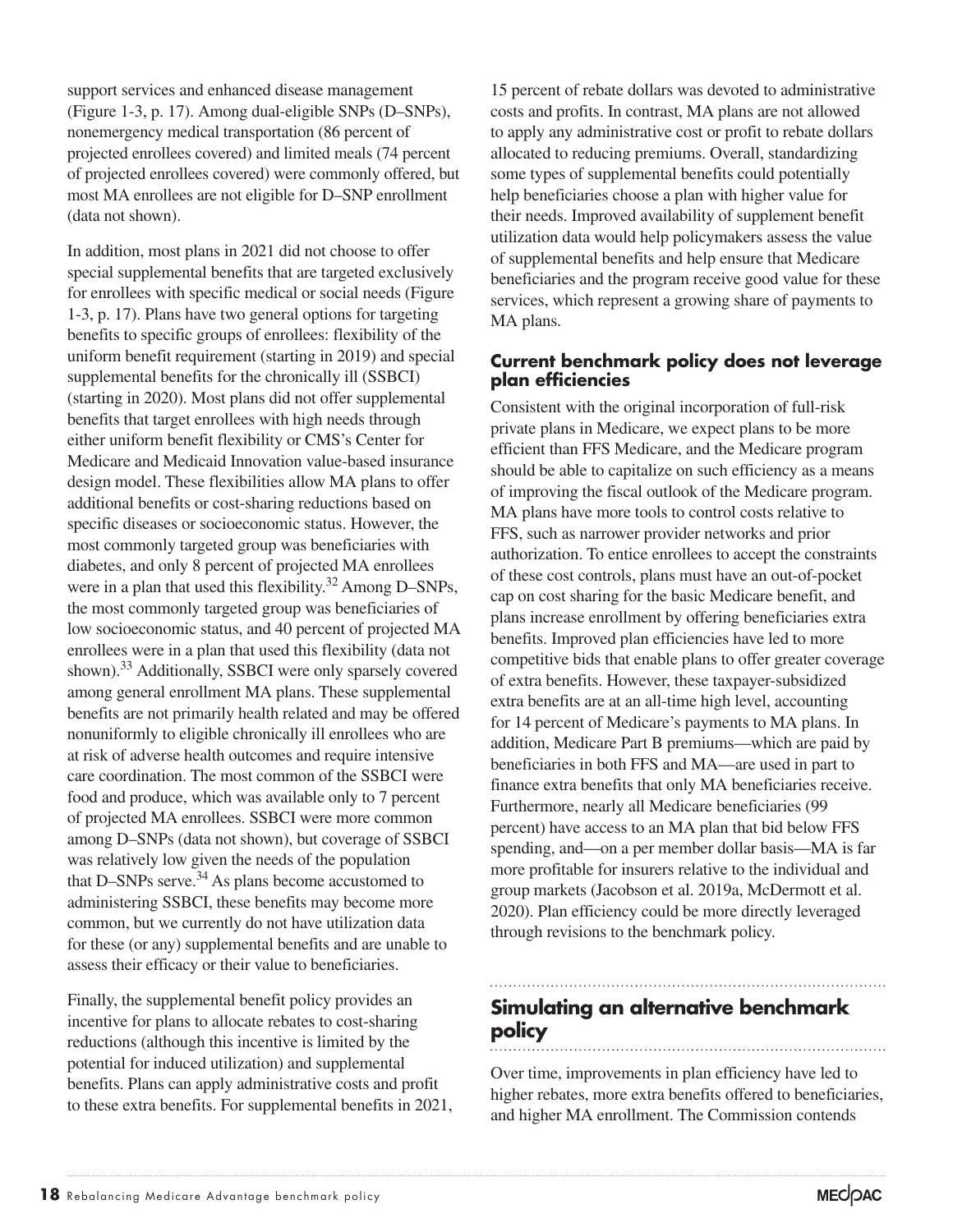that the Medicare program should share in the efficiencies obtained through the MA program. Thus, we consider an alternative to the current benchmark policy for the near term that generally maintains the current bidding processes and structure but rebalances the allocation of MA efficiency and geographic subsidies for extra benefits.

A revised benchmark policy should have four attributes: maintain wide availability of plans, establish predictable and stable payment rates, support equal access to extra benefits across geographic areas, and appropriately allocate MA plan efficiency to beneficiaries and the Medicare program. A number of alternatives to the current benchmark policy could accomplish one or two of these goals. Our preferred approach to satisfying all four goals is one that would continue to set a range of benchmarks, with higher benchmarks in low-spending areas (to ensure plan participation) and lower benchmarks in high-spending areas (to encourage efficient delivery of care), but would reduce benchmarks for most areas. Benchmarks in the two lowest spending quartiles (those currently set at 115 and 107.5 percent of FFS spending) would be brought much closer to FFS spending now that most plans in those areas bid below FFS spending, while benchmarks in the highest spending quartile (those currently set at 95 percent of FFS spending) would be further reduced. Reducing benchmarks would provide a more balanced approach that reduces subsidies in low-spending FFS areas while modestly increasing financial pressure on high-spending FFS areas where plans bid the lowest relative to their benchmarks and thus generate disproportionately more rebate dollars in the extra benefits plans can offer. The new benchmarks can maintain existing levels of reduced cost sharing for beneficiaries who enroll in MA plans. To improve continuity and stability, benchmarks would be set on a continuous scale of local FFS spending. To improve incentives for plan efficiency, rebates would be set at a level more reflective of the level of financial risk plans are taking. Overall, program savings would be integrated into benchmarks to ensure that the Medicare program receives at least a small share of plan efficiencies.

Under this policy option, the current quartile structure would be replaced with a system blending local area and national per capita FFS spending and applying a discount factor.<sup>35</sup> This alternative benchmark approach would address the problems with current benchmarks discussed in the preceding section and would incorporate the Commission's current set of recommendations on MA benchmarks:

- Calculate estimates of county FFS spending using beneficiaries enrolled in both Part A and Part B. Current policy calculates county FFS spending based on all beneficiaries, including those with Part A only or Part B only. Calculating benchmarks using only beneficiaries with Part A and Part B increases benchmarks relative to current policy.<sup>36</sup>
- Eliminate the ACA's benchmark caps, which cap any county's benchmark at the higher of (1) its pre-ACA level, projected into the future with a legislatively modified national growth factor and (2) 100 percent of its estimated FFS spending in the current year. The cap disproportionately affects counties in the areas with lowest spending. Eliminating benchmark caps increases benchmarks relative to current policy.
- Decouple star ratings from rebates by removing differential rebate percentages based on star ratings. In June 2020, the Commission recommended eliminating quality bonus increases to benchmarks and replacing that system with a plan-financed MA value incentive program (MA–VIP) that distributes higher payments to plans that perform well within geographically defined areas. That recommendation did not address the MA rebate policy. Our alternative benchmark approach is separate from that recommendation and would replace the current rebate policy—that depends on star ratings—with a 75 percent rebate for all plans, the rebate percentage that was used before the implementation of the MA quality bonus program. Increasing the rebate percentage provides a greater incentive for plan efficiency and directly helps maintain basic supplemental benefits for MA enrollees. In addition, a 75 percent rebate aligns with the highest shared savings rate (75 percent) in the Medicare Shared Savings Program for accountable care organizations that take on the highest risk. If the alternative benchmark approach were implemented, incentives for plan quality would largely continue unabated through the MA quality bonus program or those incentives could be substantially improved through the Commission's prior recommendation on the MA–VIP.
- Use local market areas, rather than counties, as the payment areas for benchmarks (consistent with prior Commission recommendations to establish geographic areas for payment to MA plans). The alternative benchmarks would be based on payment areas that aggregate counties within each state according to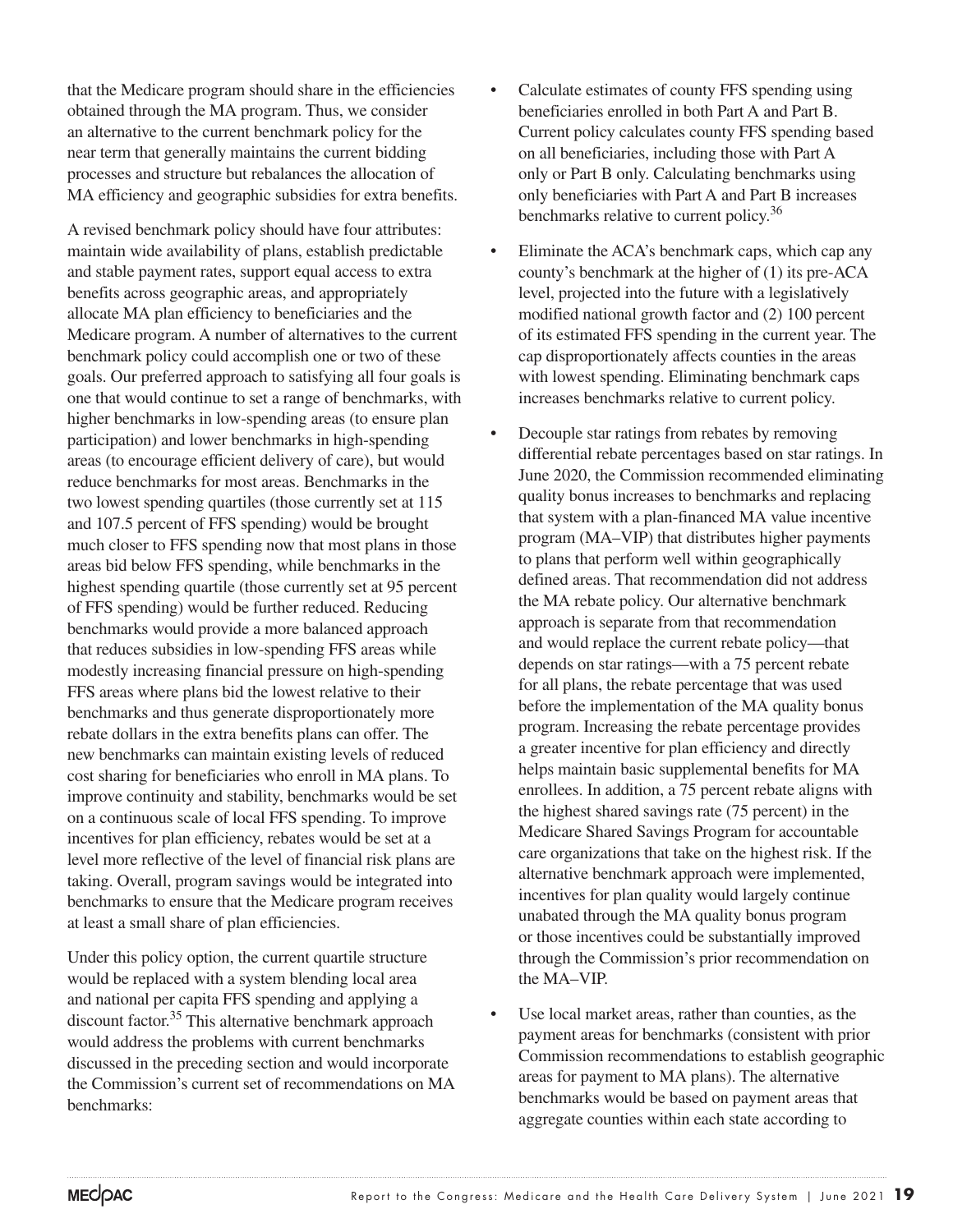metropolitan statistical areas for urban counties and health service areas (as defined by the National Center for Health Statistics) for nonurban counties. However, because plan bids and benchmarks are currently based on counties, we use county-level plan payments and rebates to compare benchmark alternatives with current policy.

To test the feasibility of our alternative benchmark policy, we conducted simulations comparing benchmarks and payments under our alternative approach to current base benchmarks (i.e., benchmarks without any quality bonus increase) using 2020 bid and spending data. We conducted these simulations and comparisons on base benchmarks to isolate the effect of replacing the current benchmark policy with the alternative approach, independent of the Commission's recommendation to replace the current quality bonus program with the MA–VIP (Medicare Payment Advisory Commission 2020). In 2020, base benchmarks under current policy are an estimated 103 percent of FFS spending and would be 102 percent of FFS spending if benchmarks were calculated using the FFS population with both Part A and Part B coverage, as the Commission recommended in  $2017$ .<sup>37</sup> Simulations (assuming no quality bonus payments) show that our alternative policy for formulating benchmarks could lower Medicare spending with little disruption to plan availability. Simulations also show how our alternative benchmark policy can be calibrated over time by adjusting the weighting of local and national spending amounts or the discount factor.

Our estimate of MA payments relative to FFS spending does not directly account for coding differences or other potential factors with more measurement uncertainty, such as the potential for a favorable selection of beneficiaries enrolling in an MA plan or for enrollees who choose to exit MA for FFS. Our estimates also do not incorporate various forms of potential "spillover" (e.g., changes in FFS provider practice patterns that may occur in areas with high MA market shares that reflect providers' adaptation to MA utilization management techniques, or potential spillover into MA from FFS alternative payment models), or any effect of retrospective MA and FFS improper payment remittances.<sup>38</sup> Although these factors may affect some estimates in this chapter, their net effect does not affect the merit of replacing the current benchmark policy with the proposed alternative policy.

In developing our alternative benchmark policy option, we considered the following parameters:

- *• The weight of local and national spending in the blend.* A 50/50 blend meets the Commission's preferences for additional financial pressure on both the highest and lowest spending areas. Increasing the local area weight (e.g., 90 percent local area spending and 10 percent national spending) would move all benchmarks closer to FFS spending. Decreasing the local weight (e.g., 10 percent local area spending and 90 percent national spending) would increase benchmarks in low-spending areas further above FFS and decrease benchmarks in high-spending areas further below FFS spending.
- *• Whether benchmarks should have a floor and ceiling relative to local FFS spending.* Depending on the weight given to local FFS spending, blending local and national FFS spending could result in benchmarks that are (1) lower than the current quartile factor of 95 percent of FFS for the highest spending areas and (2) higher than the current quartile factor of 115 percent of FFS for the areas with lowest spending. Using local market areas instead of counties and using a local area weight of at least 50 percent mitigates the extreme values that would necessitate the establishment of a floor and ceiling. In our simulations that equally blended local and national FFS spending, we examined the average bid within each MA market and determined that a floor and ceiling were not likely necessary.39
- *• Applying a 75 percent rebate.* The existing rebate percentage policy varies from 50 percent to 70 percent based on star ratings from the quality bonus program. Under our estimates, a flat 75 percent rebate for all MA contracts decouples rebates from the MA star ratings, aligns incentives with other alternative payment models, and helps efficient plans maintain basic supplemental coverage for enrollees by offsetting reductions in benchmarks from applying the 50/50 blend.
- *• Applying a 2 percent discount rate to ensure Medicare program savings.* While we estimate the effect of our alternative benchmark policy relative to plan payments without quality bonus dollars (equivalent to 103 percent of FFS spending), our benchmark alternative also makes adjustments that increase MA payments (i.e., adjusting our FFS spending to include only the population with both Part A and Part B coverage, removing benchmark caps, and increasing the rebate percentage). Therefore,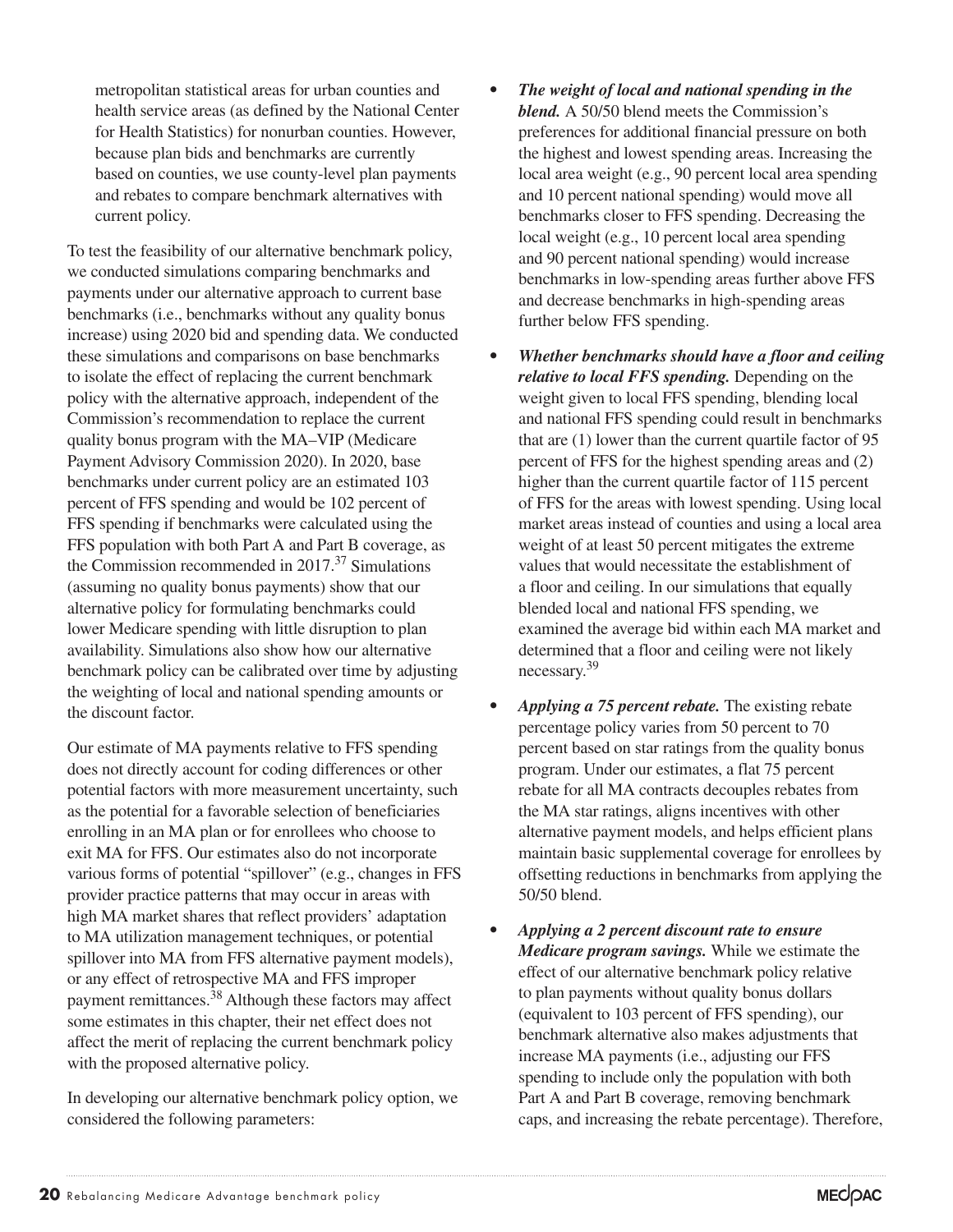**FIGURE FIGURE 1-XX 1–4**

#### **A blended approach would keep benchmarks above local FFS in low-spending areas and below local FFS in high-spending areas, 2020**



Note: FFS (fee-for-service). We used CMS's estimate of FFS spending for 2020 benchmark calculations and made adjustments to better reflect spending for the FFS population with both Part A and Part B coverage. Base benchmark includes the cap on benchmarks. The 50/50 blended benchmark is 50 percent weighted with local area spending per capita and 50 percent weighted with standardized national FFS spending per capita. National FFS spending uses standardized wages and eliminates adjustments made to FFS payments for graduate medical education and indirect medical education.

Source: MedPAC analysis of 2020 MA rate data and FFS spending.

in order for the Medicare program to achieve overall savings, the Commission's alternative approach claims a modest share of plan efficiencies-2 percent savings. avings.<br>FES in the datasheet. Make updates in the datasheet. Make updates in the datasheet. Make updates in the datash

#### **Base all benchmarks on a blend of local and** approa **national FFS spending**

In our alternative benchmark policy, each area's In our ancritance benefiniary policy, each area straight and draw it.e., are not benchmark is based on a 50/50 blend of per capita local are created FFS spending and price-standardized national per capita prior two years' estin FFS spending (measured by service use at standardized wages). A 50/50 local and national weight aims to help plans move from the current quartile payment system to plans hove from the carrent quartitie payment system to benchmark levels that allow for both plan availability and pol overall program savings. The benchmark blend ensures a continuous scale of local spending (ordered lowest to highest) but reduces the overall variation by adjusting spending estimates toward a central, national spending estimate. The blend accommodates the availability of

MA plans both in areas where FFS spending is high and in areas where it is low (Figure 1-4). A 50/50 blend of local and national FFS spending would keep benchmarks above local FFS in low-spending areas and below local FFS in high-spending areas. In addition, the blended approach would eliminate the pervasive variation in **onal FFS spending** extending the current base benchmarks relative to local FFS spending (i.e., the numerous peaks and valleys in Figure 1-4), which are created by quartile payment factors (based on the prior two years' estimates of local area FFS spending), spending (measured by service use at standardized benchmark caps, and FFS spending estimates that include beneficiaries who do not have both Part A and Part B coverage.40 In conjunction with a local and national blend, policymakers could use a phase-in approach to increase the weight of the local spending in the blend for lowspending areas (where MA payments are currently above FFS spending), which would gradually reduce benchmarks in those areas closer to local FFS spending.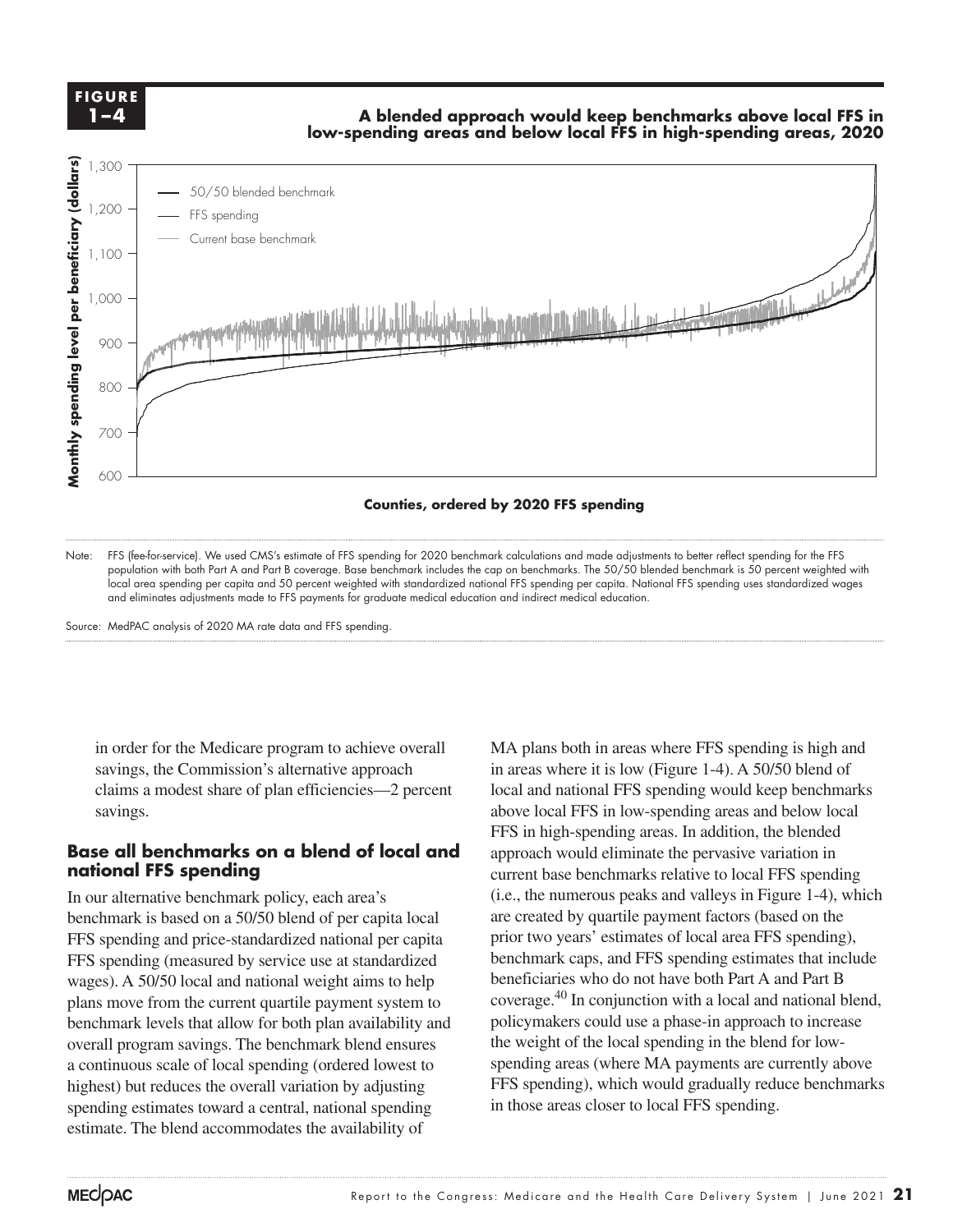#### **1–5 MA benchmarks based on a 50/50 blend of local and national FFS spending would decrease benchmarks in both low-spending and high-spending areas**

| 'st<br>percentile                     | 10th<br>percentile | 25 <sub>th</sub><br>percentile | 50th<br>percentile | 75th<br>percentile | 90th<br>percentile | 99th<br>percentile |
|---------------------------------------|--------------------|--------------------------------|--------------------|--------------------|--------------------|--------------------|
| 114%                                  | 113%               | 107%                           | 100%               | 97%                | 94%                | 93%                |
|                                       |                    |                                |                    |                    |                    |                    |
| 119                                   | 109                | 105                            | 99                 | 92                 | 85                 | 73                 |
| 115                                   | 107                | 104                            | 100                | 94                 | 88                 | 79                 |
| 110                                   | 105                | 103                            | 100                | 96                 | 92                 | 85                 |
| 106                                   | 103                | 102                            | 100                | 97                 | 9.5                | -91                |
| 102                                   | 101                | 101                            | 100                | 99                 | 98                 | 97                 |
| Local FFS weight/national FFS weight: |                    |                                |                    |                    |                    |                    |

**MA benchmark as a share of FFS spending (ordered by local area FFS spending)**

Note: MA (Medicare Advantage), FFS (fee-for-service). We used CMS's estimate of FFS spending in 2020 for benchmark calculations and adjusted that estimate to better reflect spending for the FFS population with both Part A and Part B coverage. The current base benchmark includes the cap on benchmarks. National FFS spending standardizes the spending for per capita service use and eliminates adjustments made to FFS payments by hospital wage indexes, geographic practice cost indexes, graduate medical education, and indirect medical education.

Source: MedPAC analysis of 2020 MA rate data and FFS spending.

#### **How to weight local FFS and national FFS spending in a blended benchmark**

To simulate our alternative benchmark structure, we use a balanced approach of a 50/50 blend of local FFS and national FFS spending. We compare the distribution of alternative benchmarks relative to current base benchmarks (Table 1-5). The current base benchmarks listed in Table 1-5 are not equivalent to the current quartile factors relative to FFS (115 percent, 107.5 percent, 100 percent, or 95 percent) because they include the current benchmark cap policy and are compared with FFS spending after adjusting for the population with both Part A and Part B coverage. Relative to current base benchmarks, a 50/50 blend decreases benchmarks in both the areas with lowest spending and the areas with highest spending.

We found the 50/50 blend reasonably balances the allocation of plan efficiency to enrollee extra benefits and the Medicare program. In contrast, blends that were not of relatively equal weight would not adequately address the Commission's concerns about current benchmark policy. Starting with a local FFS weight far above 50 percent could put excessive financial pressure on plans in the lowest spending areas—potentially putting basic supplemental coverage for cost sharing at risk for

many MA enrollees in these areas—while applying insufficient pressure on plans in the areas with highest spending, where MA bids are already lowest relative to their benchmarks. For example, when applying a higher local weight in each area equivalent to a 90/10 blend, the lowest spending areas would be closer to parity with local area FFS spending, but the highest spending areas would have increased benchmarks relative to current base benchmarks. Conversely, decreasing the local weight far below 50 percent would not adequately address one of the primary problems with benchmarks driving MA enrollment toward areas where Medicare pays more for MA enrollees than for FFS beneficiaries. In addition, weighting local FFS far below 50 percent could add excessive financial pressure in the areas with the highest spending, which could discourage enrollment in some areas where MA is achieving Medicare savings.

One related consideration for policymakers is whether Medicare should permanently allow some benchmarks to be above FFS spending in the areas with lowest spending or gradually decrease benchmarks closer to 100 percent of local area FFS spending in these areas. One option would be to start with a 50/50 blend in all areas and gradually reduce benchmarks only in areas that have benchmarks above FFS spending (generally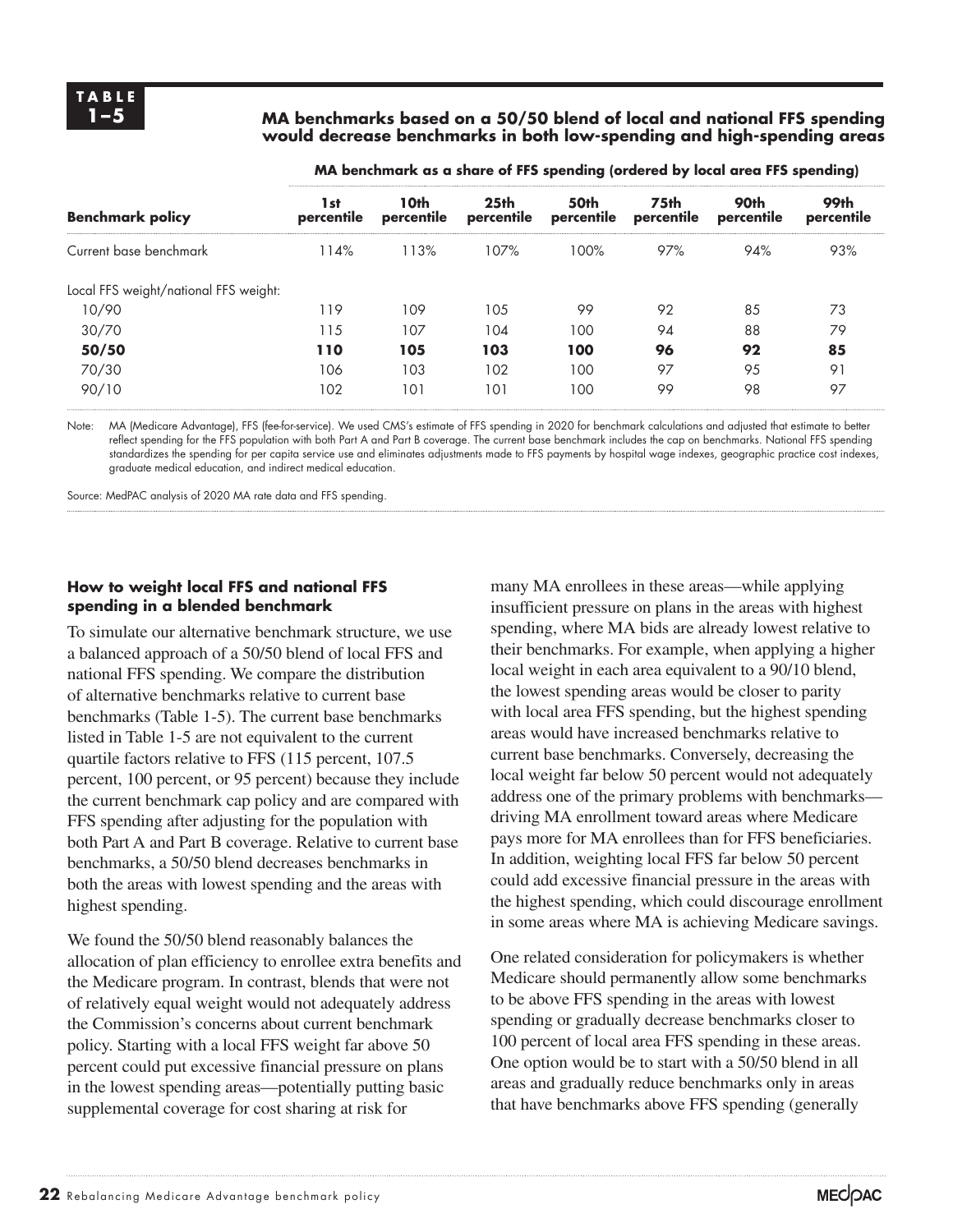low-spending areas). This approach would keep a 50/50 blend in high-spending areas (where local FFS spending is above national standardized spending) and gradually transition from a 50/50 blend to a higher local FFS weight (e.g., 90/10) in the low-spending areas. Given the already disproportionate impact on low-spending areas from a 50/50 blend, we did not simulate this approach.

#### **Market-level plan bids were lower than blended benchmarks, mitigating the need for a benchmark ceiling and floor**

As shown in Table 1-5, our alternative benchmark structure with a 50/50 blend of local and national FFS spending results in benchmarks below the current base benchmark of 95 percent of FFS. Establishing a benchmark floor would prevent benchmarks in high-spending areas from deviating too far from local FFS spending. Given the propensity of MA plans in high-spending areas to bid further below FFS spending (Figure 1-2, p. 12), some financial pressure below 95 percent of FFS could be appropriate (e.g., 90 percent of FFS spending), and a floor of 95 percent could reduce the program savings resulting from a blended benchmark proposal. We simulated blended benchmarks using MedPAC market areas and found only 5 benchmark areas (out of 856 total MA benchmark areas) with a blended benchmark less than 90 percent of local FFS spending.<sup>41</sup> The average bid (weighted by enrollment) in these areas ranged from 83 percent to 88 percent of FFS spending. Across all market areas nationally, nearly all (99 percent) had an average MA bid below the 50/50 blended benchmark (Figure 1-5, p. 24). Ninety percent of market areas had an average bid more than 5 percent below the 50/50 blended benchmark. Thus, while it may be worthwhile to have a floor relative to FFS spending to protect plans that currently produce savings for Medicare, it is not essential in the vast majority of markets. Therefore, we did not incorporate a floor or ceiling in our simulations. Moreover, plans in most markets would bid far below their benchmark—opening the possibility for further financial pressure.

#### **The rationale for a rebate of at least 75 percent**

The rebate percentage (i.e., the share of the difference between the plan bid and benchmark) determines the amount that plans bidding below the benchmark are paid to fund extra benefits. Under current policy, a plan's rebate percentage is typically 65 percent or 70 percent. While these rebate percentages are dependent on a plan's star rating, incentives are weak and do not align with the

current MA quality bonus program. For example, quality bonus increases to benchmarks require at least 4 stars, but 3.5-star and 4-star plans both receive a 65 percent rebate (accounting for most MA enrollees in 2021). Across all plans, the average rebate is about 65 percent, and enrollees are rarely in plans receiving rebates below that level (fewer than 5 percent of MA enrollees were in a plan receiving less than a 65 percent rebate in 2021). In June 2020, the Commission recommended replacing the quality bonus program, which applies a bonus increase to benchmarks for plans with a star rating of 4 or greater, with an MA– VIP that distributes higher payments to plans that perform well within geographically defined areas. The MA–VIP recommendation did not address the current rebate policy. Our alternative benchmark approach is independent of that recommendation and would do little to alter current quality incentives, which are weakly tied to rebates but driven by benchmark bonus increases (and could be strengthened by implementing the Commission's MA–VIP). For the alternative benchmark approach, we eliminate star ratings from the calculation of rebate payments—allowing quality to be more consistently applied through either the current MA quality bonus program or the Commission's MA–VIP. Our alternative benchmark policy sets the rebate at 75 percent or more for all plans. The overall increase in rebate percentage creates greater rewards for plan efficiency and offsets the potential for reduced rebate amounts due to lower benchmarks under the alternative benchmark policy. A 75 percent rebate policy is consistent with an earlier rebate policy established under the Medicare Modernization Act of 2003 and used until it was replaced by the ACA rebate policy. A 75 percent rebate also aligns with the highest shared savings rate in the Medicare Shared Savings Program for accountable care organizations that take on the highest level of risk. Finally, a rebate of 75 percent would allow efficient plans to maintain a robust level of supplemental coverage for enrollees.

#### **Achieving program savings through a discount rate**

The Commission's June 2020 report contends that growth in Medicare program spending poses a significant challenge, and MA has the potential to serve as a vehicle for addressing that challenge. To achieve program savings relative to current base benchmarks (excluding quality bonus increases), the alternative benchmark structure must include a discount factor. Indeed, when simulating blended benchmarks with 50/50 local and national weighting,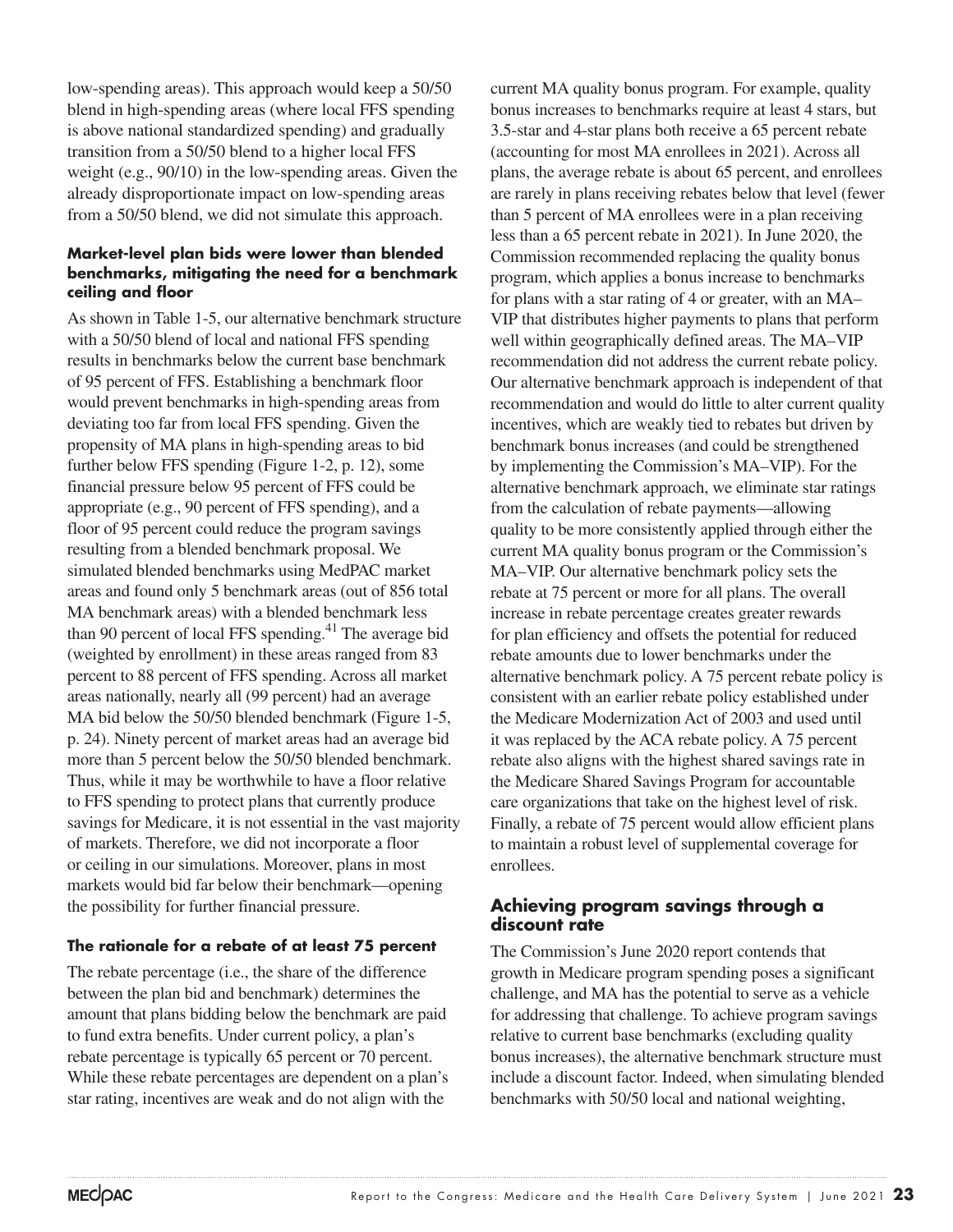**FIGURE FIGURE**  $1 - 5$ 

#### **Average MA bids in nearly all market areas were lower than a 50/50 blended benchmark, 2020**



**MedPAC market areas, ordered by 2020 FFS spending**

Note: MA (Medicare Advantage), FFS (fee-for-service). Metropolitan counties are grouped into a MedPAC market area if they are located in the same state and the same metropolitan statistical area. Nonmetropolitan counties are grouped into a MedPAC market area if they are located in the same state and the same health service area as defined by the National Center for Health Statistics. Analysis includes 856 market areas with at least 10 percent of Medicare beneficiaries (covered by both Part A and Part B) enrolled in MA. Data excludes employer group waiver plans, regional preferred provider organizations, and plans in the territories. We used CMS's estimate of FFS spending in 2020 for benchmark calculations and made adjustments to better reflect spending for the FFS population with both Part A and Part B coverage. The 50/50 blended benchmark is 50 percent weighted with local area spending per capita and 50 percent weighted with standardized national FFS spending per capita. National FFS spending standardizes the spending for per capita service use and eliminates adjustments made to FFS payments hospital wage indexes, geographic practice cost indexes, graduate medical education, and indirect medical education. Average MA bids by market area by hospital wage indexes, geographic practice cost indexes, graduate medic are weighted by projected plan enrollment in the market. While plans bid at a service area level that often includes multiple counties, MA bid data contained an in the datasheed by properties plant entertainment in the market matter at the datasheet.<br>
imputed bid value at the county level that we aggregated to the market level.

Source: MedPAC analysis of 2020 MA rate data and FFS spending.

we estimate no savings when no discount rate is applied quartile to illustrate h (Table 1-6). While the alternative benchmarks were nearly 3 percent lower than current base benchmarks, much of that savings was eliminated because our simulations or that strings was emimitted security of simulations of  $\frac{1}{100}$  increased the rebate from an average of 65 percent under per current policy to 75 percent (reflecting the MA rebate percentage before the implementation of the MA quality bonus program). Our alternative blended benchmark would remove the quartile benchmark structure, but we examined the change in MA payments by FFS spending

quartile to illustrate how a blended benchmark compares e 1-6). While the alternative benchmarks were nearly with current base benchmarks. Under a blended approach with no discount factor, plans in the highest quartile of FFS spending would see a decrease in benchmarks of 1 percent and an increase in payments of 1 percent relative to current base benchmarks (Table 1-6). For SNPs, payment differences relative to current base benchmarks were nearly identical to the results for all MA plans (data not shown).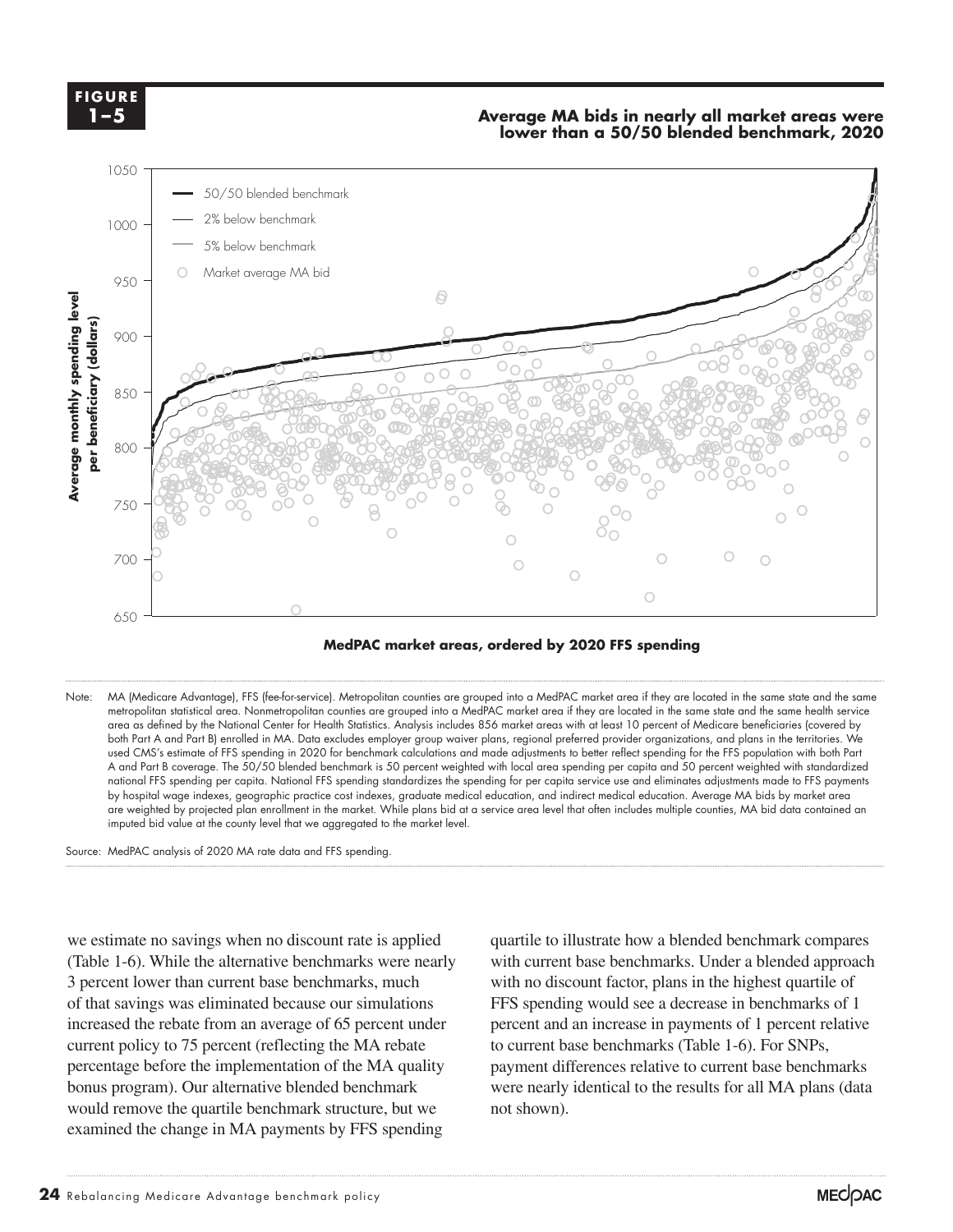#### **1–6 Without a discount rate, MA payments resulting from benchmarks based on a blend of local and national FFS spending would achieve no overall program savings**

| <b>Blended benchmark</b>                                |                                                                 | <b>Quartiles of FFS spending</b>                            |        |              |                |
|---------------------------------------------------------|-----------------------------------------------------------------|-------------------------------------------------------------|--------|--------------|----------------|
| alternative of 50/50 local<br>and national FFS spending | Overall                                                         | Lowest                                                      | Second | <b>Third</b> | <b>Highest</b> |
|                                                         | Simulated MA benchmarks relative to current MA base benchmarks: |                                                             |        |              |                |
| 0% discount                                             | $-2%$                                                           | $-5%$                                                       | $-4%$  | $-1\%$       | $-1\%$         |
| 2% discount                                             | $-5$                                                            | $-7$                                                        | $-6$   | $-3$         | $-3$           |
| 5% discount                                             | $-7$                                                            | $-10$                                                       | $-9$   |              | -6             |
|                                                         |                                                                 | Simulated MA payments relative to current MA base payments: |        |              |                |
| 0% discount                                             | $0\%$                                                           | $-3%$                                                       | $-2%$  | $1\%$        | $1\%$          |
| 2% discount                                             | $-2$                                                            | $-4$                                                        | $-3$   | -1           | — 1            |
| 5% discount                                             |                                                                 | $-7$                                                        | -6     |              | -3             |

Note: MA (Medicare Advantage), FFS (fee-for-service). Data exclude employer group waiver plans, regional preferred provider organizations, and plans in the territories. Spending quartiles are based on the FFS spending values of plan service areas. National FFS spending standardizes the spending for per capita service use and eliminates adjustments made to FFS payments by hospital wage indexes, geographic practice cost indexes, graduate medical education, and indirect medical education. We used CMS's estimate of FFS spending for 2020 benchmark calculations and made adjustments to better reflect spending for the FFS population with both Part A and Part B coverage. Blended benchmarks reflect (1) a 50/50 weight of local area FFS spending and standardized national FFS spending per capita and (2) rebate values at 75 percent of the difference between benchmarks and bids for plans that bid below the benchmark. Blended benchmarks do not include payment quartiles. Current base benchmarks and payment rates reflect current policy without quality bonus payments. The average rebate under current policy is 65 percent.

Source: MedPAC analysis of 2020 MA bid and rate data and FFS spending.

To ensure overall program savings, then, a discount rate must be applied to benchmarks. We simulated discount rates of 2 percent (i.e., 98 percent of local area blended benchmarks) and 5 percent (i.e., 95 percent of local area blended benchmarks). Table 1-6 shows that a 2 percent discount rate would yield program savings of 2 percent, while a 5 percent discount rate would yield program savings of 4 percent. The magnitude of savings would be similar if MA quality bonuses were included. A discount rate would put some additional financial pressure on plans in the highest FFS spending quartiles. Implementing an alternative benchmark policy that starts with a 2 percent discount rate would allow policymakers to retrospectively examine the MA market before seeking larger program savings.

One concern with applying a discount rate is that it could restrict the availability of plans that can provide sufficient supplemental cost-sharing reductions because MA enrollees rely on this benefit in lieu of supplemental Medigap coverage. To examine this possibility, we analyzed the availability of plans that could provide the same level of cost-sharing reductions under a simulation that applies a 2 percent discount rate and excluded quality

bonus increases to benchmarks and associated quality bonus payments. We excluded special needs plans, employer group plans, and MA plans that did not offer any cost-sharing reductions in 2020. We examined the share of Medicare beneficiaries with access to an MA plan that used rebate dollars for either cost-sharing or premium reductions. We recognize the potential value of other extra benefits, and our alternative benchmark policy would not preclude plans from offering other benefits. We chose costsharing reductions because they are most analogous to Medigap supplemental coverage, and we chose premium reductions because they have been most clearly associated with beneficiary plan selection. $42$ 

Under our alternative benchmark policy with a 2 percent discount rate (excluding quality bonus increases to benchmarks and associated payments), nearly all beneficiaries would continue to have an MA plan available with enough rebate dollars to cover cost-sharing and premium reductions (Table 1-7, p. 26). (There is, however, no requirement or guarantee that plans would spend rebate dollars on these types of supplemental benefits.) In addition, the number of plan sponsors offering a plan that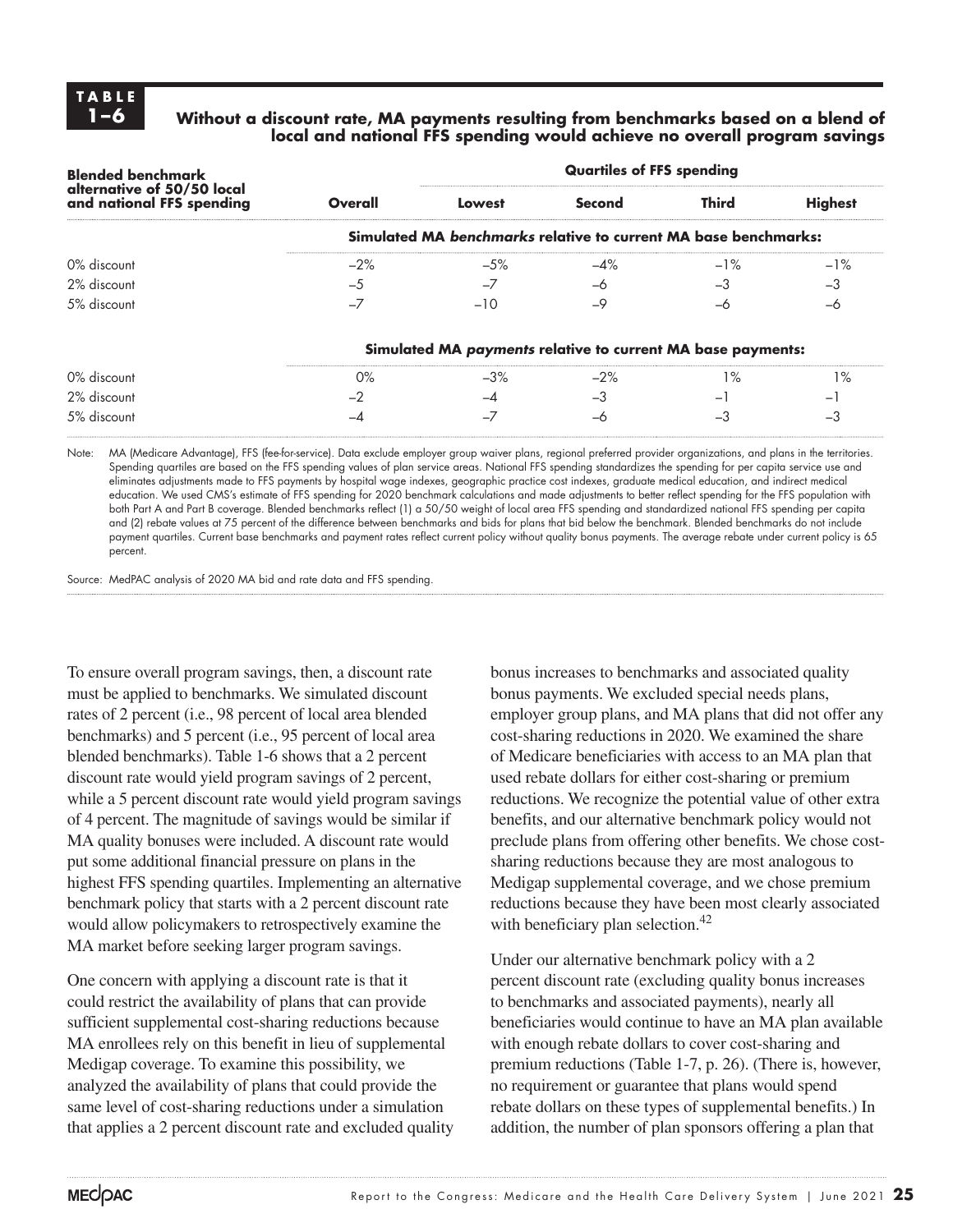#### **1–7 Access to MA plans with current levels of cost-sharing and premium reductions would be high under a blended benchmark with a 2 percent discount rate**

|                                                                                      | <b>Quartiles of FFS spending</b> |        |              |                |  |
|--------------------------------------------------------------------------------------|----------------------------------|--------|--------------|----------------|--|
| Supplemental coverage                                                                |                                  | Second | <b>Third</b> | <b>Highest</b> |  |
| Share of Medicare beneficiaries with access to at least one MA plan with:            |                                  |        |              |                |  |
| Current policy: 2020 cost-sharing or premium reduction                               | >99.5%                           | >99.5% | 99%          | 97%            |  |
| Simulated rebate: sufficient to cover 2020 cost-sharing reduction levels             | >99.5                            | >99.5  | 99           | 97             |  |
| Simulated rebate: sufficient to cover 2020 cost-sharing and premium reduction levels | >99.5                            | >99.5  | 98           | 96             |  |
| Average number of plan sponsor choices per beneficiary with:                         |                                  |        |              |                |  |
| Current policy: 2020 cost-sharing or premium reduction                               | 6                                | 6      |              | 8              |  |
| Simulated rebate: sufficient to cover 2020 cost-sharing reduction levels             | 6                                | 6      |              | 8              |  |
| Simulated rebate: sufficient to cover 2020 cost-sharing and premium reduction levels | 5                                | 5      | 7            | 8              |  |
| Average number of plan choices per beneficiary with:                                 |                                  |        |              |                |  |
| Current policy: 2020 cost-sharing or premium reduction                               | 22                               | 22     | 27           | 27             |  |
| Simulated rebate: sufficient to cover 2020 cost-sharing reduction levels             | 15                               | 16     | 22           | 24             |  |
| Simulated rebate: sufficient to cover 2020 cost-sharing and premium reduction levels | 12                               | 11     | 19           | 22             |  |

Note: MA (Medicare Advantage), FFS (fee-for-service). Data exclude employer group waiver plans and regional preferred provider organizations. Spending quartiles are based on the FFS spending values of plan service areas. Payments for alternative benchmarks exclude quality bonus increases to benchmarks and associated payments and reflect rebate values at 75 percent of the difference between benchmarks and bids for plans that bid below the benchmark. Simulated rebate values for blended benchmarks assume no change in plan bidding behavior. Simulated rebates result from blended benchmarks that reflect (1) a 50/50 weight of local area FFS per capita spending and standardized national FFS spending and (2) rebate values at 75 percent of the difference between benchmarks and bids for plans that bid below the benchmark. Unlike current policy, blended benchmarks do not include quartile payment adjustments. The average rebate under current policy is 65 percent. Supplemental coverage for premiums may reflect premium buydown for either Part D or Part B. "Plan sponsors" represent the number of distinct parent organizations.

Source: MedPAC analysis of 2020 MA bid and rate data, CMS 2020 enrollment, and FFS spending.

could cover cost-sharing and premium reductions would be nearly the same under a blended benchmark, indicating that the average beneficiary could remain with the same plan sponsor and maintain the same level of cost-sharing and premium reductions. For beneficiaries in the quartile areas with the lowest spending, the number of available plans that could offer such levels of benefits (without any bid reduction) would be reduced, but these beneficiaries would still have access to a reasonably robust number of plans and plan sponsors that could offer 2020 levels of cost-sharing and premium reductions—an average of 12 such plans sponsored by 5 different organizations.<sup>43</sup> Taking these measures of plan availability together, the relative disruption to beneficiary access to MA costsharing and premium reduction supplemental coverage would likely be modest under our alternative benchmark policy that includes a 2 percent discount rate.

While our simulations assume no change in bidding behavior relative to 2020 levels, at least some plans would likely respond to lower benchmarks with lower bids, thereby maintaining the same level of extra benefits (relative to current policy). In the Commission's June 2020 report to the Congress, we reported that plans that lost their benchmark bonus status tended to respond by lowering their bids, thereby maintaining rebate levels for beneficiaries (Medicare Payment Advisory Commission 2020). In addition, the MA cost estimates from the Congressional Budget Office (CBO) have assumed that plans would reduce bids by half of the decrease in benchmarks (Congressional Budget Office 2018, Song et al. 2013, Song et al. 2012). We simulated benchmarks produced by our alternative policy under the CBO assumption and found that nearly all plans would have enough rebate dollars to cover 2020 levels of cost-sharing and premium reductions. Further, our March 2021 report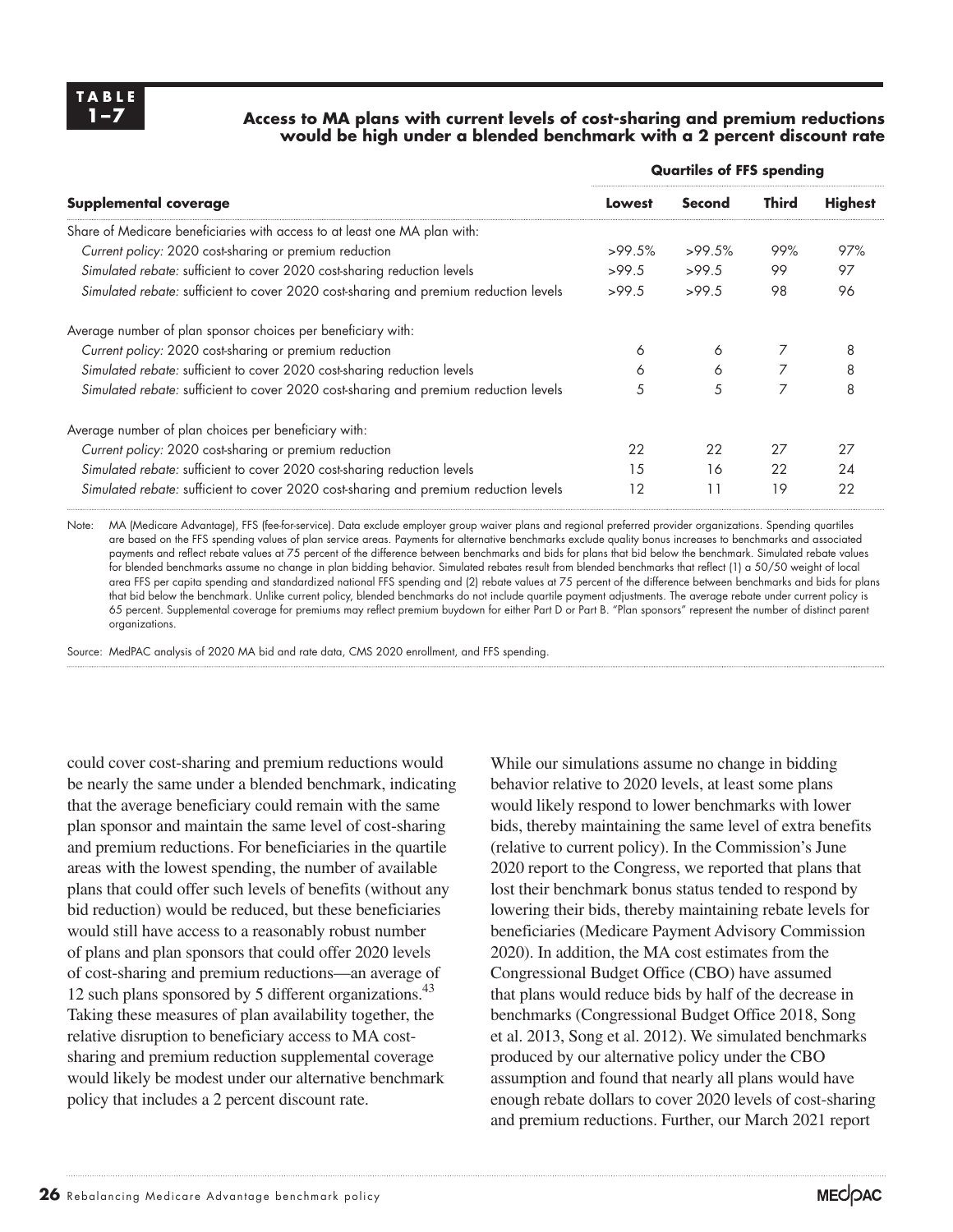### **Medicare Advantage payments for beneficiaries who are eligible for both Medicare and Medicaid**

Medicare Advantage (MA) payments account<br>for Medicaid eligibility status through the<br>risk adjustment system and the quality bonu for Medicaid eligibility status through the risk adjustment system and the quality bonus program. Since 2017, the risk adjustment system has distinctly predicted spending (and risk score disease coefficients) for six separate categories of enrollment based on whether beneficiaries qualify for full or partial Medicaid benefits or do not qualify for Medicaid benefits (along with Medicare eligibility due to age or disability). As a result, the relative cost of a condition is specific to each subgroup of beneficiaries, meaning that, on average, Medicare pays more accurately than previously for those groups of beneficiaries. The 2017 risk adjustment system eliminated overpayments for Medicare beneficiaries who qualify for partial Medicaid and underpayments for those who qualify for full Medicaid benefits. In addition, fully integrated dualeligible special needs plans (i.e., those that administer both Medicare and Medicaid benefits) are also eligible to receive a frailty adjuster that increases all plan payments if plan enrollees have difficulty with activities

of daily living. Furthermore, since 2017, the quality bonus program has included a categorical adjustment index that adjusts the overall star rating (which is the basis of bonus payments) for MA contracts with higher shares of beneficiaries who are eligible for Medicaid or Part D's low-income subsidy (LIS).

Because of these adjustments within the risk adjustment system and quality program, the MA benchmarks do not have to address eligibility for Medicaid or Part D's LIS. Neither the current policy of MA benchmarks (implemented under the Affordable Care Act of 2010) nor our proposed benchmark option directly address low-income status. Furthermore, MA special needs plans can tailor their benefit package by not allocating their rebate to benefits that are covered by other payers (e.g., Part A and Part B cost sharing and Part B premium coverage by Medicaid and Part D premium coverage up to the LIS benchmark through Part D) and instead allocate more rebate funding to other extra benefits. ■

to the Congress showed that plans decreased their bids (relative to FFS) from 2020 to 2021—suggesting that plans have found efficiencies beyond their 2020 bidding levels.<sup>44</sup>

Our simulations on access to MA plans do not include SNPs because those plans do not generally include cost sharing, are far less likely to include premium reductions, and are not available to all Medicare beneficiaries. SNPs offer benefit packages tailored to specific populations, which most often pertain to beneficiaries who are dually eligible for Medicare and Medicaid (see text box on how MA payments account for dual-eligible beneficiaries). In 2020, SNP bids averaged 88 percent of base benchmarks. We simulated a 50/50 blended benchmark with a 2 percent discount rate for SNPs and found that 2020 SNP bids would average 92 percent of alternative benchmarks (data not shown). In the highest spending quartile, SNP bids would average 91 percent of benchmarks. In the lowest spending quartiles, SNP bids would average 96 percent

of alternative benchmarks, which suggests that under a benchmark alternative with a 2 percent discount rate, SNPs would still be able to provide enough extra benefits to be a viable choice for dual-eligible beneficiaries and other beneficiaries with special needs. In addition, under CBO's assumption that plan bids would decrease by half of the decrease in benchmarks, overall SNP bids would average 88 percent of alternative benchmarks. Furthermore, SNPs have consistently been shown, in the Commission's work on MA margins, to have higher margins than other MA plans—suggesting that additional efficiencies are possible for SNPs to maintain the current level of extra benefits offered.

#### **Longer term examination of bids and rebates**

Over the long term, using FFS spending as the basis for benchmarks will result in biased benchmarks if the share of FFS enrollees in a county becomes too small. Forty-six percent of Medicare beneficiaries with Part A and Part B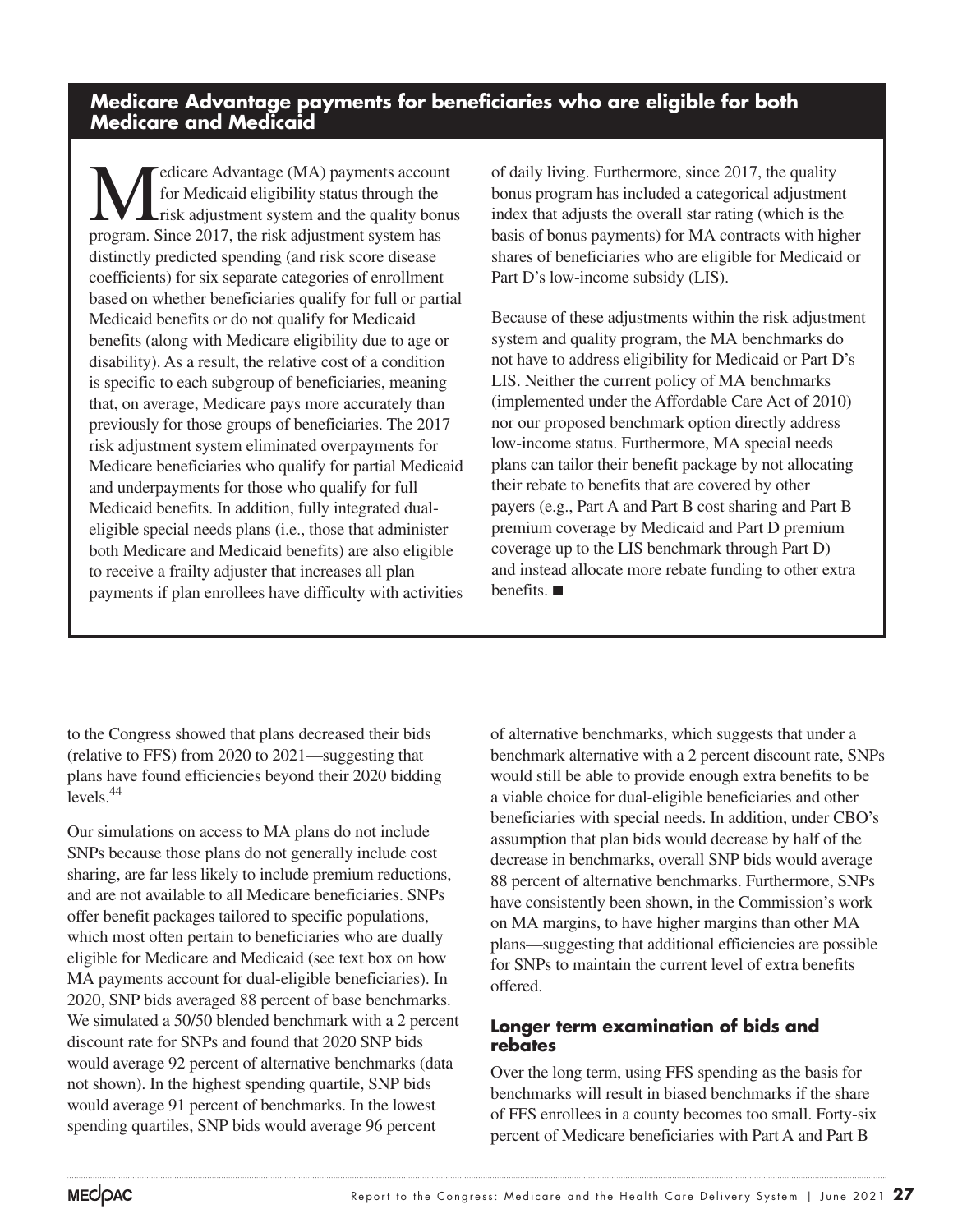are currently enrolled in MA. Further, the MA share continues to grow and is much higher in some counties. For example, in Miami-Dade county, the share of MA enrollment is now 75 percent. In counties with a small share of Medicare beneficiaries in FFS, benchmarks would become biased if:

- beneficiaries electing FFS Medicare in a county are not representative of Medicare beneficiaries overall (for example, about 90 percent of Medicare FFS beneficiaries have Medigap coverage or employer-sponsored supplemental coverage that can disproportionately reduce cost sharing and induce higher demand), and if the risk adjustment model is biased for this group of enrollees, or
- providers that do not contract with MA plans (or with a small share of MA patients) are overrepresented in a county (e.g., if MA plans avoid volume-inducing providers, such providers could furnish a majority of Medicare FFS care in the area).<sup>45</sup>

In areas with a small share of FFS beneficiaries, modifying benchmarks so that they do not rely on FFS spending could be done by setting benchmarks through one of three general competitive bidding approaches. First, benchmarks could be based on the distribution of MA bids (e.g., the average bid or second-lowest bid). Second, benchmarks could be set through a premium support model in which Medicare would contribute a premium amount covering at least some Medicare coverage options (local FFS Medicare or MA plan options). This model would require beneficiaries to pay an additional premium if they chose an option that was more expensive than Medicare's contribution. The Commission has previously evaluated important considerations for a premium support model (Medicare Payment Advisory Commission 2017). Third, benchmarks could be set as a blend of local area MA bids and FFS spending. Such a benchmark structure would remove the need for some of the considerations discussed earlier (e.g., setting a discount rate), but implementing such a structure immediately could have substantive effects on cost-sharing and premium reductions.<sup>46</sup> Any competitive bidding approach would need to consider that MA plans may rely on some level of funding above their bids to entice enrollment among beneficiaries who have Medicare FFS with supplemental coverage (Medigap or employer-sponsored coverage).

Over the long term, the Commission may examine the potential for a substantial overhaul of the MA payment

system (e.g., establishing benchmarks through competitive bidding). As noted in the Commission's earlier work, several other aspects of the Medicare program are worth considering in conjunction with such an overhaul, such as redesigning the Medicare benefit, standardizing MA plan options, and comparing quality between MA and FFS Medicare (Medicare Payment Advisory Commission 2017). The approach discussed in this chapter would not preclude such longer term changes to the MA program, but would more immediately address current problems created by MA benchmarks and produce savings to Medicare.

#### **Recommendation**

Current benchmark policy has resulted in a robust MA program with plans that are more efficient than local FFS spending, but MA benchmarks have been set at a level that produces unnecessarily wide variation in plan payments and requires Medicare to provide additional funding to MA rather than share in the savings that plans generate. Moving to an alternative benchmarking approach is increasingly important as MA encompasses a growing share of Medicare expenditures and enrollment. In 2020, MA spending was \$317 billion, and 43 percent of MA-eligible beneficiaries were enrolled in an MA plan. Historically high rebates and an increasing number of plan offerings indicate that plans could share some efficiencies with the Medicare program with little adverse effect. Sharing in plan efficiencies is important, particularly given the trust fund solvency and revenue issues that Medicare is projected to encounter in the near future.

Overall, our simulations demonstrate that CMS could feasibly implement an alternative MA benchmark policy that addresses the Commission's concerns about the current system, with little impact on plan participation. Our 50/50 blend of local and national FFS spending sets benchmarks on a continuous scale of local FFS spending while accommodating the availability of MA plans in areas with both high FFS spending and low FFS spending. The vast majority of MA markets had an average bid far below the benchmark calculated under our alternative benchmark policy, suggesting that additional financial pressure could be applied to benchmarks through a 2 percent discount rate. After applying a 2 percent discount rate and a 75 percent rebate, the relative disruption to beneficiary access to MA cost-sharing and premium reduction supplemental coverage would likely be modest.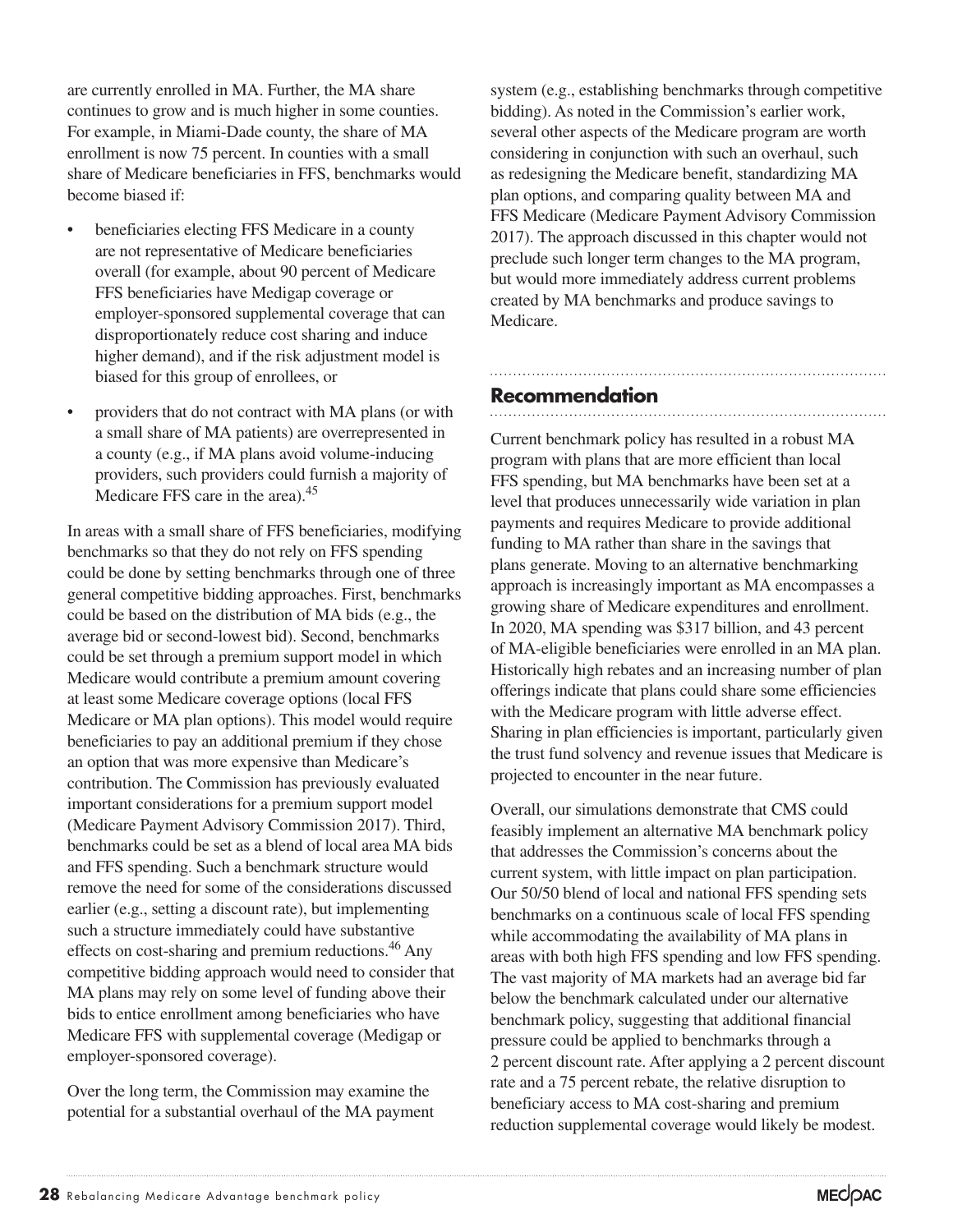#### **RECOMMENDATION 1**

**The Congress should replace the current Medicare Advantage (MA) benchmark policy with a new MA benchmark policy that applies:**

- **• a relatively equal blend of per capita local area feefor-service (FFS) spending with price-standardized per capita national FFS spending;**
- **• a rebate of at least 75 percent;**
- **• a discount rate of at least 2 percent; and**
- **• the Commission's prior MA benchmark recommendations—using geographic markets as payment areas, using the FFS population with both Part A and Part B in benchmarks, and eliminating the current pre–Affordable Care Act cap on benchmarks.**

Under this recommendation, MA benchmarks would be an equal weight of local FFS spending and national FFS spending, allowing benchmarks to vary by their local area characteristics but reducing the overall variation in benchmarks relative to current policy. Rebates paid to plans (as a share of the difference between the plan bid and benchmark) for funding extra benefits would be decoupled from the MA quality bonus program and would increase to 75 percent (compared with the current average of 65 percent) for all plans, to create greater incentives for plan efficiency. This recommendation would have no effect on the current quality bonus that is added on to plan benchmarks. A discount rate would reduce the local– national blended spending amounts, explicitly integrating plan efficiency into the benchmark calculation and helping ensure overall program savings. If policymakers decided to apply a discount rate of more than 2 percent, they would also have the option of simultaneously increasing the plan rebate percentage. Benchmarks would be calculated at a local market level (e.g., multicounty areas) instead of at the county level to improve the stability of local area spending calculations. Benchmark calculations would use the FFS population with both Part A and Part B coverage to ensure comparability with the MA-eligible population. Reductions in benchmark subsidies in the lowest spending areas would largely mitigate the current effect of pre-ACA caps on benchmarks, but this recommendation eliminates any effect from those benchmark caps and provides greater consistency and predictability of benchmarks in all lowspending areas.

If policymakers deem a phase-in of the new benchmark policy to be necessary, there are several options that could incorporate new benchmarks immediately in many areas. One option would identify areas with large changes to

benchmarks and give them a three-year phase-in during which two benchmark systems would be maintained, with the new benchmarks incrementally given more weight. A second option would be to fully apply the new benchmarks, but place a limit on year-to-year changes in each payment area (e.g., no more than a 5 percentage point change in any one year). A third option would immediately apply the new benchmarks but phase in the discount rate over a limited time period, such as three years. Once the recommendation is fully implemented, policymakers could consider applying additional financial pressure by gradually applying a benchmark ceiling at 100 percent of local FFS spending.

#### **RATIONALE 1**

While the current MA benchmark approach has led to record low bid levels and record high rebates, it has failed to capture program savings and generates imbalances in plan subsidies and the availability of extra benefits across regions. Our recommended MA benchmark policy adheres to the Commission's desire to rebalance MA benchmarks by creating more consistent payment rates geographically, allowing the Medicare program to capture additional MA efficiencies, and maintaining access to MA plans. It would allow Medicare to capture modest savings of at least 2 percent, limit larger subsidies for plans in areas of low FFS spending, and leverage additional savings in areas where plans are most efficient relative to current benchmarks. Beneficiaries would continue to have access to substantial extra benefits, although plans may not necessarily choose to offer current levels of cost-sharing and premium reductions.

#### **IMPLICATIONS 1**

#### **Spending**

• CBO estimates that this recommendation would reduce program spending relative to current policy by more than \$2 billion over one year and by more than \$10 billion over five years.

#### **Beneficiary and provider**

- We do not expect this recommendation to have adverse effects on beneficiaries' access to plans. MA would continue to be a viable alternative for beneficiaries seeking supplemental coverage of cost sharing and lower premiums.
- Some beneficiaries could see modest reduced coverage of extra benefits because some plans will receive lower payments. However, the magnitude of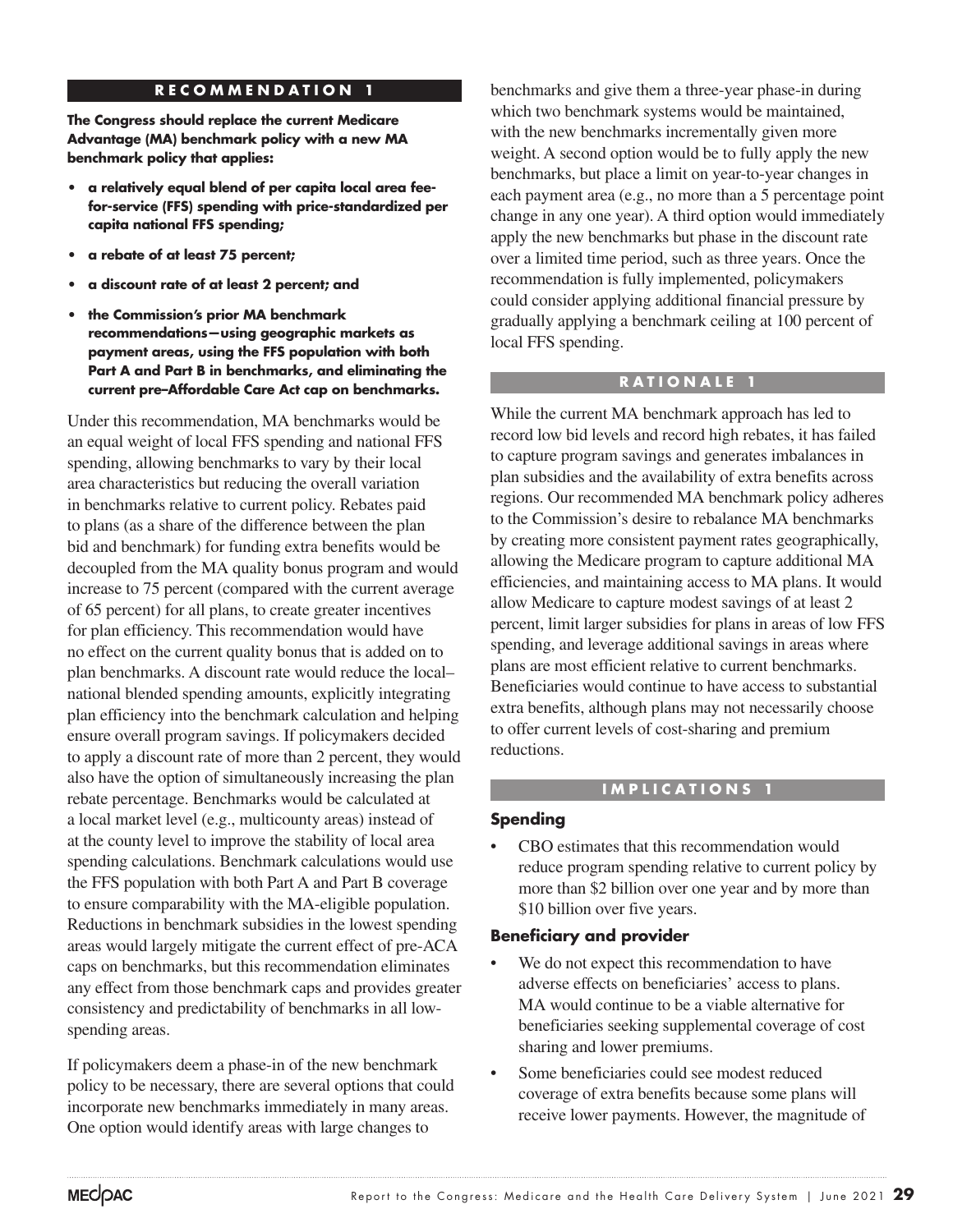## **Prior recommendations by the Commission regarding Medicare Advantage**

The recommendation in this chapter incorporates some prior Commission recommendations related to how Medicare Advantage (MA) benchmarks are calculated: eliminating the cap on benchmark amounts implemented by the Affordable Care Act of 2010 (ACA) (March 2016), basing benchmarks on fee-for-service (FFS) spending data only for beneficiaries with both Part A and Part B (March 2017), and establishing a geographic basis for MA payments that reflect health care market areas (initially June 2005). The current recommendation does not incorporate the prior Commission recommendation to eliminate the quality double bonuses, which was recommended concurrently with eliminating benchmark caps. The June 2020 recommendation to replace the quality bonus program did not address the influence of star ratings on rebate payments. (That recommendation addressed only payments associated with the 5 percent and 10 percent bonus increases to benchmarks.) The recommendation in this chapter would replace the current rebate policy under which rebates range from 50 percent to 70 percent of the difference between the plan bid and benchmark (for plans bidding below the benchmark), depending on a plan's star rating, with a rebate equal to 75 percent of the difference between the plan bid and benchmark (for plans bidding below the benchmark).

*Benchmark recommendations—*The first recommendation in Table 1-8 addresses inequity in the current benchmark system. Benchmark caps generate inequity by limiting benchmarks in certain counties based on pre-ACA spending and thus perpetuate any inequities that existed in pre-ACA benchmarks (Medicare Payment Advisory Commission 2016). Double quality bonuses (a 10 percentage point benchmark increase rather than a 5 percentage point increase) generate inequity given that the differential in payment is not based on differences in quality between qualifying (double-bonus) counties and other counties. The Commission recommended eliminating both policies.

The second recommendation in Table 1-8 addresses a miscalculation in estimating each county's FFS spending. MA enrollees must be enrolled in both Part A and Part B; however, the current benchmark calculation incorporates Part A spending for beneficiaries enrolled only in Medicare Part A, which is significantly lower than for beneficiaries enrolled in both Part A and Part B (and a similar issue exists for beneficiaries enrolled only in Part B). As a result, benchmarks are based on FFS spending estimates that are too low relative to the MA-eligible population. The Commission recommended using FFS beneficiaries enrolled in both *(continued next page)*

change in extra benefits depends on plan responses to lower benchmarks. Some plans could choose to reduce profits or otherwise lower their cost of providing the Medicare benefit—that is, they could become more efficient. The Commission has previously found that plans that experience lower benchmarks respond with lower bids to maintain extra benefits for enrollees.

• We expect a small effect on plan participation in MA, with little or no constraint on the plan options currently available. Without any change in bidding behavior, nearly all plan sponsors would be able to offer plans with enough rebate revenue to maintain the same level of cost-sharing and premium reductions as currently exists.

This recommendation incorporates several prior Commission recommendations regarding the MA benchmark, as specified, but is distinct from others (e.g., our 2020 recommendation to revise the MA quality bonus program), which policymakers should consider independently. Interactive effects could alter the estimated payment impact on plans if policymakers consider implementing a combination of recommendations. The text box clarifies which prior recommendations are incorporated into this recommendation and which are independent of this recommendation. ■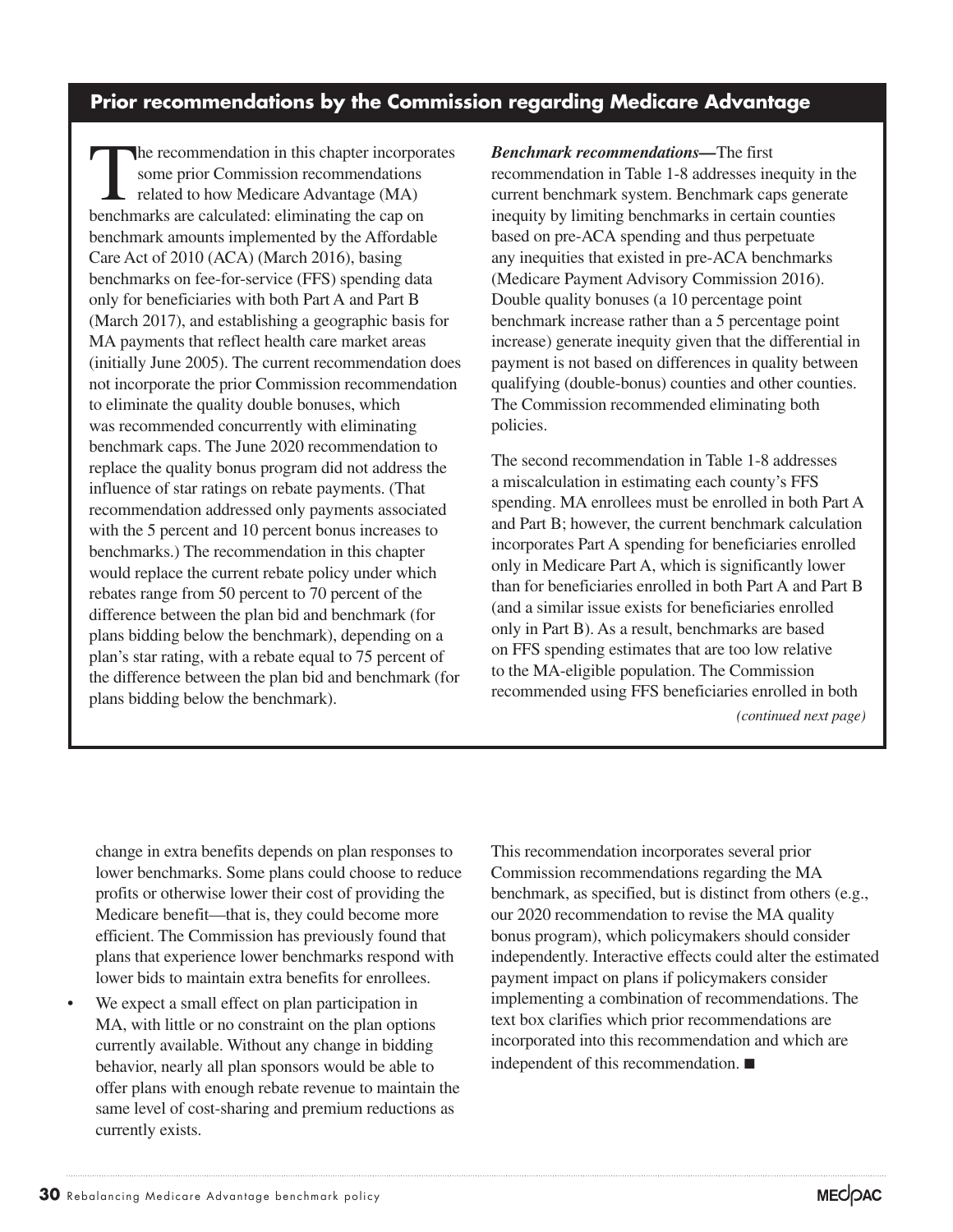# **Prior recommendations by the Commission regarding Medicare Advantage (cont.)**

# **TABLE**

#### **1–8 Commission recommendations for changes to current MA payment policy that have not been implemented and the approximate impact on MA payments**

| <b>Commission recommendation</b>                                                                                                                                                                                                                                                                                                                                                                                                                                                                                                                                                                                                                                                                                                                                                                                                                                                                                   | <b>Approximate impact</b><br>on MA payments |
|--------------------------------------------------------------------------------------------------------------------------------------------------------------------------------------------------------------------------------------------------------------------------------------------------------------------------------------------------------------------------------------------------------------------------------------------------------------------------------------------------------------------------------------------------------------------------------------------------------------------------------------------------------------------------------------------------------------------------------------------------------------------------------------------------------------------------------------------------------------------------------------------------------------------|---------------------------------------------|
| Eliminate benchmark caps and quality double bonuses - March 2016 $a,b$<br>The Congress should eliminate the cap on benchmark amounts and the doubling of the quality<br>increases in specified counties.                                                                                                                                                                                                                                                                                                                                                                                                                                                                                                                                                                                                                                                                                                           | 0%<br>(policies offset<br>one another)      |
| Base benchmarks on Part A and Part B-March 2017a<br>The Secretary should calculate MA benchmarks using FFS spending data only for beneficiaries enrolled<br>in both Part A and Part B.                                                                                                                                                                                                                                                                                                                                                                                                                                                                                                                                                                                                                                                                                                                             | $+1%$                                       |
| Fully account for MA coding intensity-March 2016<br>The Congress should direct the Secretary to develop a risk adjustment model that uses two years of FFS<br>and MA diagnostic data and does not include diagnoses from health risk assessments from either FFS<br>or MA, and then apply a coding adjustment that fully accounts for the remaining differences in coding<br>between FFS Medicare and MA plans.                                                                                                                                                                                                                                                                                                                                                                                                                                                                                                    | $-2%$                                       |
| Improve encounter data accuracy and completeness-June 2019<br>The Congress should direct the Secretary to establish thresholds for the completeness and accuracy of<br>MA encounter data and:<br>rigorously evaluate MA organizations' submitted data and provide robust feedback;<br>concurrently apply a payment withhold and provide refunds to MA organizations that meet<br>thresholds; and<br>institute a mechanism for direct submission of provider claims to Medicare administrative<br>contractors as a voluntary option for all MA organizations that prefer this method, starting in<br>2024, for MA organizations that fail to meet thresholds, or for all MA organizations if program-<br>wide thresholds are not achieved.                                                                                                                                                                          | 0%                                          |
| Replace the quality bonus program $-$ June 2020 <sup>b</sup><br>The Congress should replace the current MA quality bonus program with a new MA value incentive<br>program that scores a small set of population-based measures, evaluates quality at the local market<br>level, uses a peer-grouping mechanism to account for differences in enrollees' social risk factors,<br>establishes a system for distributing rewards with no "cliff" effects, and distributes plan-financed<br>rewards and penalties at a local market level.                                                                                                                                                                                                                                                                                                                                                                             | $-2%$                                       |
| Establish geographic basis for payment and quality assessment-June 2005, March<br>2010, March 2018, June 2020 <sup>a</sup><br>The Secretary should establish geographic areas for MA quality reporting that accurately reflect health<br>care market areas and should calculate star ratings for each contract at that geographic level for public<br>reporting and for determining quality bonuses.                                                                                                                                                                                                                                                                                                                                                                                                                                                                                                               | 0%                                          |
| MA (Medicare Advantage), FFS (fee-for-service). The approximate impact is estimated at the time of the recommendation and may be subject to behavioral<br>Note:<br>responses.<br><sup>o</sup> The recommendation in this chapter incorporates the following prior recommendations: eliminating the cap on benchmark amounts implemented by the<br>Affordable Care Act of 2010 (does not incorporate the concurrent recommendation to eliminate quality double bonuses), basing benchmarks on FFS<br>spending data only for beneficiaries with both Part A and Part B, and establishing a geographic basis for MA payments that reflect health care market<br>areas.<br><sup>b</sup> The elimination of double bonuses and its impact on MA payments (–0.6 percent in 2016) is included in two recommendations: eliminate quality double<br>bonuses (March 2016) and replace the quality bonus program (June 2020). |                                             |
|                                                                                                                                                                                                                                                                                                                                                                                                                                                                                                                                                                                                                                                                                                                                                                                                                                                                                                                    | (continued next page)                       |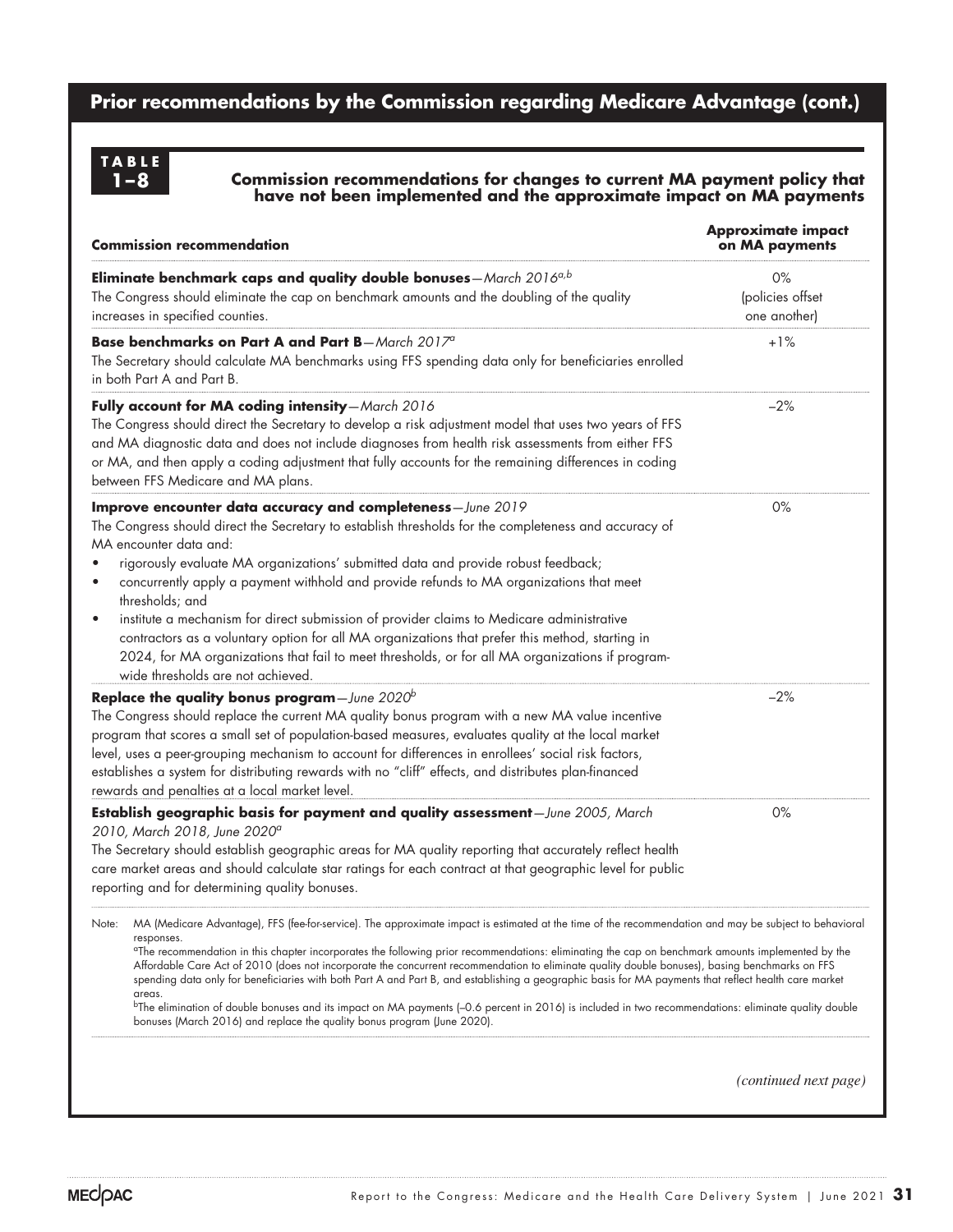## **Prior recommendations by the Commission regarding Medicare Advantage (cont.)**

Part A and Part B to estimate FFS spending for MA benchmarks.

*Coding intensity recommendation—*The CMS hierarchical condition category model's reliance on diagnosis codes creates a financial incentive for MA plans to document diagnosis codes more thoroughly than in FFS Medicare. Because the risk adjustment model is based on FFS Medicare data, more thorough diagnostic coding in MA generates greater payment for MA plans than FFS Medicare would have spent for the same beneficiary. After applying a statutory coding intensity adjustment that accounts for a portion of the coding intensity impact, MA plans in 2018 were paid an average of about 2 percentage points to 3 percentage points more than FFS due to diagnostic coding. While the statutory coding intensity adjustment applies equally to all beneficiaries, our analysis found that coding intensity varies significantly across MA contracts: Some contracts were paid greater than 10 percentage points more than FFS spending, and other contracts were underpaid relative to FFS spending. In the third recommendation in Table 1-8 (p. 31), the Commission recommended two policies intended to improve the equity of the coding intensity adjustment and to subsequently apply an adjustment that fully accounts for any remaining coding intensity impact.

*Encounter data recommendation—*MA plans are required to submit claim-like information about all items and services provided to plan enrollees, and CMS has been collecting the data since 2012. However, our comparisons of encounter data and MA utilization information collected from providers found the encounter data to be incomplete. Complete and accurate encounter data could be used for program oversight and comparisons with FFS to inform Medicare policy. In the fourth recommendation in Table 1-8 (p. 31), the Commission recommended improving encounter data

accuracy and completeness; applying incentives for submitting complete encounter data; and if necessary, establishing an alternative method of collecting MA encounter data directly from providers through Medicare administrative contractors.

*Quality- and geographic-based recommendations—* The MA quality bonus program is deeply flawed in its evaluation of quality (using too many measures, evaluating at the contract level, and inadequately accounting for social risk factors) and its application to MA payment (applying an all-or-none bonus and adding substantial extra payments for MA plans). In the fifth recommendation in Table 1-8 (p. 31), the Commission recommended replacing the quality bonus program with a value incentive program (VIP) that scores a small set of population-based measures, evaluates quality at the local market level, stratifies enrollees into peer groups with similar social risk factors, distributes rewards or penalties on a continuous scale (with no all-or-none cliffs), and finances rewards and penalties by redistributing plan payments (rather than through additional Medicare spending).

A component of the Commission's MA–VIP is the use of local markets as the basis for assessing quality. As noted in the last recommendation in Table 1-8 (p. 31), several times since the incorporation of plans bidding in the MA program, the Commission has recommended using a health care market–based geographic unit as the basis for quality assessment and payment. In modeling the MA–VIP, the Commission defined geographic units as metropolitan statistical areas (MSAs) divided at state lines and health service areas (defined by the National Center for Health Statistics) in non-MSA areas for a total of roughly 1,200 geographic areas. Future analysis of MA benchmark policy will use the same geographic areas. ■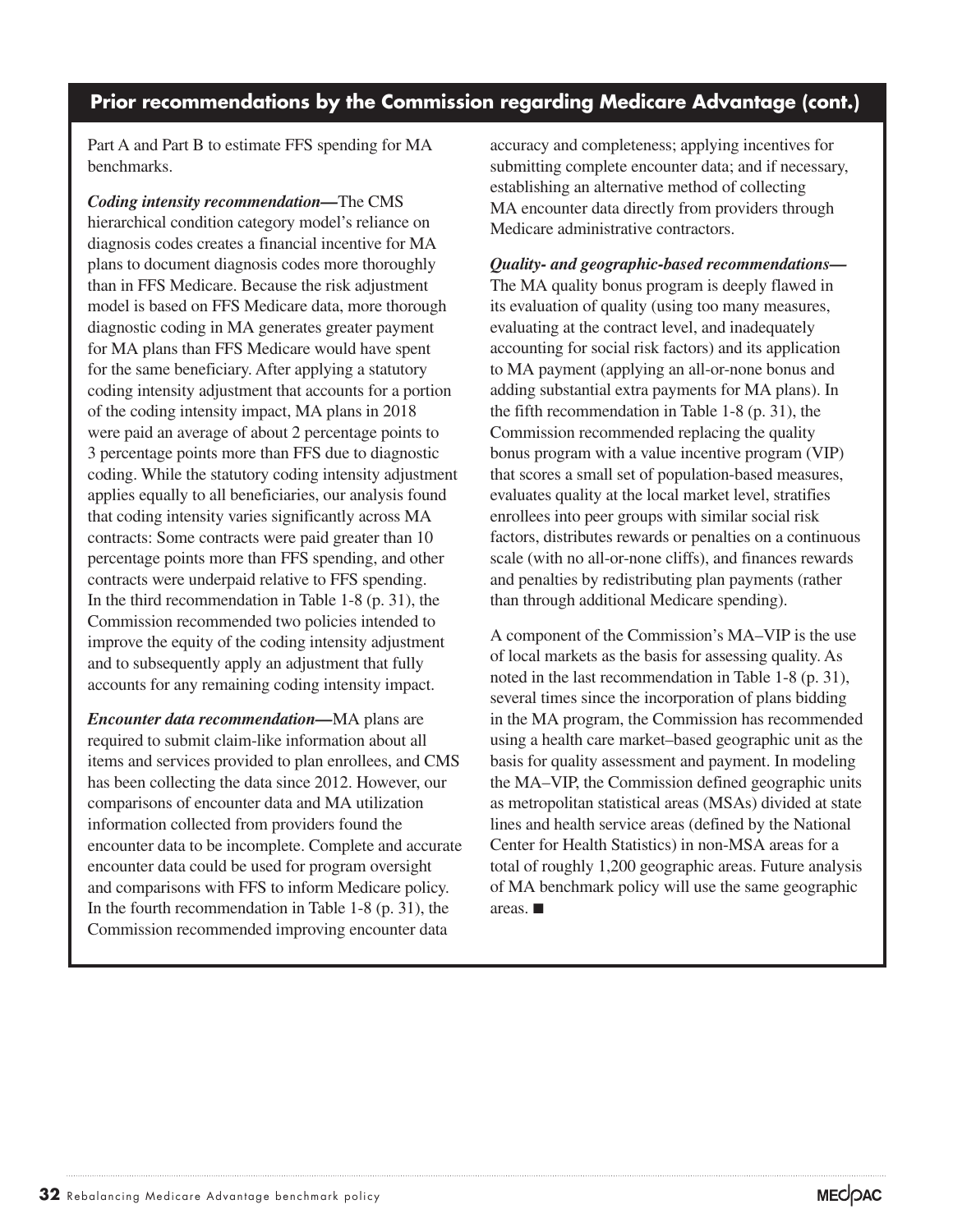# **Endnotes**

- 1 The current MA quality program assesses quality at the contract level, which can span many counties and different quartiles. Therefore, we are unable to provide an accurate assessment of whether MA quality is associated with relative benchmark levels. We have found that 5-star plans bid lower relative to FFS compared with other plans.
- 2 Qualifying counties are those that were in a metropolitan statistical area with a population of 250,000 in 2004, had at least 25 percent of MA-eligible beneficiaries enrolled in an MA plan in December 2009, and have FFS spending that is less than the national average FFS spending in the payment year.
- 3 The applicable amount is the rate established under Section  $1853(k)(1)$  of the Act. For 2022, CMS intends to rebase the rates, making the applicable amount for 2022 the greater of (1) the county's 2022 FFS cost or (2) the 2021 applicable amount increased by the 2022 National Per Capita Medicare Advantage Growth Percentage. Section 1853(n)(4) of the Act requires that the benchmark (determined taking into account the quality bonus percentage increase) for each county must be capped at the county's applicable amount.
- 4 Private plan contracting existed in Medicare before the implementation of TEFRA, but was limited to less-than-fullrisk-bearing arrangements or demonstration projects using full-risk contracting (Zarabozo 2000).
- 5 The AAPCC included adjustments for age, sex, disability status, Medicaid status, institutional status, and county of residence.
- 6 Plans were also allowed to provide additional benefits and charge a premium for those benefits (such as preventive care not covered by Medicare, which HMOs traditionally provided).
- 7 In addition to the risk adjustment changes, the BBA provided that plan payments for a county would be set at the highest of three payment "prongs," consisting of a minimum update from the previous year, a floor amount, and a national–local blended amount. The blended payment used a Part A and Part B input-price-adjusted national FFS amount, with the national share phased in until reaching 30 percent in 2002. In 2004, with the elimination of a budget neutrality requirement affecting the blended rate, during the last year in which the blended rate was applicable, 322 counties had a national–local blended rate as the basis of their plan payment rates. The blended rates could still have had an effect on Medicare Advantage (MA) benchmarks through 2010 (the year of the Affordable Care Act of 2010 (ACA) changes) because, beginning in 2005, benchmarks were set at the higher of 100 percent of FFS or

a minimum percentage increase over the preceding year's rate, which could have been based on a 2004 blended rate. Similarly, the blended rates can have an effect on the pre-ACA benchmark caps that are currently in place.

- 8 The Balanced Budget Act of 1997 and the Medicare, Medicaid, and SCHIP Benefits Improvement and Protection Act of 2000 required improvements to the risk-adjustment model used for MA payments. Revisions to the riskadjustment model incorporated demographic information and diagnoses from hospitals (inpatient and outpatient) and physician office visits to account for differences in the expected cost of MA enrollees.
- 9 In addition, the BBA of 1997 allowed preferred provider organizations, provider-sponsored organizations, and private fee-for-service (PFFS) plans to have Medicare risk contracts. PFFS plans were not expected to be more efficient than traditional FFS and were the only plan type allowed to charge Medicare enrollees an additional premium to cover the plans' cost of providing the Medicare benefit package. To the extent that the principle of paying at 95 percent had been based on an expectation that HMOs could be more efficient than traditional FFS, the BBA of 1997 retreated from the original expectations for efficiency by allowing other types of private plans to contract with the Medicare program and establishing a defined Medicare contribution for PFFS plans.
- 10 The MMA expanded the application of a defined Medicare contribution (with a beneficiary premium covering costs above the contribution amount) to all plan types; previously, it was applicable only to PFFS plans.
- 11 Payments to MA plans in 2004 would have been 3 percent above FFS under pre-MMA policy, but were 7 percent above FFS under MMA policy (Medicare Payment Advisory Commission 2006).
- 12 CMS applies a statutory coding adjustment to MA payments. After accounting for this adjustment, we estimate that MA plans in 2019 were paid an average of about 3 percentage points more than FFS due to diagnostic coding.
- 13 As of February 2021, 46 percent of all Medicare beneficiaries with both Part A and Part B coverage were enrolled in MA plans.
- 14 This estimate assumes, conservatively, that the impact of coding intensity in 2021 is the same as in 2019 (the most recent year for which we analyzed coding intensity). The coding intensity trend from 2017 to 2019 suggests that the impact in 2021 is higher than in 2019.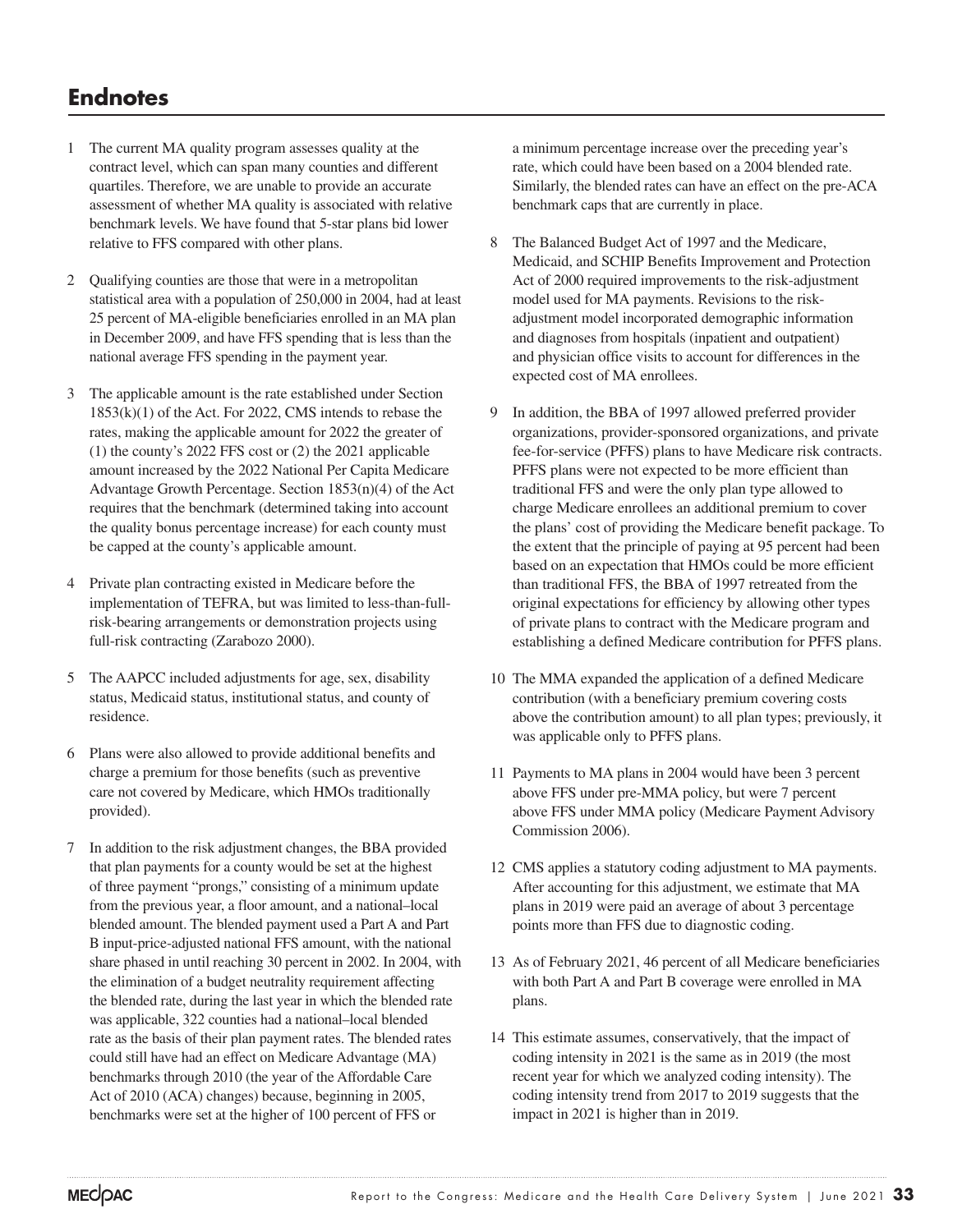- 15 MA projected enrollment in plan bids is generally consistent with actual enrollment. Among all MA enrollees in 2020 (including employer plans), 26 percent resided in the areas within the lowest quartile of FFS spending.
- 16 Beneficiary eligibility to join an MA plan requires enrollment in both Part A and Part B. Because 9 percent of Medicare beneficiaries do not meet this requirement, MA enrollment as a share of the Medicare population would be higher if the 9 percent were not included in the denominator. In 2020, 43 percent of all Medicare beneficiaries with Part A and Part B coverage enrolled in an MA plan.
- 17 In this example, neither county's rate is limited by the ACA benchmark caps.
- 18 Beneficiaries with high medical costs may experience higher liability for those costs in MA (assuming they have not exceeded their out-of-pocket limit) than Medicare FFS (without Medigap coverage). In 2020, nearly two-thirds of MA enrollees were in a plan that required higher cost sharing than the Part A hospital deductible in Medicare FFS for a 7-day inpatient stay, and 72 percent of enrollees were in a plan that required higher cost sharing than FFS for a 10-day inpatient stay (Freed et al. 2020).
- 19 Historically, Part B premium reductions have not been as transparent through Medicare's plan finder tool compared with Part D premiums (Medicare Payment Advisory Commission 2015, Stockley et al. 2014).
- 20 When submitting Part D bids, plans may allocate administrative expenses and margin toward the Part D revenue that results from projected Part C rebates.
- 21 The share of MA enrollees in plans that reduce Part B spending does not include employer plans and special needs plans, which have restrictions on enrollment and do not have the same incentives to reduce Part B premiums.
- 22 Medicare does not cover annual physical exams. However, unlike other MA supplemental benefits, diagnoses from annual physical exams are eligible for increases to beneficiary risk scores. In addition, coverage for annual physical exams may satisfy the desires of beneficiaries who seek a more thorough examination than an annual wellness visit.
- 23 The most commonly offered hearing benefit was for a routine hearing exam. However, the U.S. Preventive Services Task Force recently concluded that the benefits and harms of screening for hearing loss in asymptomatic older adults are uncertain and that the balance of benefits and harms cannot be determined due to lack of evidence (U.S. Preventive Services Task Force 2021).
- 24 Some beneficiaries may have at least limited Medicare or Medicaid coverage for these benefits. For example, beneficiaries with diabetes have some exam and eyewear coverage; beneficiaries with Medicaid coverage may receive some dental coverage.
- 25 Self-reported results from the 2016 Medicare Current Beneficiary Survey indicate that coverage for these benefits did not result in substantially different use of dental, vision, or hearing services among non-dual-eligible MA beneficiaries with and without the coverage (Willink et al. 2020).
- 26 This study examined 2018 dental claims for MA plans covering 1.9 million beneficiaries and found that only 12 percent of plan enrollees with embedded dental coverage used the benefit (Wix and Fontana 2020). The higher share of selfreported dental usage in the Medicare Current Beneficiary Survey (Willink et al. 2020) suggests some beneficiaries are using out-of-network dental services.
- 27 This study examined claims from 2008 to 2016 for 114,862 adults ages 66 and older who were continuously enrolled in the same private plan for at least 3 years following an initial diagnosis of hearing loss. Only 12 percent of these enrollees received any services related to a hearing aid. Similarly, selfreported results from the 2016 Medicare Current Beneficiary Survey indicate that only 12 percent of Medicare beneficiaries with hearing problems visited an audiologist, and only 8 percent of non-dual-eligible MA beneficiaries had a hearingrelated visit (Willink et al. 2020). Self-reported longitudinal results from the National Health Aging and Trends Study indicate that between 2011 and 2018, hearing aid use among participants rose from 15.0 percent to 18.5 percent (Reed et al. 2021).
- 28 In 2021, 84 percent of projected MA enrollees in general enrollment plans had some type of hearing aid coverage.
- 29 Self-reported results from the 2016 Medicare Current Beneficiary Survey indicate that MA beneficiaries with supplemental coverage for dental, vision, and hearing services were liable for most of the cost of these services through outof-pocket spending (Willink et al. 2020).
- 30 It is unclear whether beneficiaries are aware of all the extra benefits available to them or whether they are choosing to use services outside of plan networks. For example, membership warehouses and some retail stores offer discounted vision and hearing services and hardware (e.g., lenses, frames, and hearing aids).
- 31 Our category of supplemental benefits that target highneeds beneficiaries are those specific to beneficiaries with high medical or social needs. For example, while plan supplemental benefits for some over-the-counter items (e.g., cold medicine and adhesive bandages) and remote access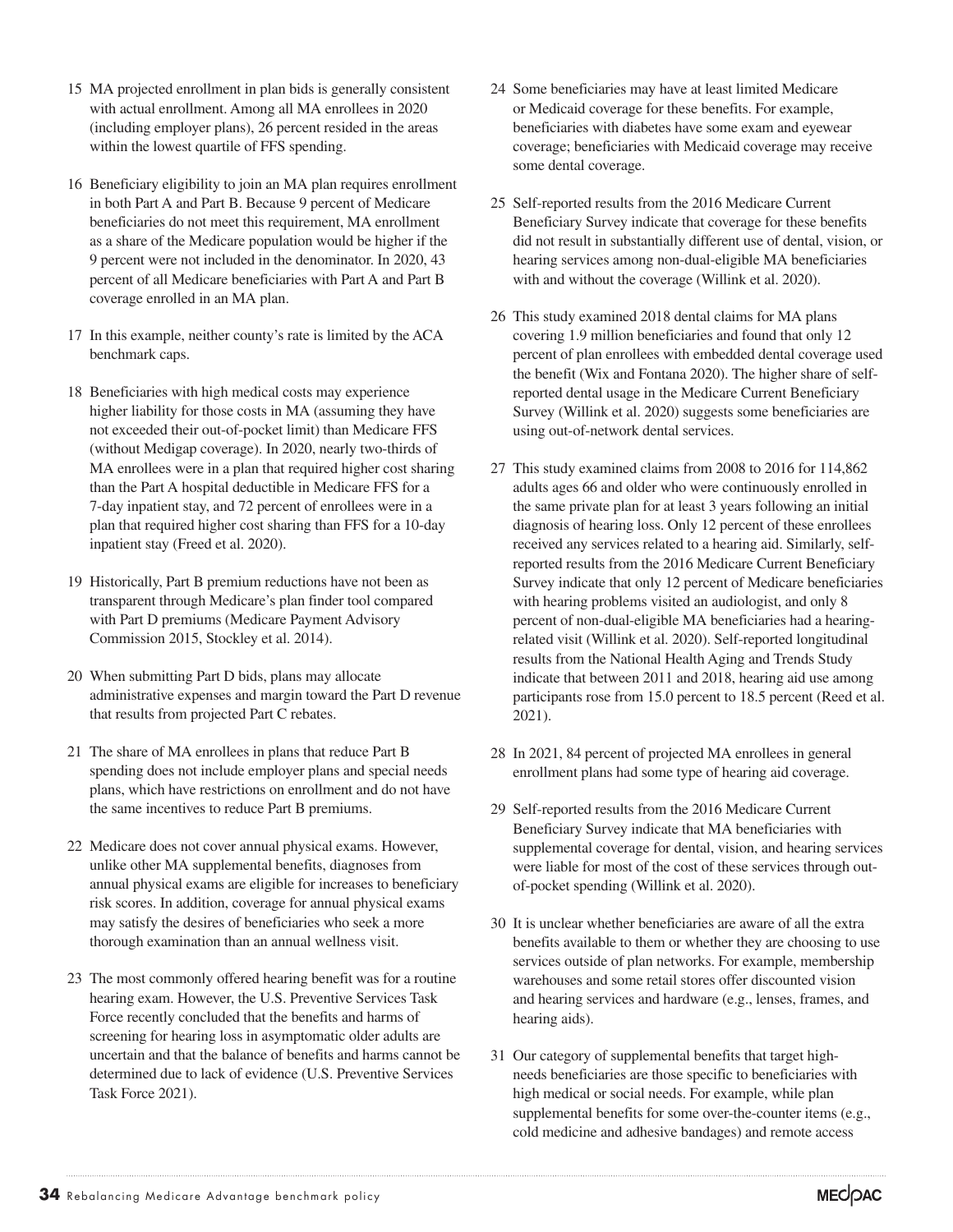technologies (e.g., web- or phone-based access to a nurse that does not supplant services by a beneficiary's provider) are useful to high-needs beneficiaries, they are benefits that are likely to be used by any enrollee.

- 32 Among general MA plans, 13 percent of projected enrollees were in a plan that used at least one benefit flexibility.
- 33 Nearly half (48 percent) of projected D–SNP enrollees were in a plan that used at least one benefit flexibility.
- 34 Among general MA plans, 13 percent of projected MA enrollees were in a plan that offered any SSBCI. In contrast, 30 percent of projected D–SNP enrollees were in a plan that offered any SSBCI. The most common of the SSBCI among D–SNPs was food and produce, with 22 percent of projected D–SNP enrollees in a plan that offered this benefit.
- 35 Local area spending is the mean per capita FFS spending in each area; national spending represents national service use at standardized wages. To estimate national spending, we used CMS's U.S. per capita cost (USPCC) estimate for 2020 and adjusted this number to standardize prices (i.e., eliminate adjustments made to FFS payments by hospital wage indexes and geographic practice cost indexes) and to remove extra payments to hospitals that are carved out of the current county-level MA benchmarks (i.e., graduate medical education and indirect medical education). Alternatively, policymakers could define national spending as the median of local area per capita FFS spending, which would similarly establish a single national spending estimate that would be blended with local FFS spending. Using median local area FFS spending rather than the national mean per capita spending would better align with overall MA payments when per capita county-level spending is not normally distributed.
- 36 To estimate FFS spending for beneficiaries with both Part A and Part B, we apply a factor to FFS spending in each county that accounts for the difference in risk-standardized spending between all FFS beneficiaries and beneficiaries enrolled in both Part A and Part B. We calculated this factor based on 2016 and 2017 claims data.
- 37 Our analysis excludes employer group plans and regional preferred provider organizations (PPOs). The Commission's alternative benchmark approach would not affect the current method for employer group plan payment. These payments are based on the bids of all MA plans and adjusted for the weight of employer group enrollment by plan type (HMO, PPO). Thus, we would expect the payment impact of this alternative benchmark approach to be similar between employer plans and other MA plans. An alternative benchmark approach would not affect regional PPOs. Benchmarks for these plans are set through an entirely different structure. Regional PPO benchmarks are a blend between regional PPO bids and FFS spending within a region

(encompassing one or more states). Weighting of the blend is based on the national MA market share.

- 38 Many health services researchers acknowledge some degree of "spillover" from different payers or alternative payment models, although the magnitude of such spillover is difficult to quantify and subject to debate.
- 39 One exception for a floor and ceiling could be in U.S. territories, such as Puerto Rico. Because the Medicare coverage in Puerto Rico is atypical of the mainland, our simulations used a ceiling of 115 percent of local FFS spending for Puerto Rico.
- 40 The national portion of the blended benchmarks adjusts the local spending estimates toward a predictable central point. Altering the national portion of the blend to incorporate local (nonstandardized) wages would create peaks and valleys relative to local FFS spending that are similar to current benchmark policy, but would, in many cases, be larger than the discontinuities in current policy. In addition, incorporating a local wage adjustment into the national spending estimate, even with a ceiling at the U.S. per capita cost, would cause benchmarks to rise. On average, high-wage areas have higher per capita service use than low-wage areas. Thus, allowing the national spending estimate to fully reflect local wages would increase overall benchmarks above current base benchmarks.
- 41 Metropolitan counties are grouped into a MedPAC market area if they are located in the same state and the same metropolitan statistical area. Nonmetropolitan counties are grouped into a MedPAC market area if they are located in the same state and the same health service area as defined by the National Center for Health Statistics. States can have multiple nonmetropolitan MedPAC market areas.
- 42 These choices are not to diminish the value of other types of supplemental benefits (e.g., hearing aids, vision benefits) for those beneficiaries who need and use them. Rather, the choices reflect the fact that cost-sharing and premium reductions are made available to and used by all enrollees in the plans that offer these benefits, and they are relatively readily quantifiable.
- 43 On a per county basis, an average of three plan sponsors in the lowest spending quartile offered plans that would have sufficient rebate dollars to cover cost-sharing and premium reductions under an alternative benchmark structure that includes a 2 percent discount rate.
- 44 Our simulation of plan access indicates that plan competition would continue to be robust under the alternative benchmark structure. In conjunction with the Commission's prior MA recommendations on quality and risk adjustment, we would expect ample opportunities for locally or regionally based MA plans to compete with national MA plans. To the extent that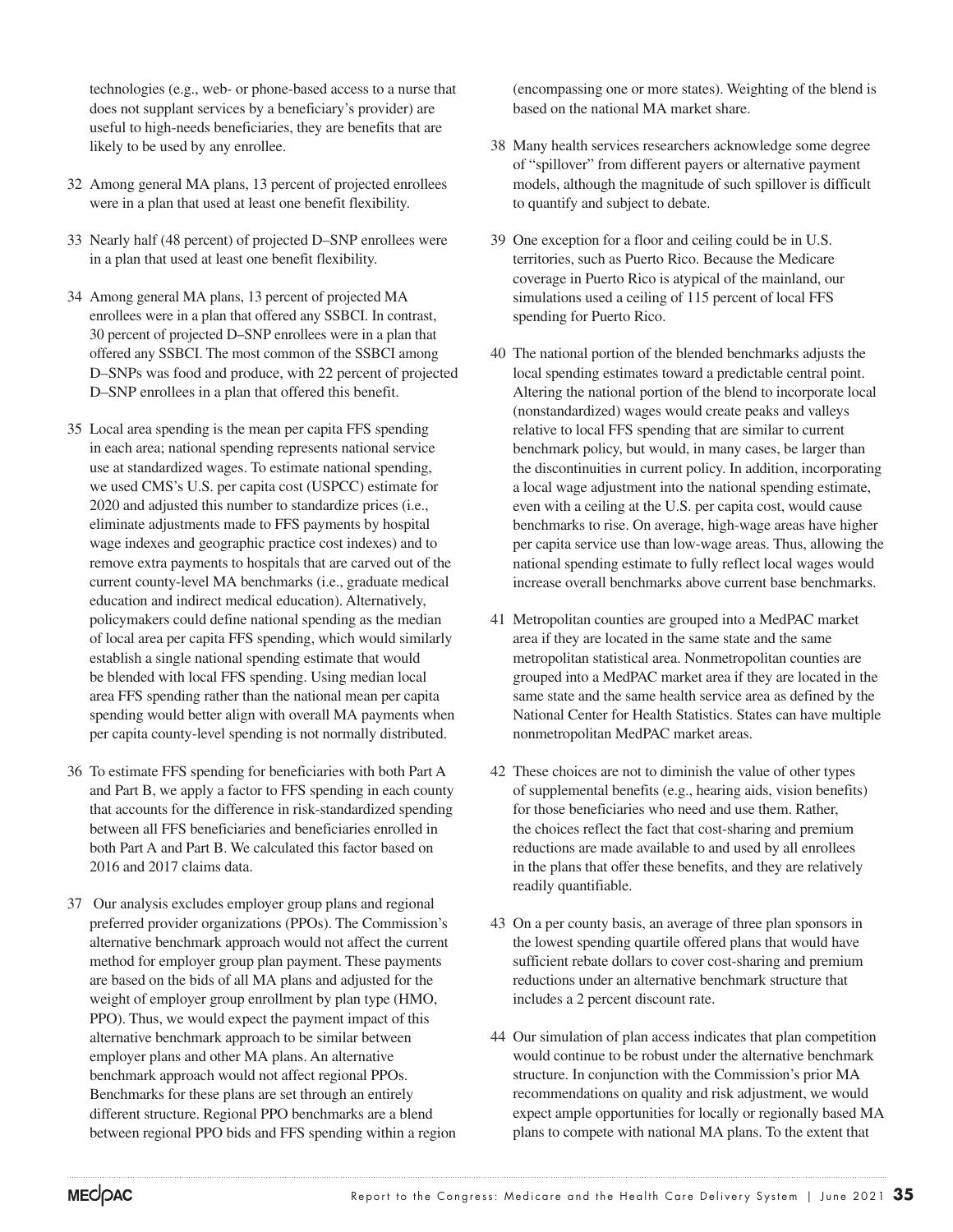local MA plans provide better quality in their market, the Commission's recommendation on the MA–VIP results in a more equitable approach for these plans relative to current policy. In addition, the Commission's recommendations to calibrate the risk adjustment model using two years of data and limit the application of health risk assessments in risk scores would provide a more equitable approach for plans that have limited resources to capture additional revenue through coding.

45 For example, the Commission has found that the risk adjustment model tends to underpredict spending for beneficiaries with no medical conditions (Medicare Payment Advisory Commission 2020). If a disproportionate share of FFS beneficiaries in a county had no medical conditions, the risk-adjusted average FFS spending estimate would be too high.

46 We simulated a blend of 2020 county-level MA bids and FFS spending and found that such a benchmark structure would save 5 percent relative to current base benchmarks (assuming no change in plan bidding behavior). When capping the MA blend at 50 percent, savings were 4 percent relative to current base benchmarks.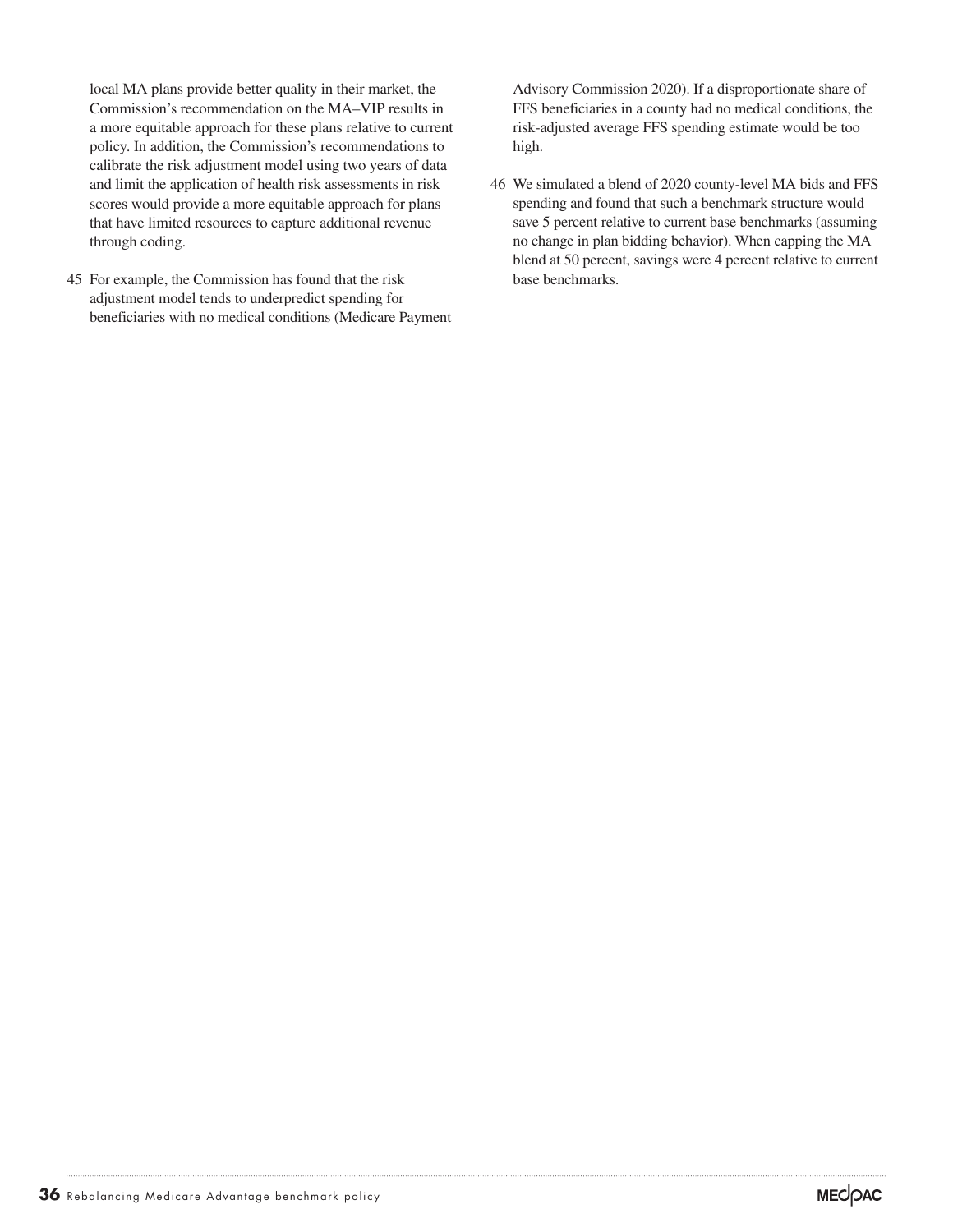# **References**

Boccuti, C., G. Jacobson, K. Orgera, et al. 2018. *Medigap enrollment and consumer protections vary across states.*  Washington, DC: Kaiser Family Foundation. https://www.kff. org/medicare/issue-brief/medigap-enrollment-and-consumerprotections-vary-across-states/.

Brown, R. S., J. W. Bergeron, D. G. Clement, et al. 1993. *The Medicare risk program for HMOs—Final summary report on findings from the evaluation*. Princeton, NJ: Mathematica Policy Research Inc.

Congressional Budget Office. 2018. *Options for reducing the deficit: 2019 to 2028.* Washington, DC: CBO.

Freed, M., A. Damico, and T. Neuman. 2020. *A dozen facts about Medicare Advantage in 2020.* Washington, DC: Kaiser Family Foundation. https://www.kff.org/medicare/issue-brief/a-dozenfacts-about-medicare-advantage-in-2020/.

Jacobson, G., R. Fehr, C. Cox, et al. 2019a. *Financial performance of Medicare Advantage, individual, and group health insurance markets*. Washington, DC: Kaiser Family Foundation.

Jacobson, G., T. Neuman, and A. Damico. 2019b. *Do people who sign up for Medicare Advantage plans have lower Medicare spending?* Washington, DC: Kaiser Family Foundation.

Jacobson, G., T. Neuman, and A. Damico. 2016. *Medicare Advantage plan switching: Exception or norm?* Washington, DC: Kaiser Family Foundation.

Jacobson, G., C. Swoope, M. Perry, et al. 2014. *How are seniors choosing and changing health insurance plans? Findings from focus groups with Medicare beneficiaries.* Washington, DC: Kaiser Family Foundation.

Langwell, K. M., and J. P. Hadley. 1990. Insights from the Medicare HMO demonstrations. *Health Affairs* 9, no. 1 (Spring): 74–84.

Langwell, K. M., and J. P. Hadley. 1986. Capitation and the Medicare program: History, issues, and evidence. *Health Care Financing Review,* annual supplement: 9–20.

Mahmoudi, E., T. Basu, K. Langa, et al. 2019. Can hearing aids delay time to diagnosis of dementia, depression, or falls in older adults? *Journal of the American Geriatrics Society* 67, no. 11 (November): 2362–2369.

McDermott, D., L. Stolyar, C. Cox, et al. 2020. *Health insurer financial performance through September 2020.* Washington, DC: Kaiser Family Foundation.

McGuire, T. G., J. P. Newhouse, and A. D. Sinaiko. 2011. An economic history of Medicare Part C. *Milbank Quarterly* 89, no. 2 (June): 289–332.

McWilliams, J. M., J. Hsu, and J. P. Newhouse. 2012. New risk-adjustment system was associated with reduced favorable selection in Medicare Advantage. *Health Affairs* 31, no. 12 (December): 2630–2640.

Medicare Payment Advisory Commission. 2020. *Report to the Congress: Medicare and the health care delivery system.* Washington, DC: MedPAC.

Medicare Payment Advisory Commission. 2018. *Report to the Congress: Medicare payment policy.* Washington, DC: MedPAC.

Medicare Payment Advisory Commission. 2017. *Report to the Congress: Medicare and the health care delivery system.* Washington, DC: MedPAC.

Medicare Payment Advisory Commission. 2016. *Report to the Congress: Medicare payment policy.* Washington, DC: MedPAC.

Medicare Payment Advisory Commission. 2015. *Report to the Congress: Medicare payment policy.* Washington, DC: MedPAC.

Medicare Payment Advisory Commission. 2012. *Report to the Congress: Medicare and the health care delivery system.* Washington, DC: MedPAC.

Medicare Payment Advisory Commission. 2010. *Report to the Congress: Medicare payment policy.* Washington, DC: MedPAC.

Medicare Payment Advisory Commission. 2009. *Report to the Congress: Medicare payment policy.* Washington, DC: MedPAC.

Medicare Payment Advisory Commission. 2006. *Report to the Congress: Medicare payment policy.* Washington, DC: MedPAC.

Medicare Payment Advisory Commission. 2005. *Report to the Congress: Medicare and the health care delivery system.*  Washington, DC: MedPAC.

Medicare Payment Advisory Commission. 2000. *Report to the Congress: Medicare payment policy.* Washington, DC: MedPAC.

Medicare Payment Advisory Commission. 1998. *Report to the Congress: Medicare payment policy.* Washington, DC: MedPAC.

Meyers, D. J., E. Belanger, N. Joyce, et al. 2019. Analysis of drivers of disenrollment and plan switching among Medicare Advantage beneficiaries. *JAMA Internal Medicine* 179, no. 4 (April 1): 524–532.